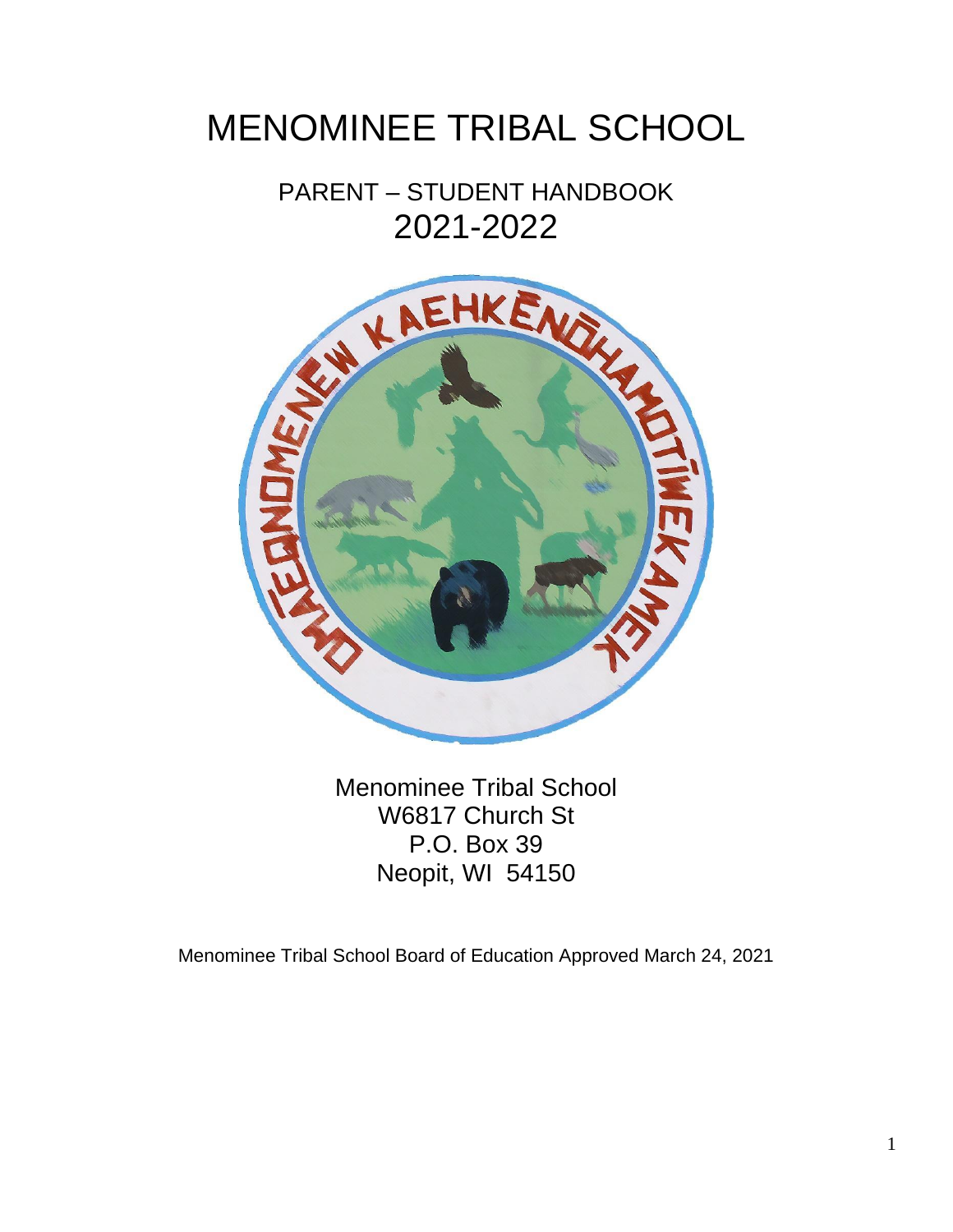### **Table of Contents**

| Welcome, Mission Statement, Vision Statement, Philosophy, School Goals, School Hours                                                                                                                                                            |
|-------------------------------------------------------------------------------------------------------------------------------------------------------------------------------------------------------------------------------------------------|
|                                                                                                                                                                                                                                                 |
| Health Protocol, Parent Involvement, Visitors Policy, Attendance, Bus Passes, Remote Learning Days Expectations                                                                                                                                 |
| Emergency Closings, Family Assistance, Medications, Head Lice, Homework, Telephone Use, Cell Phones,<br>Electronics, Contraband Items, Concerns, and Athletic Code                                                                              |
| Academic Standards, Response to Intervention (Rtl), Student Support Teams, Positive Behavior Interventions<br>and Supports (PBIS), Menominee Language & Culture, Special Education, Gifted and Talented, Community<br>Service, Student Wellness |
|                                                                                                                                                                                                                                                 |
| Acceptance Tuition, Classroom Placement, Grade Advancement, Student Admissions                                                                                                                                                                  |
|                                                                                                                                                                                                                                                 |
| Incentives, Absences, Tardiness, 10 Consecutive Days, Student Absence Limit, Truancy Notification Procedure                                                                                                                                     |
|                                                                                                                                                                                                                                                 |
|                                                                                                                                                                                                                                                 |
| Be Safe, Be Respectful, Be Responsible, Positive Behavior Incentives                                                                                                                                                                            |
|                                                                                                                                                                                                                                                 |
| Definition, Reporting, Consequences                                                                                                                                                                                                             |
|                                                                                                                                                                                                                                                 |
| Inappropriate Behavior and Discipline, Minor/Major Infraction Matrix                                                                                                                                                                            |
|                                                                                                                                                                                                                                                 |
|                                                                                                                                                                                                                                                 |
| Behavioral Expectations, Consequences for Violations                                                                                                                                                                                            |
|                                                                                                                                                                                                                                                 |
|                                                                                                                                                                                                                                                 |
| Logical Consequences, Conferences, Detentions, Suspensions, Expulsions, Due Process                                                                                                                                                             |
|                                                                                                                                                                                                                                                 |
| Eligibility, Insurance/Injury, Care of Equipment, Travel, General Rules of Conduct, Appeal Process, Attendance,<br>Chain of Command, Volunteering                                                                                               |
|                                                                                                                                                                                                                                                 |
|                                                                                                                                                                                                                                                 |
|                                                                                                                                                                                                                                                 |
|                                                                                                                                                                                                                                                 |
|                                                                                                                                                                                                                                                 |
|                                                                                                                                                                                                                                                 |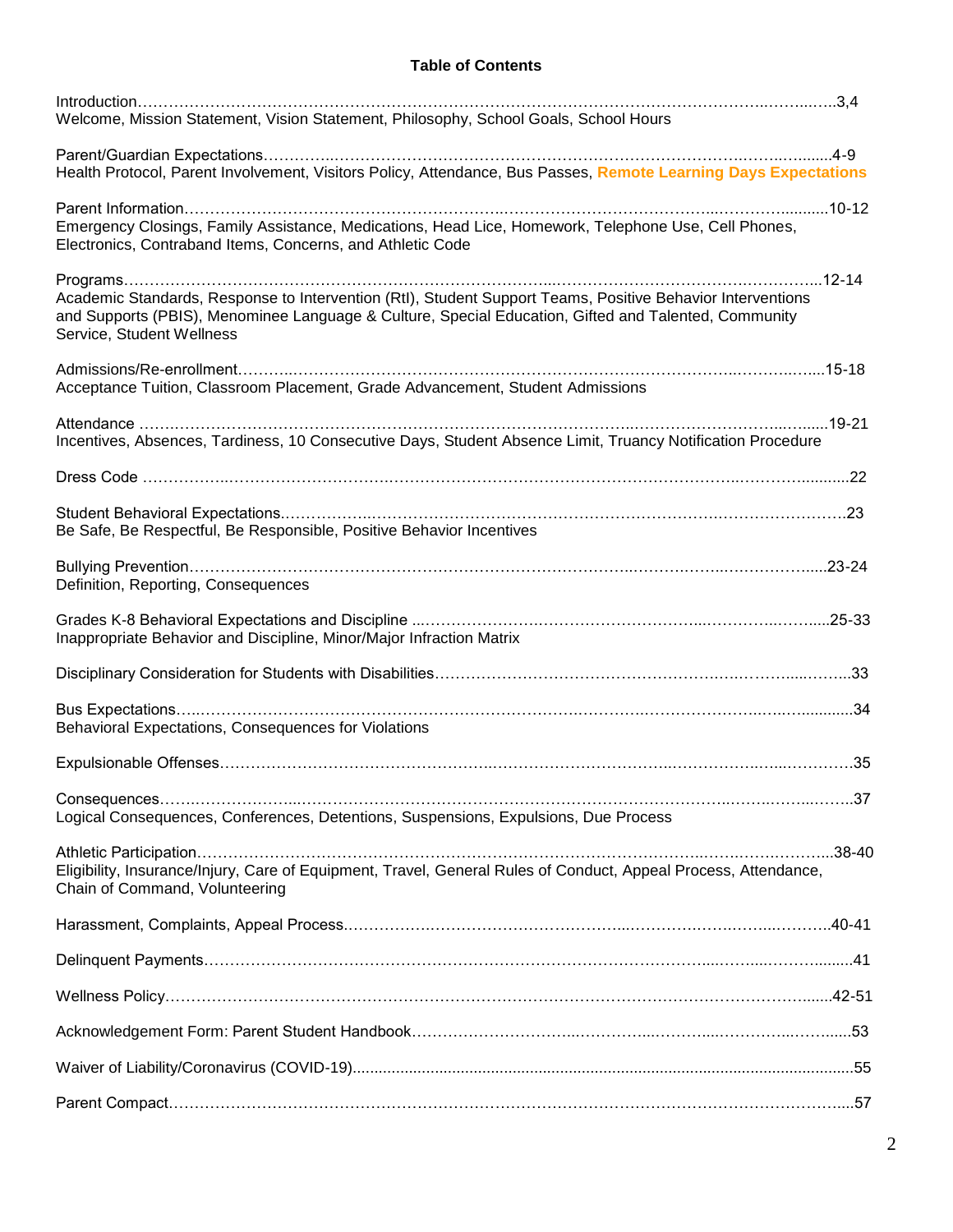# **INTRODUCTION**

Posoh! Welcome to the Menominee Tribal School. We are excited to have you and your child/ren be a part of our school family! This is your school, as a member of the Menominee community. Together, we will make learning a positive educational experience for all children attending the Menominee Tribal School.

A safe return to school requires true partnership that considers all the educators and families together who are all charged or faced with in developing and fostering students. That includes full partnership in the intellectual, physical, social and emotional well being of the students we serve every day. This parent/student handbook was developed with educators, Tribal Leaders, Medical Professionals, Bureau of Indian Education (BIE), Centers for Disease Control and Prevention (CDC), and public health guidelines all at the table to offer students and staff the best and safest environment possible for returning to school without intended negative consequences stemming from school closing and loss of learning time.

This handbook is intended to serve as a reference manual that helps you become familiar with the expectations, policies, and procedures of the Menominee Tribal School.

#### **MISSION STATEMENT**

Menominee Tribal School is a family and community based K-8 Bureau of Indian Education school. The school integrates academics with Menominee language and culture through the teachings of the Seven Grandfathers to promote academic and behavioral success.

#### **VISION STATEMENT**

Menominee Tribal School guides students and families to nurture lifelong learning, driven by Menominee language and culture to embrace their responsibility to themselves, their communities, and the Menominee Nation.

#### **PHILOSOPHY**

The Menominee Tribal School is committed to educating young Native Americans to develop moral values and academic skills in an atmosphere of trust, encouragement, acceptance, and community. We believe that each student will experience:

- Personal self-worth
- Cultural pride
- His/her unique giftedness (the challenge to achieve according to his/her individual ability)
- Proficiency in the basic life skills
- Increased self-discipline
- A sense of belonging
- An appreciation of governmental responsibility and citizenship
- The benefits of family involvement in their education

#### **GOALS OF THE MENOMINEE TRIBAL SCHOOL**

This challenge has been set by the Menominee Tribal School Board to guide our efforts.

- Build pipelines with other local partners to increase student enrollment
- Develop a rigorous place-based curriculum
- Use culture to build a pathway to student success
- Reduce student and staff absenteeism (integrating the teachings of the Seven Grandfathers)
- Expand Menominee language opportunities for students and families
- Improve STAR and RIT scores to 70% proficient ALIGN TO OUR SMART GOALS

#### **SCHOOL HOURS**

Daily Schedule Monday through Friday: 7:40 – 7:55 – Breakfast is provided 8:00– Classes start 3:05 - K-2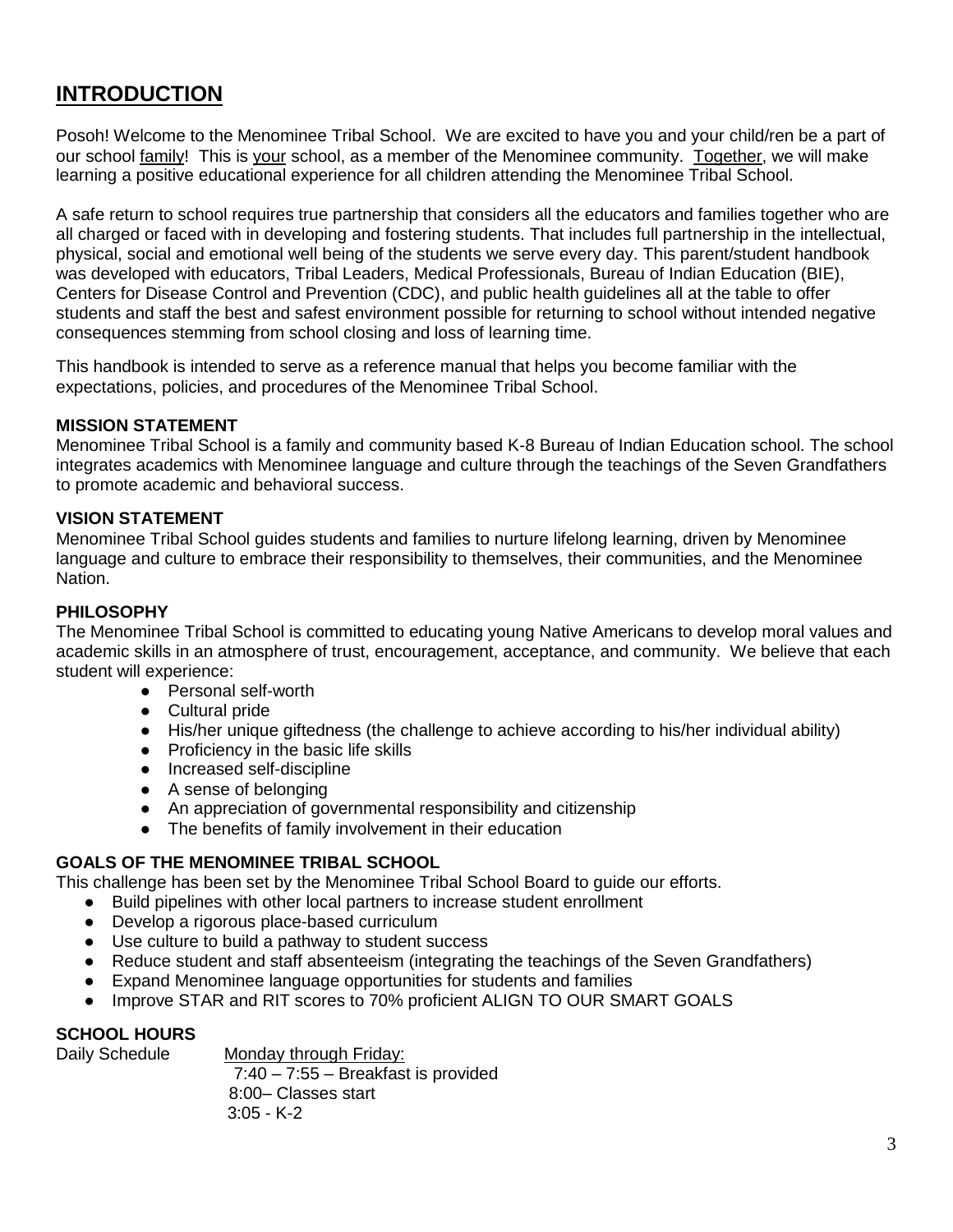$3:10 - 3-5$ 3:13 – Middle School Dismissal

Please note: Playground Supervision by staff begins at 7:40 a.m.

*For safety reasons please ensure your child is at school no earlier than 7:40 a.m. Students that are not signed up for an afterschool program will be required to leave school grounds at dismissal, unless a signed parent permission note has been provided to the office by 2:00 PM.*

# **PARENT/GUARDIAN EXPECTATIONS**

# **HEALTH PROTOCOL**

- First and foremost, a symptom screening should be done at home, if your child/ren exhibits any of the COVID-19 symptoms, your child/ren must stay home.
- It is essential for MTS to work together to prevent the introduction and spread of COVID-19 in the school environment and in the community while still providing a quality education program.
- **Symptoms Impacting Consideration for Exclusion from School** Students and employees will be trained to recognize the following COVID-19 related symptoms:
	- ❖ A fever of 100.4 degrees fahrenheit or greater
	- ❖ Cough
	- ❖ Shortness of breath or difficulty breathing
	- ❖ Chills
	- ❖ Repeated shaking with chills
	- ❖ Muscle pain
	- ❖ Headache
	- ❖ Sore throat
	- ❖ New loss of taste or smell

Students and employees should be excluded from school if they test positive for COVID-19 or exhibit one or more of the symptoms of COVID-19 based on CDC Guidance that is not otherwise explained.

# **Return to School After Exclusion**

- Once a student or employee is excluded from the school environment, they may return if they satisfy the recommendations of the CDC. Currently those guidelines are:
	- **Untested:** Persons who have not received a test proving or disproving the presence of COVID-19 but experience symptoms may return if the following three conditions are met:
		- $\rightarrow$  They have not had a fever for at least 72 hours (that is three full days of no fever without the use of medicine that reduces fevers); and
		- → Other symptoms have improved (for example, when your cough or shortness of breath have improved); and
		- → At least 10 calendar days have passed since your symptoms first appeared.
	- *Tested Positive - Symptomatic:* Persons who experienced symptoms and have been tested for COVID-19 may return to school if the following conditions are met:
		- $\rightarrow$  The individual no longer has a fever (without the use of medicine that reduces fevers); and
		- → Other symptoms have improved (for example, when your cough or shortness of breath have improved); and
		- ➔ At least 10 calendar days have passed since symptoms first appeared; or
		- $\rightarrow$  The individual has received two negative tests at least 24 hours apart.
- *Tested Positive - Asymptomatic:* Persons who have not had symptoms but test positive for COVID-19 may return when they have gone ten calendar days without symptoms and have been released by a healthcare provider. Students may also return if they are approved to do so in writing by the student's health care provider.
- *Tested Positive - Impact on School Operations:* Establish predetermined thresholds for mitigation strategies by local health department in following the CDC guidance "When a confirmed case has entered a school, regardless of community transmission."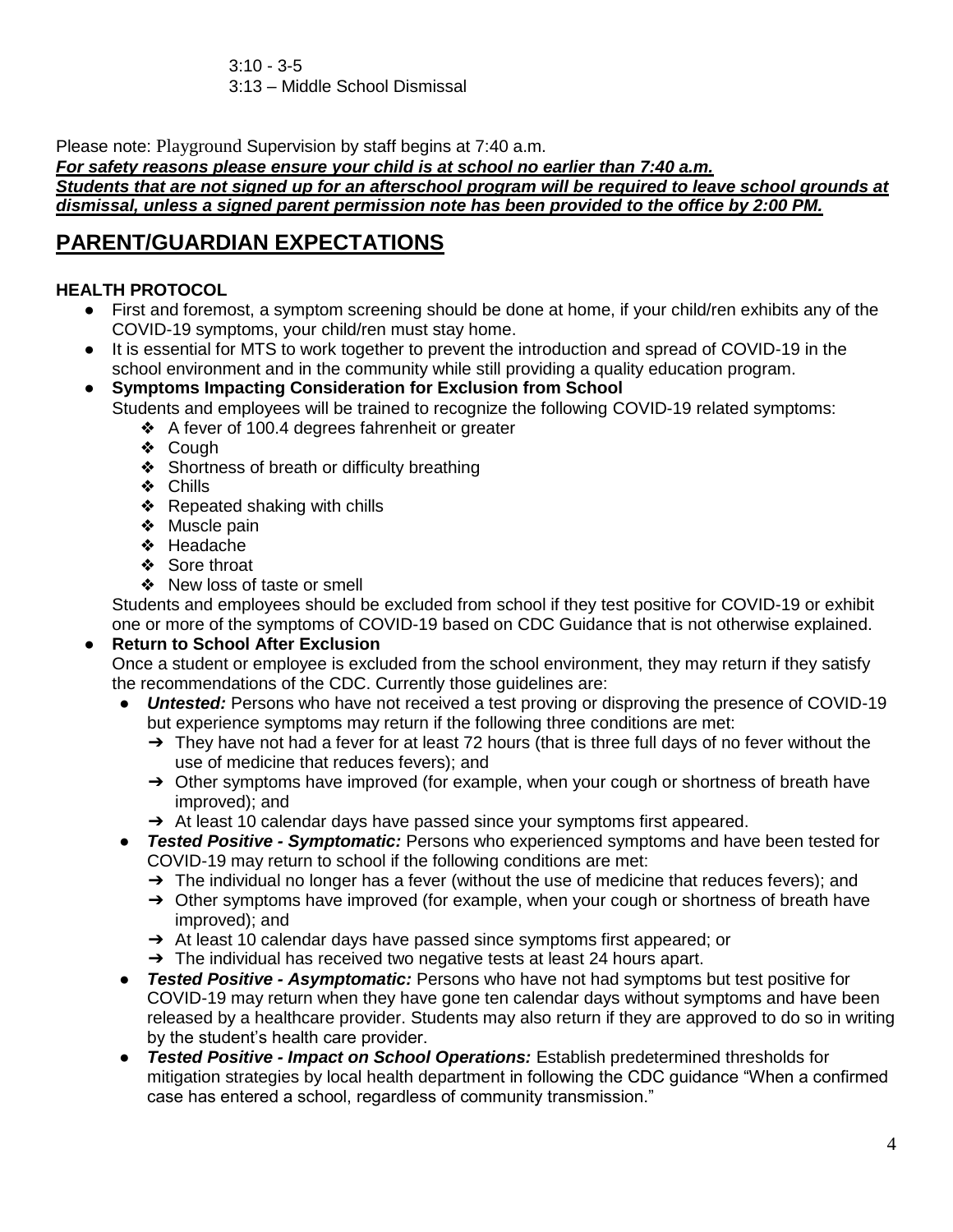- **Screening:** The current CDC guidelines recommend screening all students and employees for COVID-19 symptoms and history of exposure.
	- **Self-Screening:** at a minimum, MTS will communicate information to parents and employees about the symptoms of COVID-19 and require them to self-screen before coming to school. Students and employees exhibiting symptoms of COVID-19 without being otherwise explained, are prohibited from coming to school, and if they do come to school, they will be sent home immediately.
	- **School-Based Screening:**
		- *Temperature Screening*: Temperature checks for screening purposes will be available Equipment to screen temperatures as students and staff are entering the building and/or loading buses. Touch-free thermometers and other medical devices to conduct the screenings are available. The school may take the temperature of students, employees and visitors on school property on a random basis or in situations where there is reason to believe that the person may be ill.
		- *Observational/Self-Reported Screening:* MTS will provide professional development regarding the recognition of COVID-19 symptoms and screening. Students and employees exhibiting symptoms of COVID-19 without being otherwise explained, are prohibited from coming to school, and if they do come to school, they will be sent home immediately.

# **Medical Inquiries**

Federal law typically limits the type of medical inquiries that can be made, but given the nature of the pandemic more leeway has been given to schools in this circumstance to make additional medical inquiries of staff and students than would otherwise be allowed.

- If a parent tells MTS that a student is ill, MTS may ask the parent whether the student is exhibiting any symptoms of COVID-19.
- If an employee calls in sick or appears ill, MTS can inquire as to whether the employee is experiencing any COVID-19 symptoms.
- If a person is obviously ill, MTS may make additional inquiries and may exclude the person from school property. Even without symptoms, if a student or employee has recently had contact with a person with a suspected or confirmed case of COVID-19, has someone in their home being tested for COVID-19, or has recently traveled from somewhere considered to be a "hot spot" by the CDC, MTS may exclude the student or employee from the school building and recommend that they selfquarantine for 14 calendar days.

# **Wearing Masks and Other Personal Protective Equipment (PPE)**

- **Non-students:** Non-students will be required to follow The current CDC/MITW guidelines recommendations will be followed.
	- Non-students may be required to wear additional PPE (i.e. health-related, custodial staff, specialized positions, etc.) when directed to do so by MTS protocol or the employee's supervisor.
	- The school will have masks available.
	- Additional accommodations may need to be made for staff based on their individual health plan.
- **Students:** Students will be required to follow the current CDC guidelines/MITW Ordinance that all students wear cloth face coverings on school property, buses, and all other school activities.
	- Some students may be required to wear additional PPE (i.e. health-related, special conditions, etc.) when directed to do so by student health plans.
	- It may be necessary for MTS to provide masks for those students.
	- Additional accommodations may need to be made for students based on their individual health plan.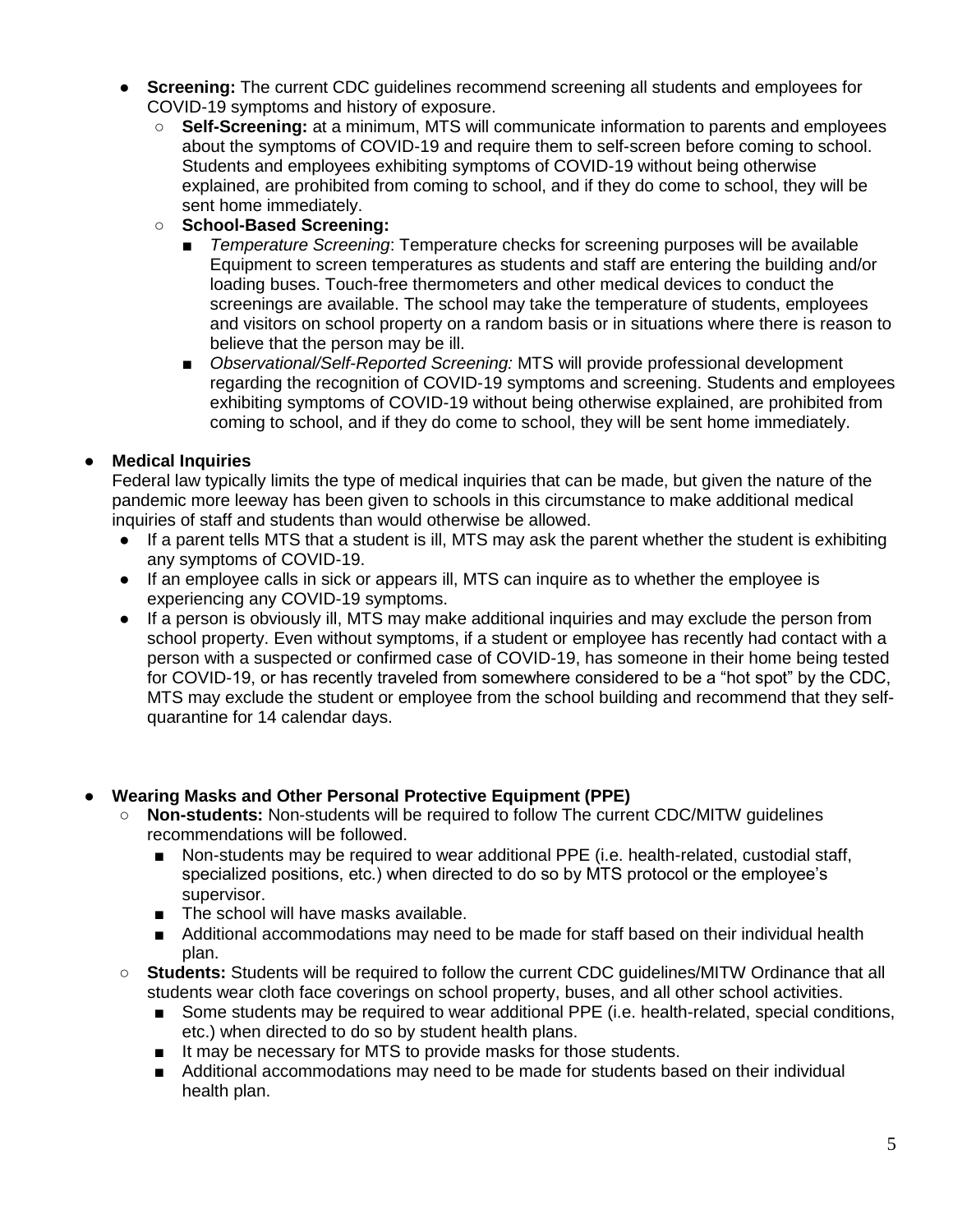#### **Confirmed Case of COVID-19 on School Property**

When there is confirmation that a person infected with COVID-19 was on school property, MTS will contact the local health department immediately. MTS will work with the local health department to assess factors such as the likelihood of exposure to employees and students in the building, the number of cases in the community, and other factors that will determine building closure. It is the responsibility of the local health department to contact the person confirmed with COVID-19, inform direct contacts of their possible exposure, and give instructions to those involved with the confirmed case, including siblings and other household members regarding self-quarantine and exclusions. The individual who tested positive will not be identified in communications to the school community at large but may need to be selectively identified for contact tracing by the local health department.

If a closure is determined necessary, MTS will consult with the local health department to determine the status of school activities including extracurricular activities, co-curricular activities, and before and after-school programs.

As soon as MTS becomes aware of a student or employee who has been exposed to or has been diagnosed with COVID-19, the custodial staff will be informed, so that impacted building or bus areas, furnishings, and equipment are thoroughly disinfected. If possible, based upon student and staff presence, the custodial staff will wait 24 hours or as long as possible prior to disinfecting.

#### **Preventative Measures**

The priority for preventing the spread of disease in the school setting is to insist that sick employees and students stay home. Additionally, students and employees should remain home if someone in the household has COVID-19 symptoms or is being tested for COVID-19. Parent(s)/Guardian will need to notify the school office by 8:30 a.m. when a student remains home.

Some people can be infected with COVID-19, but show no signs of illness even though they are contagious and can spread the disease to others. It is also unknown how contagious people are the day or two before they begin to exhibit illness symptoms. Thus, these employees or students may be present at school, will show no signs of illness, but be capable of transmitting the disease to others. In these situations, the three most important mitigation strategies are social distancing, frequent handwashing, and appropriate PPE.

Social distancing can be accomplished in many different ways and it is up to the school to determine which strategies would work best in each unique situation. Handwashing and avoiding touching your face, eyes, nose, or mouth are also important steps a person can take to avoid becoming sick or spreading germs to others. The school will insist that employees and students wash their hands often and if soap and water are not readily available, use a hand sanitizer that contains at least 60 percent alcohol. MTS will incorporate key times into the school day when all persons should wash their hands. Reinforcing healthy habits regarding handwashing is expected. These key times will be done in a staggered class pattern to maintain social distancing between students and include:

- Start of the school day
- Before eating
- After using the restroom
- After blowing nose, coughing, or sneezing
- After using shared equipment

Water fountains will not be utilized in schools until further notice. Water is accessible through water bottle fill-up stations.

#### **Exchange of Resources to and from school**

Every effort will be made to reduce the amount of materials, supplies, and personal belongings going to and from school.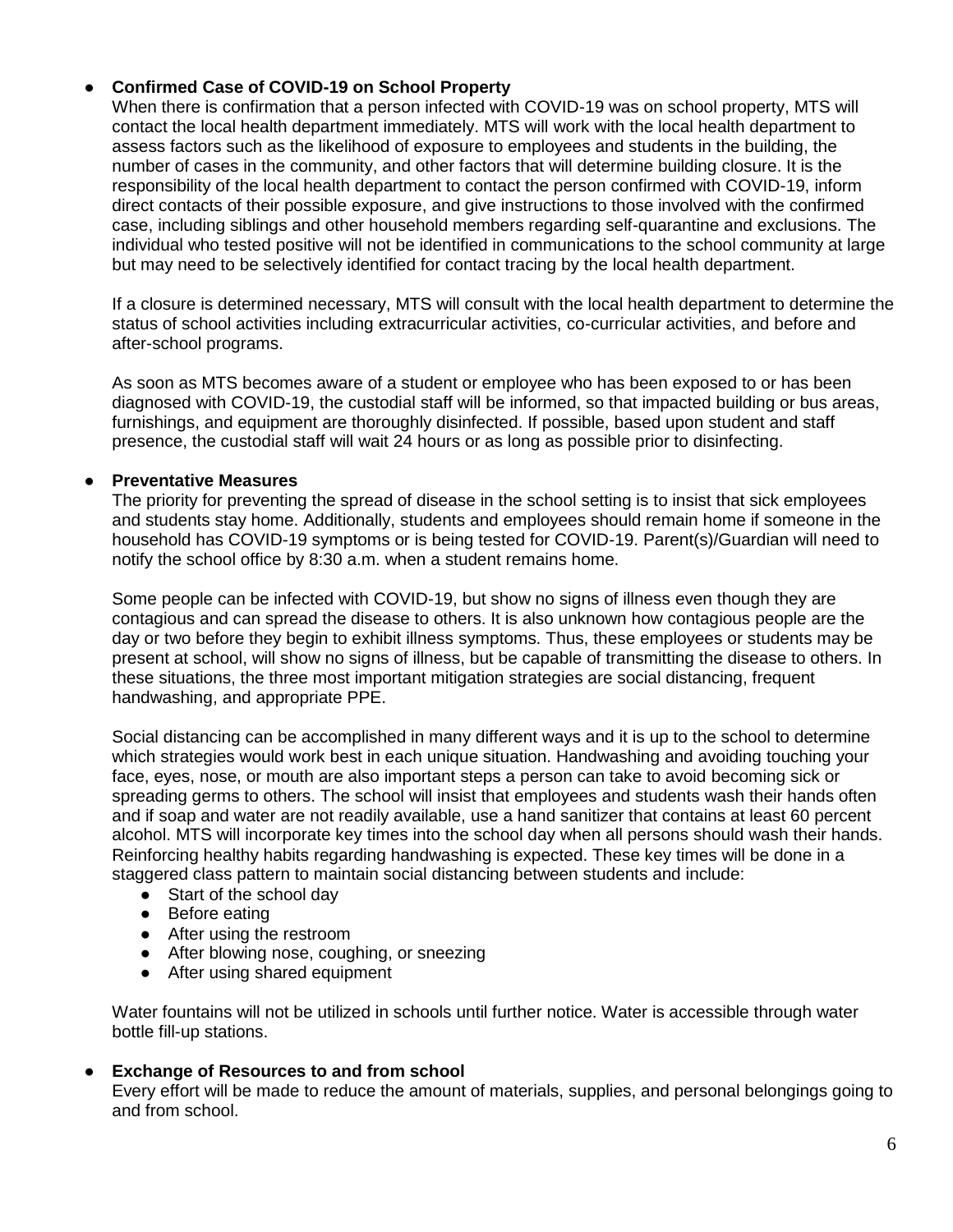#### **BE INVOLVED**

- **Read this handbook with student/s**. Please sign and return the acknowledgement form.
- **Be a major supporter of your child's education.** Let your student know you care about their education by volunteering at school! The Menominee Tribal School supports the involvement of parents in their children's education. Volunteering may be in the form of helping children within the classroom of the child or other children in the building; helping with extracurricular activities (pow-wows, fundraisers, outdoor education, cultural events, etc.); parent dinners; game nights; or any other events that the school may hold. Parents are greatly appreciated and a necessary part of the students' education. Please support your child's teachers. Be positive on social media and refrain from making negative comments directed towards the school. **Due to the COVID-19 Pandemic volunteering will be limited.**
- **Attend Parent-Teacher Conferences.** Parent-Teacher Conferences (virtually or by appointment only) will be held twice per school year . A parent–teacher conference is a time to discuss how the student is doing in school. It's a chance to ask questions about the class as well as the student's progress. It is also a time to discuss ways to help the student be successful. All parents/guardians are required to be in attendance at both conference events. Report cards will be handed out at parent-teacher conferences. During all other reporting periods report cards/mid-quarter reports will be mailed out by the office staff.

# **Visitors Policy**

*For the safety of our students everyone must report to the Main Office to register and get a visitation pass.*

*All visitors will follow CDC/MITW guidelines for COVID-19 restrictions.*

*Menominee Tribal School is in compliance with The Crime Control Act of 1990, 25 CFP Part 63.3 and 63.14 for a federal agency (including BIE) or non-federal agency operated under contract with the federal government (including tribally run schools operated under grants agreements) . The Indian Child Protection and Family Violence Prevention Act prescribes that all individuals in contact with Indian Children will undergo a character investigation. This includes but is not limited to contractors, substitutes teachers and volunteers.* 

- 1. *Definitions*
	- 1. *A "school visitor" is any person seeking to enter the Menominee Tribal School who is not a School Board Member, employee, student teacher assigned to the school or a student enrolled in the school. The term school visitor includes contractors who perform routine maintenance or deliveries. i.e. dairy, food, pest control, copier maintenance, etc…*
	- 2. *An "unauthorized visitor" is any person who has been denied access to the school, or after being granted access to the school, has been asked to leave the school.*
- 2. *All school visitors shall secure a visitor's pass from the Main Office. The school visitor will be asked to present an ID, sign-in, given a badge, and escorted to their destination. After completion of business, the school visitor will be escorted back to the Main Office, turn in their badge, and sign-out prior to exiting the building.*
- 3. *The Menominee Tribal School Principal may request and require that a visitor leave the premises if the visitor disrupts instruction or creates a disturbance in the school environment. If necessary, the Principal or his/her designee may request necessary assistance from the appropriate police department to remove an unauthorized visitor.*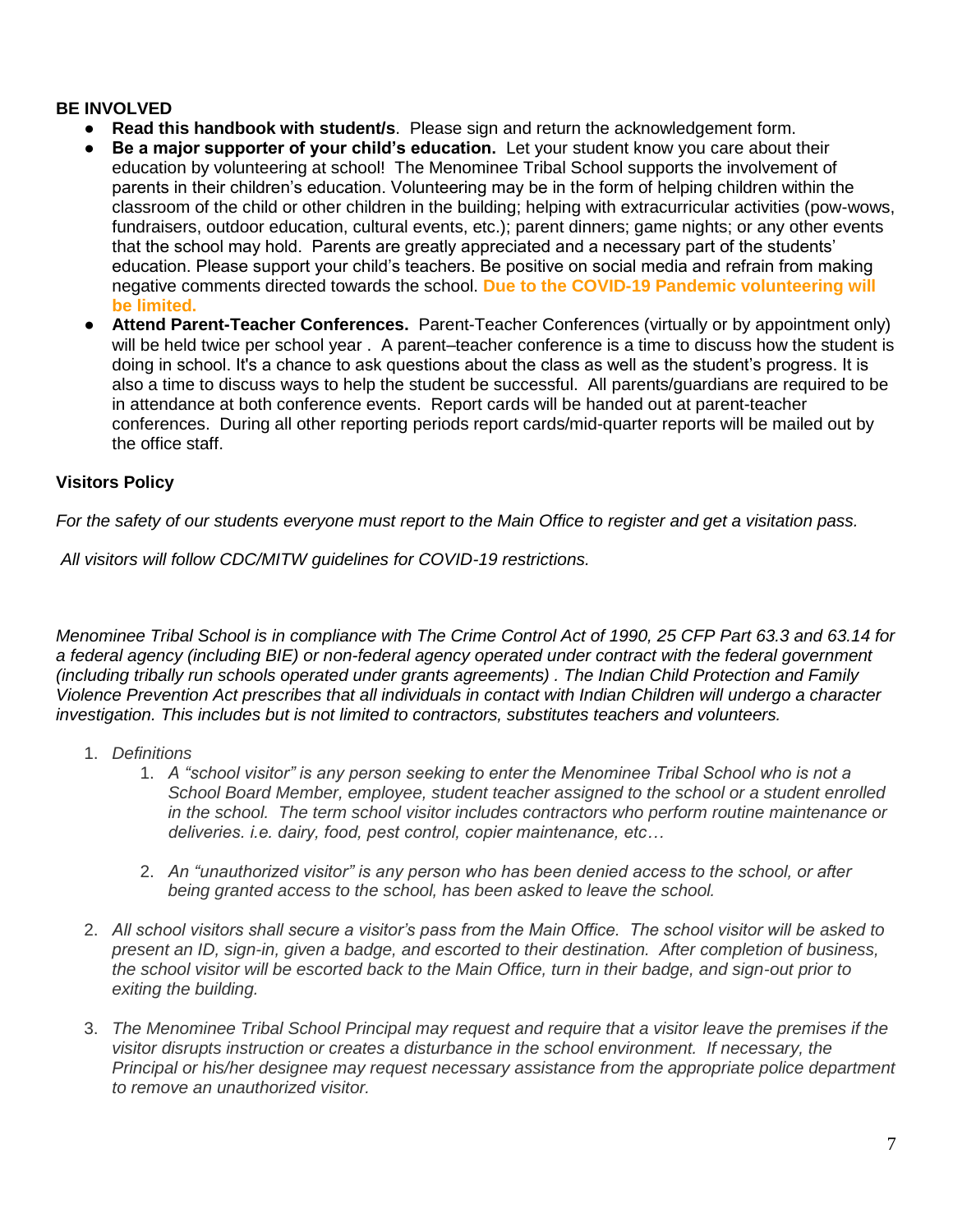4. *Unless an exception provided by law exists, individuals required to register as sex offenders shall provide notification to the Menominee Tribal School prior to being on the school premises. After receiving such notification, the Principal, in consultation with the Human Resource Director shall determine whether the registered sex offender will be allowed to be present on the Menominee Tribal School premises for the proposed purpose or event and what, if any, conditions may be placed on the registered sex offender.*

*Visitors that are subjected to a background investigation will be required to complete a questionnaire authorizing the Menominee Tribal School to perform a background check. The individual, must sign/date and certify, under penalty of perjury, a statement verifying the truth of all information provided in the questionnaire.* 

*Menominee Tribal School will keep an active roster of all persons having regular contact with or control over Indian children per 25 CFR 63.13.* 

# **REGULAR SCHOOL ATTENDANCE IS IMPORTANT**

- **Attend school regularly.** 92% Average daily attendance or better is expected for the school year. Please see attendance policy on page 10-11 for updated truancy procedures.
- **Call MTS to report student absences** @ 715-756-2354 or send a written excuse with your student upon his/her return to school.
- **Notify the school by writing** or calling at least two days in advance when your child is going to be absent for an extended period of time. Your child's teacher(s) will complete a missing work form so that he/she does not fall behind in classwork.
- **Dental/Vision services are provided on-site.** In order to alleviate time out of school, Menominee Tribal School and the Menominee Tribal Clinic have partnered in providing on-site dental/vision services to MTS students while at the school. A dental hygienist provides twice-yearly dental cleaning services to all students who have a signed permission slip to receive services on-site.

# **CALL IN EARLY FOR BUSSING CHANGES. BUS PASSES WILL NOT BE TAKEN AFTER 2:00.**

- **Call the school early to make any transportation changes for the day.** In the event a student will need a temporary pick up/drop off change, parents need to notify the school *office no later than 2:00*  **PM** so the school can notify transportation and write out a bus pass which the student will present to the bus driver verifying his/her transportation change. When making transportation changes, parents are asked to abide by the following times:
	- o AM bus passes: Call Transportation (715-799-3222) before 6:00 am.
	- o PM bus passes: Call Tribal School (715-756-2354) before 2:00 pm**.**
	- o ½ day bus passes: Call Tribal School before 10:00 am.

**Keep emergency contact information updated**: For safety reasons, bus drivers will not drop off a student age 10 and under unless there is someone home to supervise the child. If no one appears to be home, the school and/or transit will attempt to contact a person from the emergency contact sheet.

● Every attempt will be made to contact parents/guardians and/or emergency contacts. If our attempts are unsuccessful and there is no place to take the child, then we may have to notify the police and/or Social Services.

# **Remote Learning Days - Expectations for Staff/Students**

- 1. Each teacher will be responsible for filling out and organizing the remote learning days templates. One template is for staff to plan and one template is for students to be organized during remote learning days.
- 2. Teachers will be responsible for organizing in the provided folder everything that the child will need during their remote learning practice days.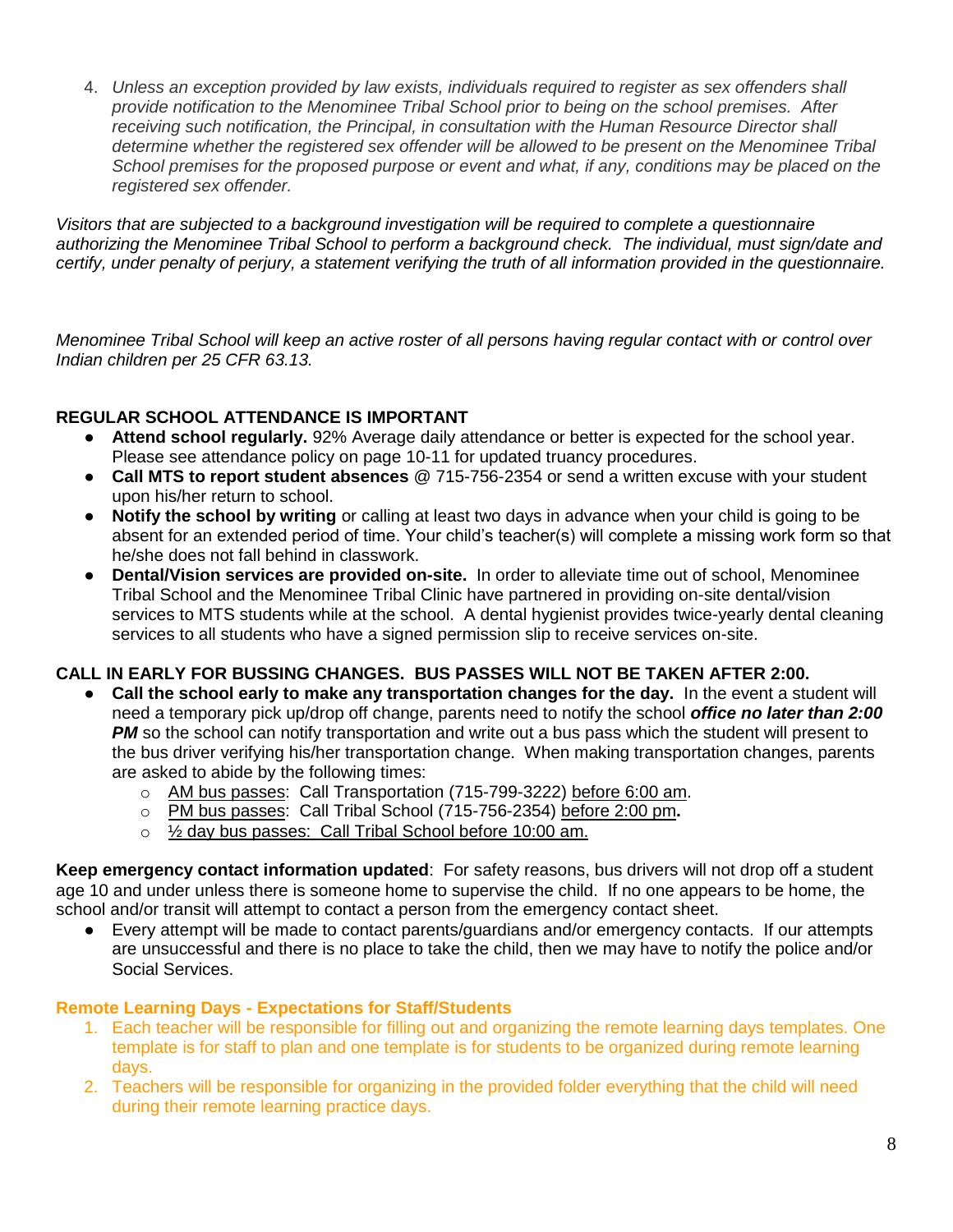- 3. For K-5 the areas will include enrichment materials/activities Middle school will have the same template but they will google share it and each teacher will fill it out before giving it to the students. Middle school will have the same folder and same student template.
- 4. Teachers are responsible for grading and making sure the work is returned. If the student is not returning assignments and the teacher has reached out to the parent/s (twice) then families will be referred to the Dean of Students.
- 5. Homeroom teachers will communicate at least one time a week during the remote learning days.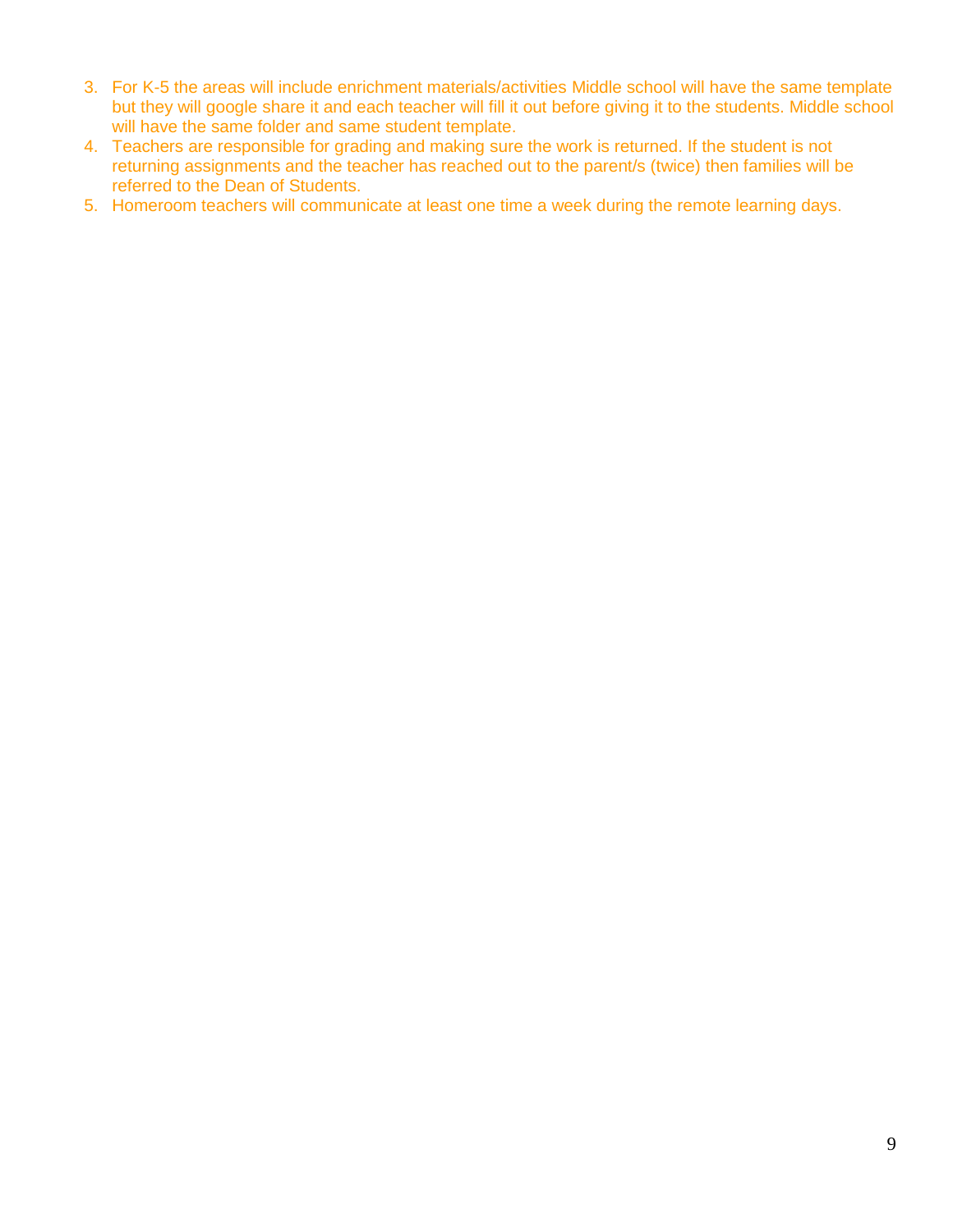# **PARENT INFORMATION**

# **EMERGENCY CLOSINGS**

Snow days or other emergencies will be announced via the following:

- NASIS (Native American Student Information System) telephone messenger. *Please keep your phone numbers updated with the school office staff so that you may receive telephone messages in the event of inclement weather and special events.*
- Menominee Tribal School Facebook page
- **Television** 
	- o WBAY Channel 2
	- o WFRV Channel 5
	- o WLUK Channel 11
	- $\circ$  WGBA Channel 26

In the event of an emergency closing during the day a NASIS (Native American Student Information System) telephone message will be sent out, a message will be posted to the Menominee Tribal School Facebook page, and the following offices will be notified via "All Group" email:

- Menominee Indian Tribe of Wisconsin All Group
- **Menominee Tribal Clinic All Group**
- Menominee Casino Resort
- Menominee Tribal Enterprise
- College of Menominee Nation
- Menominee County

# **FAMILY ASSISTANCE**

Families that need assistance with family emotional, physical, or educational needs may request a referral from the school-counseling department. Administration also has areas where parents/guardians can meet with them to discuss issues*, and* can make arrangements for the parent/guardian to meet with teachers. All information from parents will be handled confidentially.

# **MEDICATION(S) AT SCHOOL:**

A student can receive prescription or nonprescription medication provided by parent/guardian at school, as long as the Medication - Treatment Authorization Forms is completed and:

- For prescription medication, both the student's physician and parent/guardian must sign the medication-treatment authorization form. For non prescription medication, only the parent/guardian need to sign the medication-treatment authorization form.
- All medication must be in the original pharmacy/manufacturer label container with the student's name on it, AND the parent/guardian must hand-deliver all medication to school or make arrangements for the school to pick it up.

For the safety of our students, no student may carry personal medication at school (except for inhalers and EpiPens).

# **HEAD LICE**

In an effort to provide the best possible learning environment for our students, monthly head lice checks will be done. Students found with head lice will be sent home. Students will be rechecked upon returning to school. If the student is found to still have head lice or nits, the student will once again be sent home. *One day of excused absence will be allowed to provide time for cleaning. Any additional days will be marked as unexcused. Notices will be sent home with the student/parent informing them of findings.*

#### **HOMEWORK**

Homework is an important part of learning. A child needs to be extending learning time into the home. Many opportunities will be made available for students to do work at home, after school or on a computer.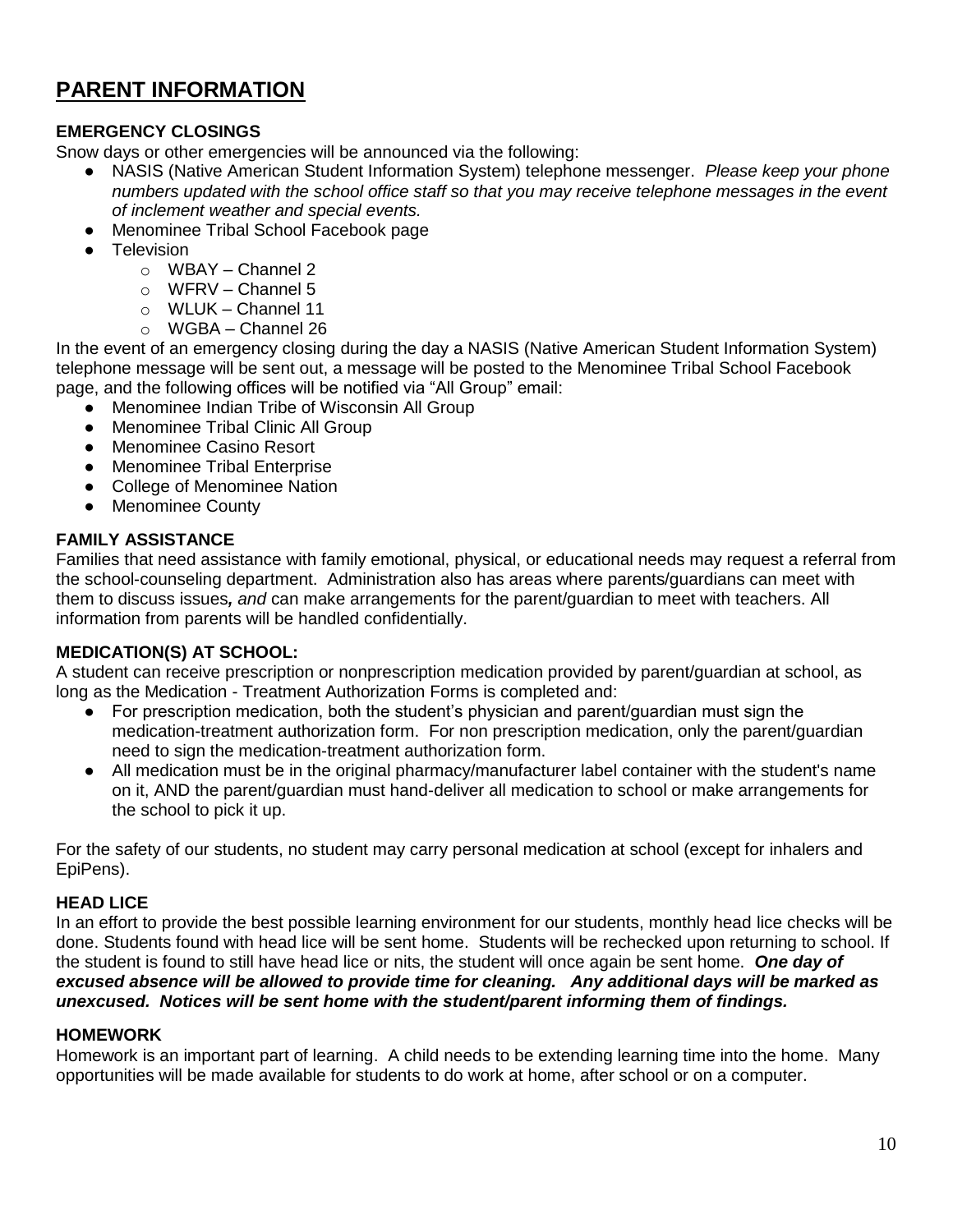### **TELEPHONE USE**

Use of the classroom telephones for personal phone calls is prohibited. If a student needs to call home in the event of an emergency, they must use the phone in the office.

#### **CELL PHONES**

School policy restricts student use of cell phones, electronic paging or other communication devices while on premises under the control of Menominee Tribal School. We acknowledge the possible value of such devices for use before or after school hours and will allow storage of such devices in lockers during the school day. However, cell phones, pagers, and other communication devices must be turned off and **will be confiscated if misused during school hours without permission from administration**. The school is not responsible for lost, stolen or damaged cellular phones.

#### **ELECTRONICS (i.e., cellphones and/or other electronic devices, etc.)**

These items must be stored in lockers during the school day and will be confiscated if used during school hours. If students are going on a field trip a note to families will be sent home, notifying them that these items will be allowed, however, the school is not responsible for lost, stolen or damaged electronics.

#### **CONTRABAND ITEMS**

The following contraband items are not to be brought to school at any time. If a student brings them to school, they will be reminded that they are not appropriate for school and be told to put them away. If the student chooses not to listen, the items will be confiscated.

- Toys
- Gum, food, candy, and soda, high caffeine energy drinks
- Lighters/matches for ceremonial and instructional purposes under adult supervision
- Any other items deemed unacceptable by staff will be referred to administration

All confiscated items, including cell phones and/or electronics, will be held in the school office until the parent/guardian comes to pick it up. It is the student's responsibility to notify their parent/guardian if an item has been confiscated. The parents/guardians can call the school office to arrange a pick up time.

#### **CONCERNS**

In the event of a concern, parents/guardians are asked to bring concerns forward in a manner which promotes positive conflict resolution.

- Concerns should be addressed in the proper chain of command
	- Parent/guardians should attempt to resolve issue with staff person involved
		- Parents/guardians should refrain from making negative comments about students including the format of social media.
		- If the issue is not resolved to satisfaction, the parent/guardian should bring the issue forward to the staff person's supervisor. In order to find the appropriate person to speak to please contact the office staff and they can refer you to the proper point of contact.
		- See complaint policy on p. 40-41

In the event that a meeting to resolve conflict leads to unprofessional behavior, the meeting will be adjourned until a later date, the school administrator will be asked to mediate, and/or the individual will be asked to leave the premises. Threatening behavior will be addressed by the Menominee Indian Tribe of Wisconsin *Violence in the Workplace* policy.

#### **ATHLETIC CODE**

All students participating in after-school activities are required to follow the rules set forth in the Menominee Tribal School Athletic Handbook. An Athletic Code Contract will be signed prior to participation in any sport. See Eligibility and General Rules of Conduct on page 39-41.

#### **Menominee Tribal School Athletic Academic Eligibility Policy**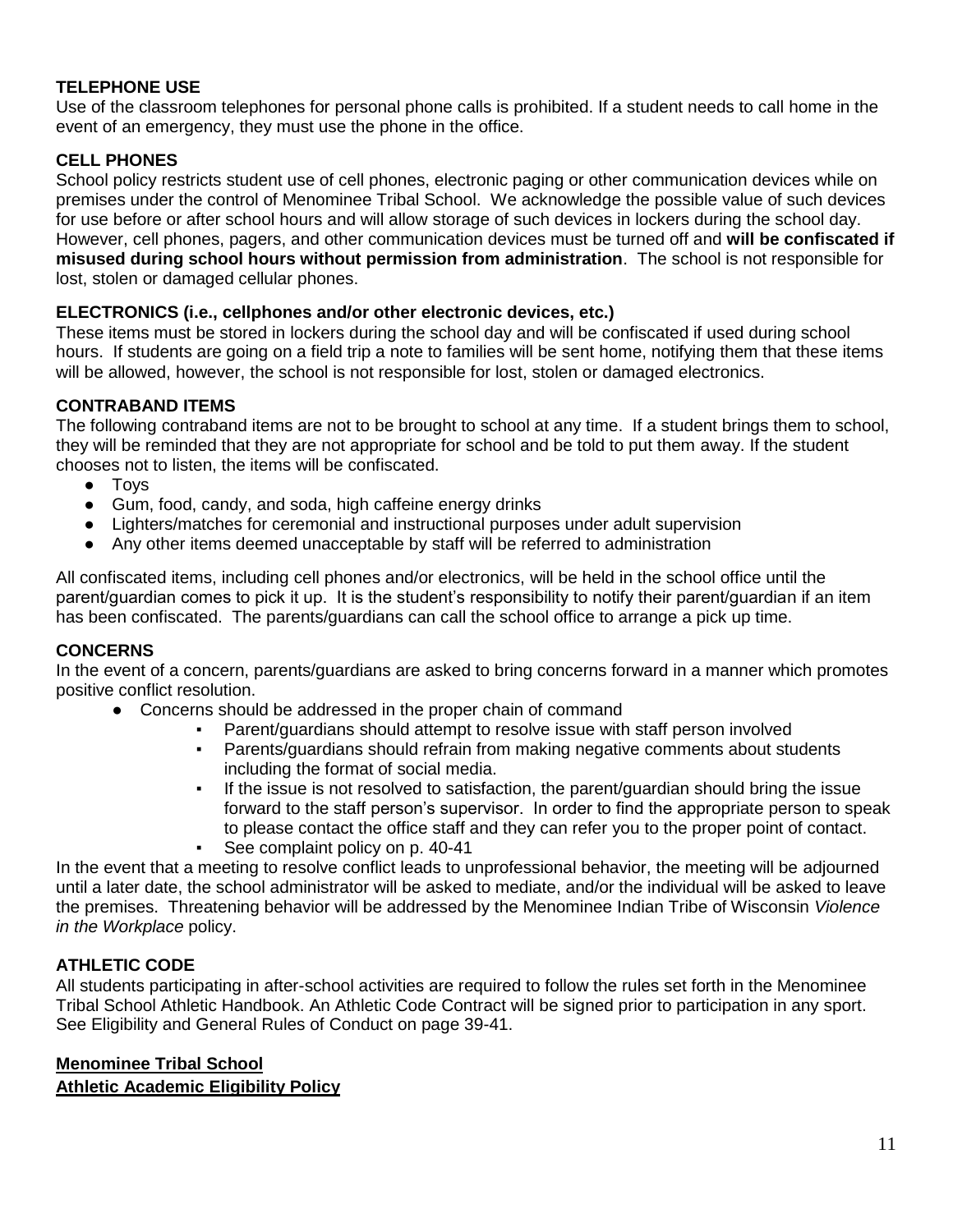The athlete "must" maintain a grade average of at least a "C-" or 1.67 and not have a failing grade (F) in any class in order to participate. An athlete will have the option to practice with the team while they are improving their grades in after school tutoring, but will not be able to play unless a teacher(s) signs a release.

The following policy/actions have been put into place.

- 1. If a student is failing, the student, parent, and athletic director will be notified by the teacher of the class in which the student is failing.
- 2. The student then has one school week (5 school days) to bring his/her grade up. The student will also attend after school tutoring or until 4:00 pm Monday and Wednesdays. They may then go to practice.
- 3. If the student brings his/her grade up during the 5 day period, the student may play/participate in any game or activity as normal and the parent and athletic director will be notified of the student's eligibility.
- 4. If the student is not able to bring their grade up during the 5 day period, the student will not be allowed to participate in games/activities until a teacher has cleared them to participate. The student should continue to attend tutoring and strive to bring their grade up.
- 5. Student eligibility will be determined by 12:00pm on a game/activity day.

# **PROGRAMS**

**Menominee Tribal School follows the Common Core State Standards for English Language Arts and Math, the Next Generation Science Standards for Science, and the Wisconsin State Academic Standards for all other content areas.**

# **Response to Intervention (RtI)**

Menominee Tribal School has implemented a general education student intervention program called Response to Intervention or RtI. RtI provides academic, behavior and/or social intervention support within the general education setting to students that have been identified as at-risk of achieving and/or maintaining grade level expectations. Identifying those students that may be in need of RtI supports may come from the following areas of concern: academic grades; school wide assessments such as the DIBELS Reading Assessment, BIE state assessment, STAR; behavioral referrals; attendance/truancy issues; as well as other parent and/or teacher concerns.

RtI is a process that works on a 4-tiered integrated system.

- Tier 1 includes all school-wide programs that are provided to all students. Examples include the general curriculum, instruction and assessments. Students that are demonstrating difficulty or that are not making adequate progress may be referred for additional supports from Tier 2. Student Support Team (SST) Meetings may be scheduled (see below).
- Tier 2 provides a student plan that includes additional academic, behavioral or social intervention support. Interventions may include additional instructional time or small group instruction. Student progress is routinely and closely monitored. SST Meetings continue and if needed, a request for a Student Intervention Team (SIT) Meeting may be requested (see below).
- Tier 3 provides a student plan that includes highly individualized and intensive interventions and supports for those students who are not making adequate progress from Tier 2 interventions. Interventions at this level include more intensive, individualized instruction as well as continuous monitoring of student progress. Student Intervention Team (SIT) Meetings are scheduled and continue as needed.
- Tier 4 is for students who are not making adequate Tier 3 progress and includes a referral for a special education evaluation.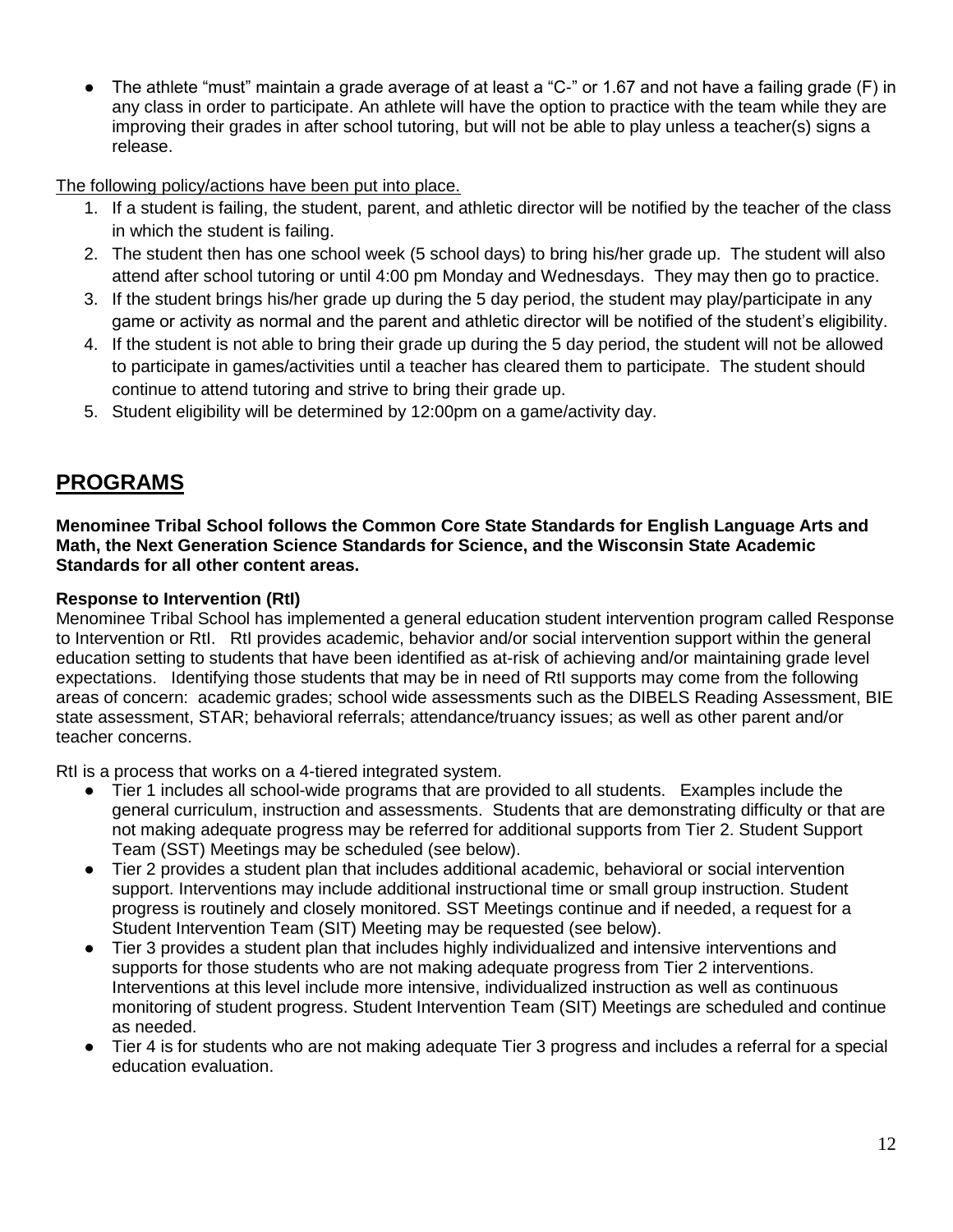Included in the RtI process are two (2) types of student intervention meetings among school personnel, administration and parents. MTS considers parents as vital members of all student intervention meetings and are highly encouraged to attend and participate.

Student Support Team (SST) Meeting: SST Meetings are scheduled when a teacher or parent has a student academic, behavior or social concern. SST Meeting participants discuss area(s) of concern and develop a plan of interventions. Members monitor student progress and determine if continuing supports or interventions are needed. Parents/guardians that have student concerns should contact their child's teacher to request a SST Meeting.

Student Intervention Team (SIT) Meeting: SIT Meetings are scheduled when SST Meeting participants determine that student progress remains a concern. SIT Meeting participants work collaboratively to develop a more intensive individualized student intervention plan. Student progress continues to be closely monitored. Ongoing meetings are scheduled as needed, or until team members determine that further evaluations or testing is required.

# **Positive Behavior Interventions and Supports (PBIS)**

Positive Behavior Interventions and Supports is a proactive approach to teaching and supporting positive behaviors and meeting the needs of ALL students. The school-wide approach to discipline focuses on building a safe and positive environment in which all students can learn. PBIS expectations at Menominee Tribal School are:

- Be Respectful
- Be Responsible
- Be Safe

This approach focuses on acknowledging students for consistent positive behavior. There are expectations posted in all settings for all students, parents, and staff. Direct instruction of expected behaviors will occur throughout the school year. Students and classrooms are rewarded with PAW (Positive Attitude Weskewat!) awards for expected behaviors. Problem behavior will be responded to with consistent consequences that are focused on re-teaching the expected behaviors.

Expectations for each area of the school are specified on page 4-7 of this handbook.

# **Menominee Language and Culture**

All students are required to participate in the Menominee Language and Culture classes. Traditional practices will be instilled in students by emphasizing respectful behavior, performing traditional rituals, and making every day decisions based on the Seven Grandfather Teachings.

# **Special Education**

The Menominee Tribal School provides exceptional educational services for children with disabilities. The special education staff is certified through the Wisconsin Department of Public Instruction. The Bureau of Indian Education closely monitors the programs. The Menominee Tribal School supports inclusive practices with children with disabilities. They are to be included in all aspects of education under the same regulations of all regular education children.

#### **Gift and Talented Program**

The purpose of the gifted and talented program of the Menominee Tribal School is to recognize, nurture and support the needs of students whose academic, intellectual, creative, emotional, and leadership capabilities transcend the regular curriculum.

**Philosophy**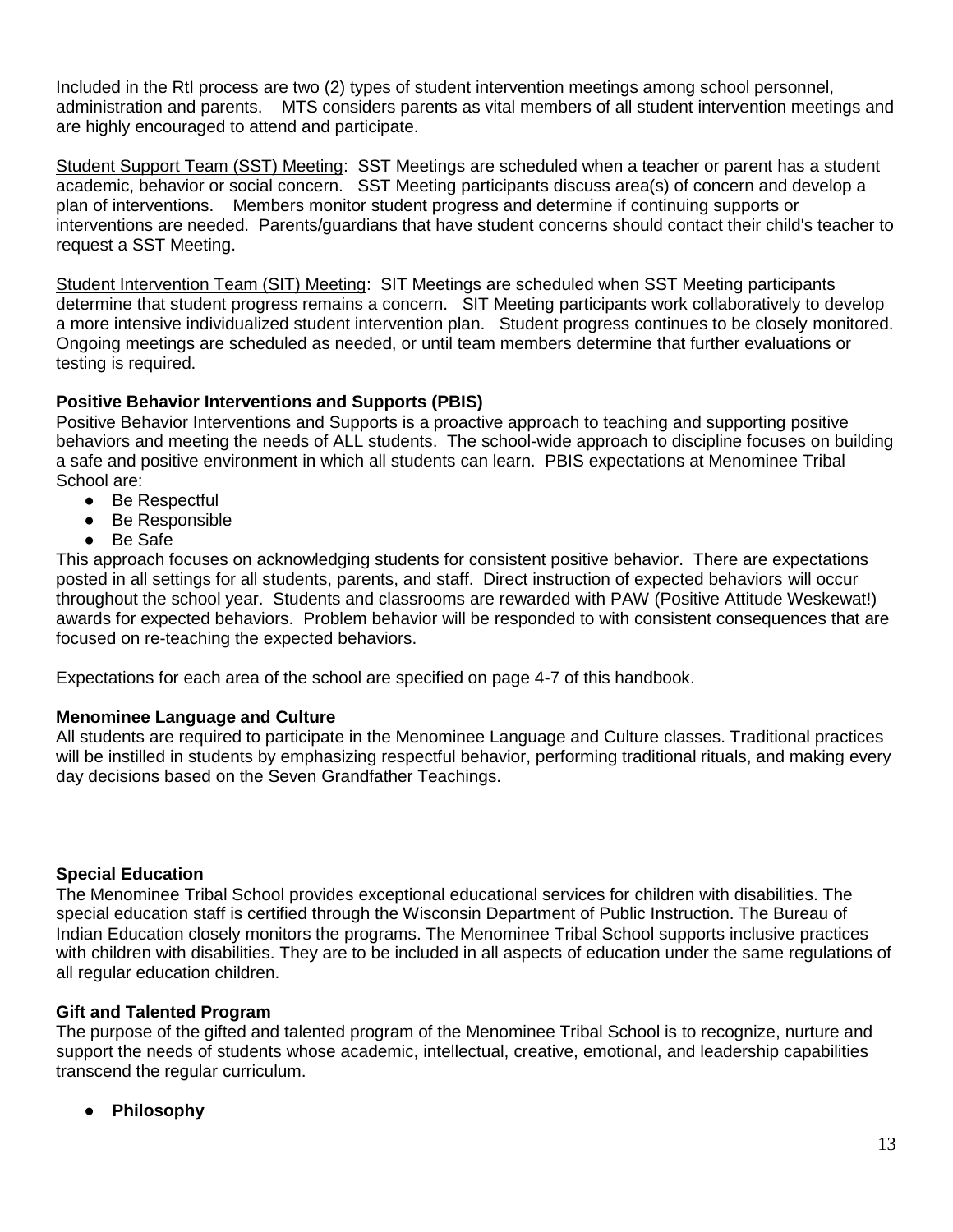The Gifted and Talented program is intended to complement and enrich the school's current curriculum, goals, and objectives. The district recognizes that some students can learn more, learn faster and in greater depth than the general student population. They have a right to a program that is appropriate to their developmental needs.

### ● **Goals**

Program directed:

➤To monitor students in grades K-2 who exhibit potential gifted characteristics.

➤To identify gifted/talented students in grades 3-8 and maintain a portfolio for each identified student. ➤To provide support to teachers, administrators and parents in understanding and providing for the needs of the gifted/talented students.

➤To involve all teachers and administrators in the instruction of gifted/talented students.

➤To provide opportunities for parental involvement in the development and administration of the gifted/talented program.

➤To encourage community interaction in meeting and enhancing the education of gifted/talented students.

#### **Community Service**

All middle school students (6-8) are encouraged to participate in community service activities. Community service provides youth the opportunity to learn how to become good citizens. This experience prepares them for high school in which community service is a requirement of graduation.

#### **Student Wellness**

The Menominee Tribal School will promote school wellness, including good nutrition and physical activity in the school's educational programs, school activities and meal programs that contribute to the development of lifelong wellness practices. In an effort to promote healthy classroom environments, it is recommended that treats provided by families for classroom celebrations hold nutritious value while sugary sweets and candy are avoided. On pages 42-51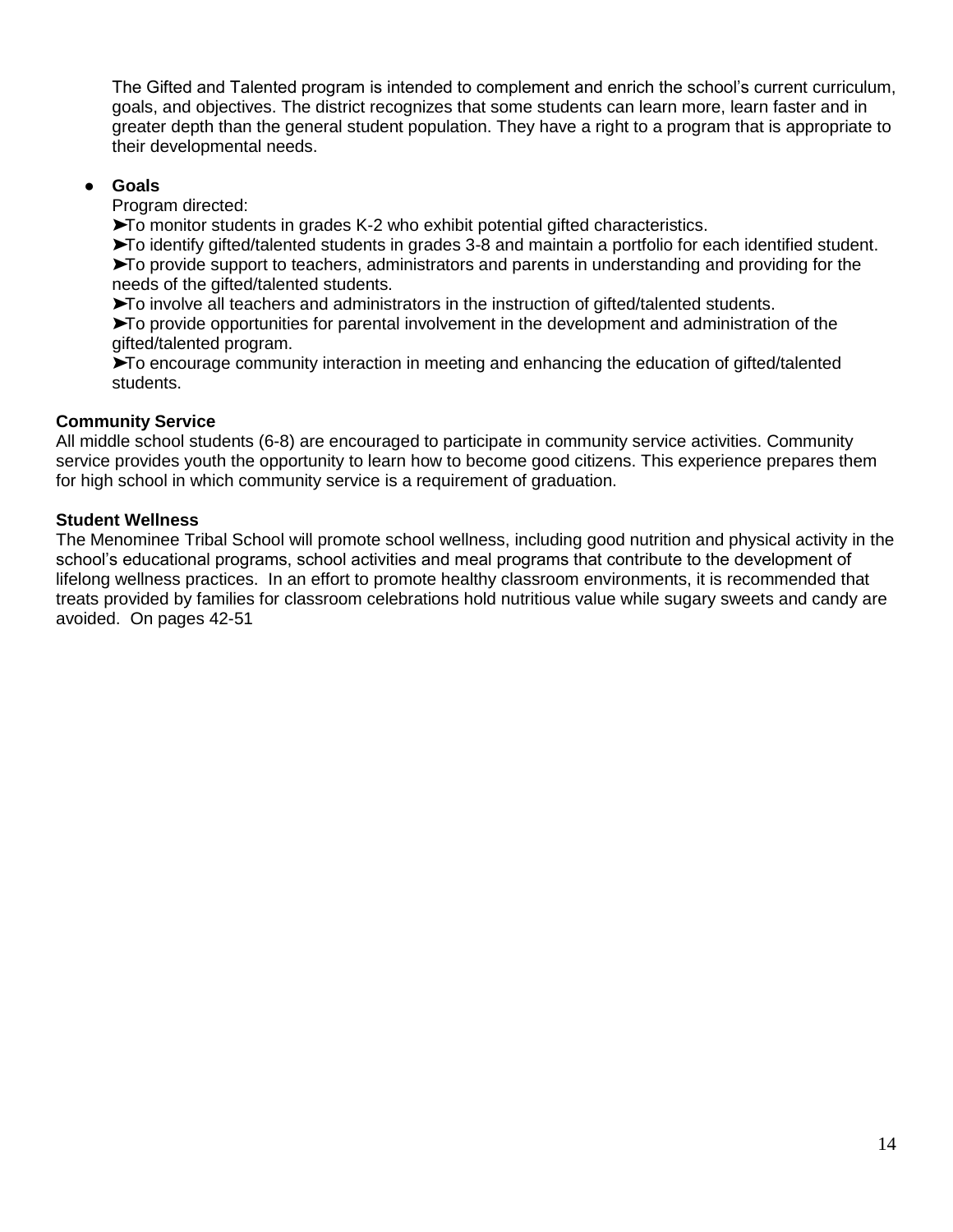# **ADMISSIONS**

A child entering kindergarten must be five (5) years old on or before September 1<sup>st</sup>. Students who turn (five) 5 after September 1 and before December 1 may request early admission to kindergarten. All requests must be submitted in writing to administration for consideration on a case-by-case basis.

Tribal Enrollment Qualification – Students must have on file the required documentation of tribal membership (certificate of Indian blood-CIB) or tribal enrollment card of a federally recognized tribe. If a student is not enrolled with one tribe, but is a descendent of more than one tribe, the student may establish ¼ blood degree of Indian descent through documentation provided by the Menominee Tribal Enrollment Department.

#### **Acceptance -Tuition required**:

If a child meets all application requirements except the certified enrollment status in a federally recognized tribe, this child may be accepted; however, they will be charged tuition. The Menominee Tribal Board of Education will review The Tuition Rate yearly. Non-ISEP students will make up no more than 2% of the total school population. Tuition is set at \$1000 per year and is paid per parent-school tuition payment contract. Tuition needs to be prepaid quarterly or an acceptable wage assignment agreed upon that equals quarterly monetary amounts. If payment is not received, the child will not be readmitted the following quarter. Records will not be released until payment is received.

\*Alternate payment plans may be arranged with school board approval. NOTE: A limit is placed on the amount of children not enrolled in a federally recognized tribe because NO funds are received for their educational expenses.

*The complete Menominee Tribal School Admission Policy is available per request as well as on the MTS website.* 

#### **Classroom Placement**

When new students are admitted and accepted into the Menominee Tribal School, the Admission Team will determine what class roster is appropriate and in the best interest of the child. The placement of returning students is made by the Administrator or designee, and teachers in the units (K-2, 3-5, 6-8) that the child is being served.

#### **APPEAL TO DECISION**

The parent has the right to appeal the decision to the Administrator in writing within five (5) working days of the decision. The procedure that will be followed will be the same as the complaint procedure.

#### **Grade Advancement**

Each student will be evaluated on the following components in order to be advanced to the next grade level and eventual graduation from the eighth grade.

- Attendance: Student attendance is an essential component to their educational success. Excessive truancy may result in retention.
- Achievement: Students will demonstrate adequate progress on multiple assessments (as applicable), which include the, STAR and other testing measures. In addition, the Quarterly Report Card will be reviewed. Middle School students shall maintain a 2.0 grade average or be participating in an intervention program and show progress.

Developmental Level: Students will demonstrate an appropriate social developmental level in the classroom, hallway, cafeteria, playground, and community. A team consisting of the Administrator, Pupil Services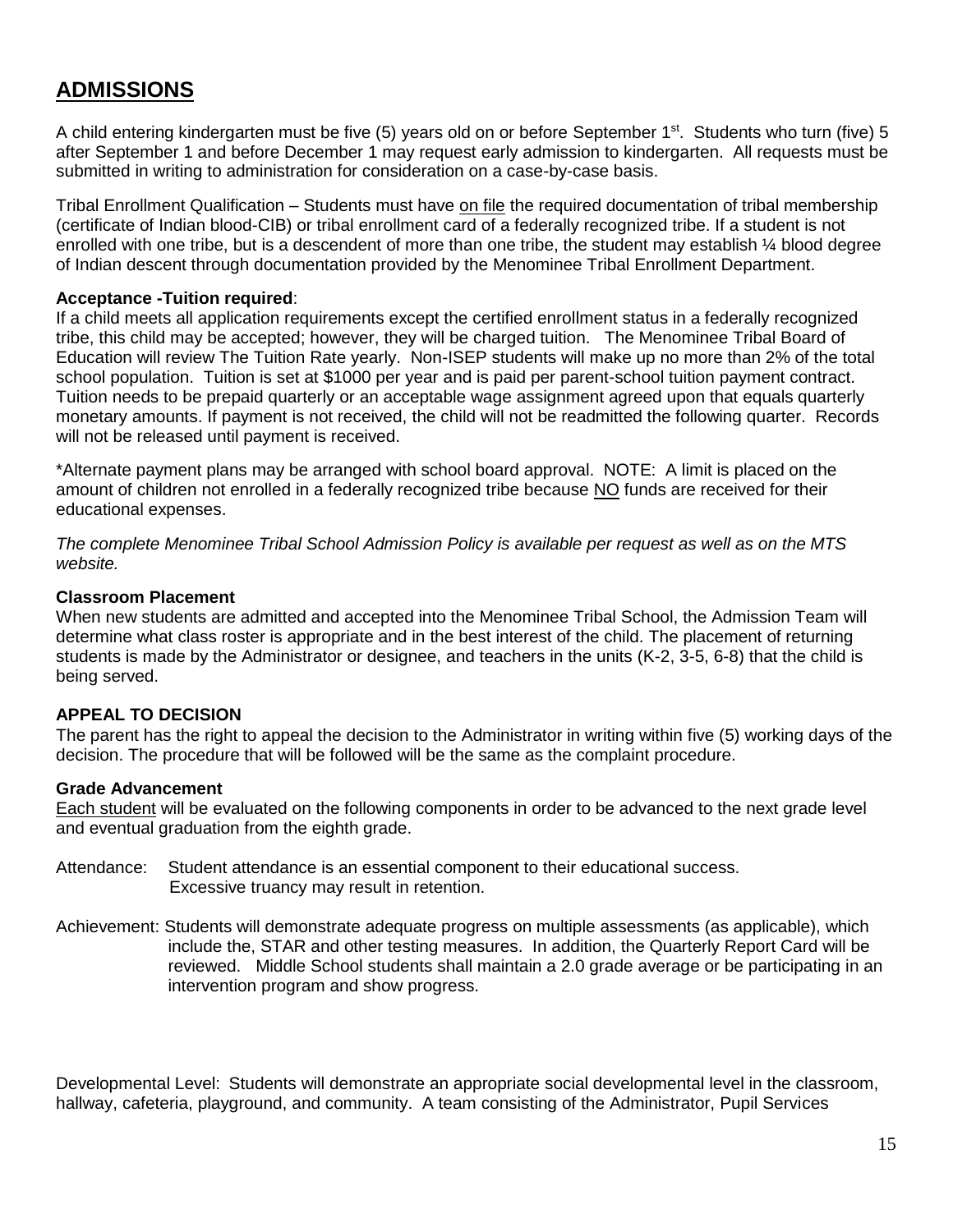Coordinator/Assistant Principal, and student's teacher will review each child's case history to determine an acceptable level of growth.

Intervention: If the teacher believes that the student is not making adequate progress, the teacher will notify the parent and administration at least by the end of the second quarter in order to initiate interventions with the student. Student plans developed from SST and/or SIT Meetings will be reviewed with school staff and parents. Parents will be notified in writing of the potential for students to be retained at the end of the third quarter. If needed, a final SIT meeting will be held to determine whether the student will be promoted. When the student meets the criteria for being advanced to the next grade level, the teacher will make the recommendation on the last report card.

**Re-Admission or Transfer Acceptance**: If a student withdraws during the school year he/she may not be considered for re-enrollment. If a student enrolls after the first 30 days of school the extenuating circumstances need to be presented in writing to the Admission Committee before an admission review is granted.

# **STUDENT ADMISSIONS**

#### **Procedure**:

A child entering kindergarten must be five (5) years old on or before September  $1<sup>st</sup>$ . Students who turn (five) 5 after September 1 and before December 1 may request early admission to kindergarten. All requests must be submitted in writing to administration for consideration on a case-by-case basis.

A completed application packet must be submitted to be considered for admission within 3 days of the new school year. The packet must include the following:

- 1. Tribal enrollment form (non-enrolled may pay tuition)
- 2. Birth certificate
- 3. Immunization Record
- 4. Most recent report card and attendance records
- 5. Records release if transferring from another school
- 6. Registration form
- 7. Emergency form
- 8. Transportation form
- 9. Bilingual form
- 10. Photograph release form
- 11. Research activity form
- 12. Permission of services release form
- 13. Computer/Internet contract
- 14. Field trip permission form
- 15. Parental involvement agreement

Each completed application packet will be received with appropriate time and date stamped on the packet. Students will be admitted in the following order:

- A. students enrolled during prior semester
- B. new applicants may be considered in the order they are received pending review by the Admission Committee

The Admission Committee is composed of at least three (3) staff members: Administrator, Pupil Services Coordinator/Assistant Principal, Finance Manager and/or teacher leaders from K-2, 3-5, 6-8 grade units. This committee will meet to review new applications and respond by telephone, followed with a letter. If questions rise concerning an application, a meeting may be scheduled between the admission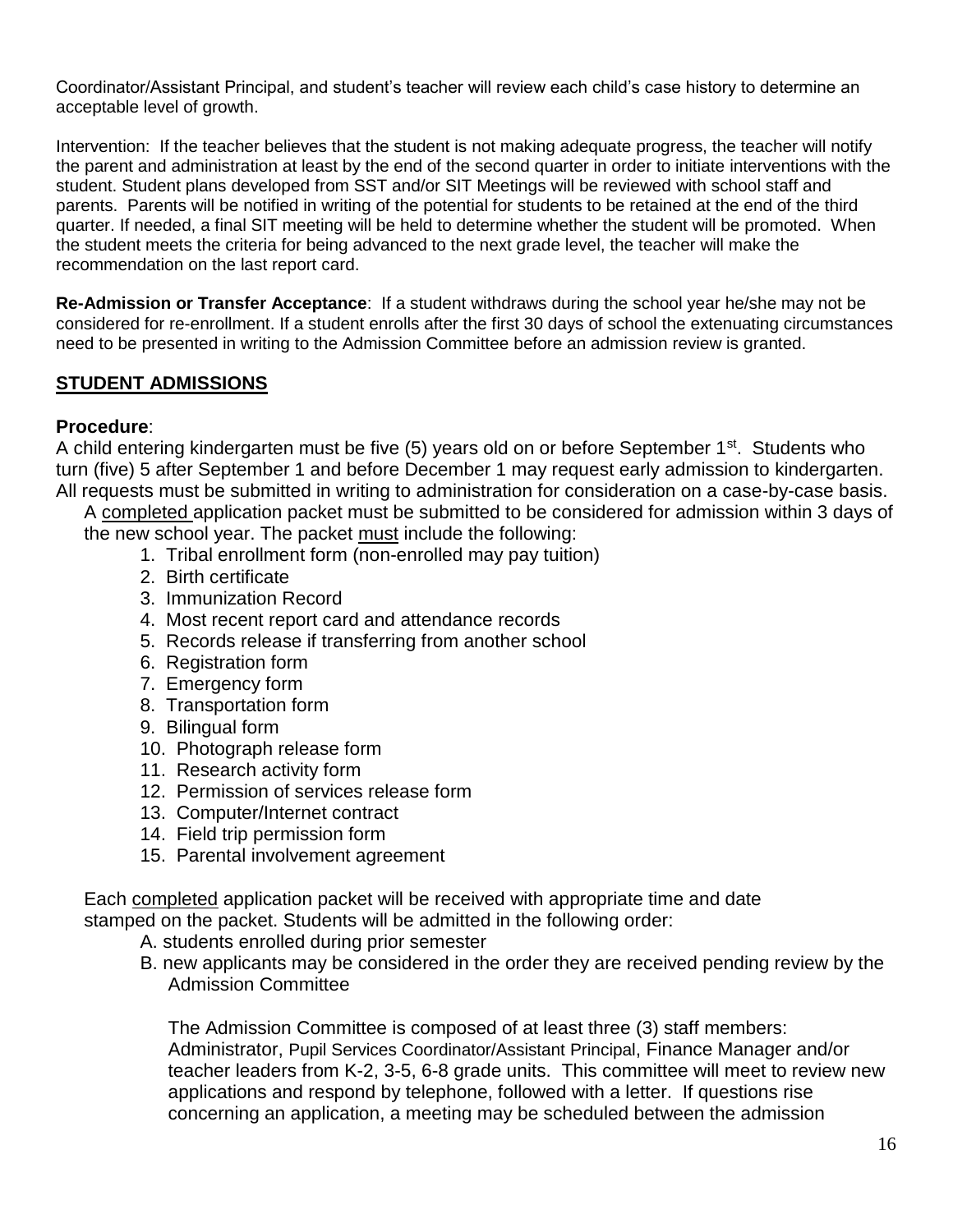committee and the parent/guardian prior to admission determination. Openings will be filled based on:

- Available classroom space
- Date completed application was received with all necessary documentation
- Review student records
- Completion of required student/parent orientation
- The Admission Committee will notify parents of a decision in writing for admission to Menominee Tribal School.
- Submission and review of an application does not guarantee admission to the school system. The Admission Committee may admit a student on a probationary basis, or deny admission.
- Admission decisions may be one of the following:

**Acceptance**: Child has completed all application requirements and is placed on a class roster

**Acceptance (Tuition required)**: If a child meets all application requirements except the certified enrollment status in a federally recognized tribe, this child may be accepted. However, they will be charged tuition.

**Tuition (Non-ISEP)**: The Menominee Tribal Board of Education will review The Tuition Rate yearly. Non-ISEP students will make up no more than 2% of the total school population. Tuition is set at \$1000 per year and is paid per parent-school tuition payment contract. Tuition needs to be prepaid quarterly or an acceptable wage assignment agreed upon that equals quarterly monetary amounts. If payment is not received, the child will not be readmitted the following quarter. Records will not be released until payment is received.

\*Alternate payment plans may be arranged with school board approval. NOTE: A limit is placed on the amount of children not enrolled in a federally recognized tribe because NO funds are received for their educational expenses.

# **Footnote-**

\*\*\*Tribal Enrollment Qualification – Students must have on file the required documentation of tribal membership (certificate of Indian blood-CIB) or tribal enrollment card of a federally recognized tribe. If a student is not enrolled with one tribe, but is a descendent of more than one tribe, the student may establish ¼ blood degree of Indian descent through documentation provided by the Menominee Tribal Enrollment Department.

**Probationary Acceptance for Reapplying Students:** A child who is reapplying and has all application requirements met may be accepted on **probation** based on one or more of the following conditions:

- high absenteeism.
- low grades
- excessive behavioral concerns.

A meeting will be set up between the Admission Committee, student and parent to set up a plan which will be reviewed minimally in 30 days. At that time the probationary admission may be accepted, extended or denied as decided by the Admission Committee.

# **Probationary Acceptance for Transferring Students**:

A child who transfers from another school and meets all application requirements will be accepted on probation. A meeting will be set up between the Admission Committee, student, and parent to set up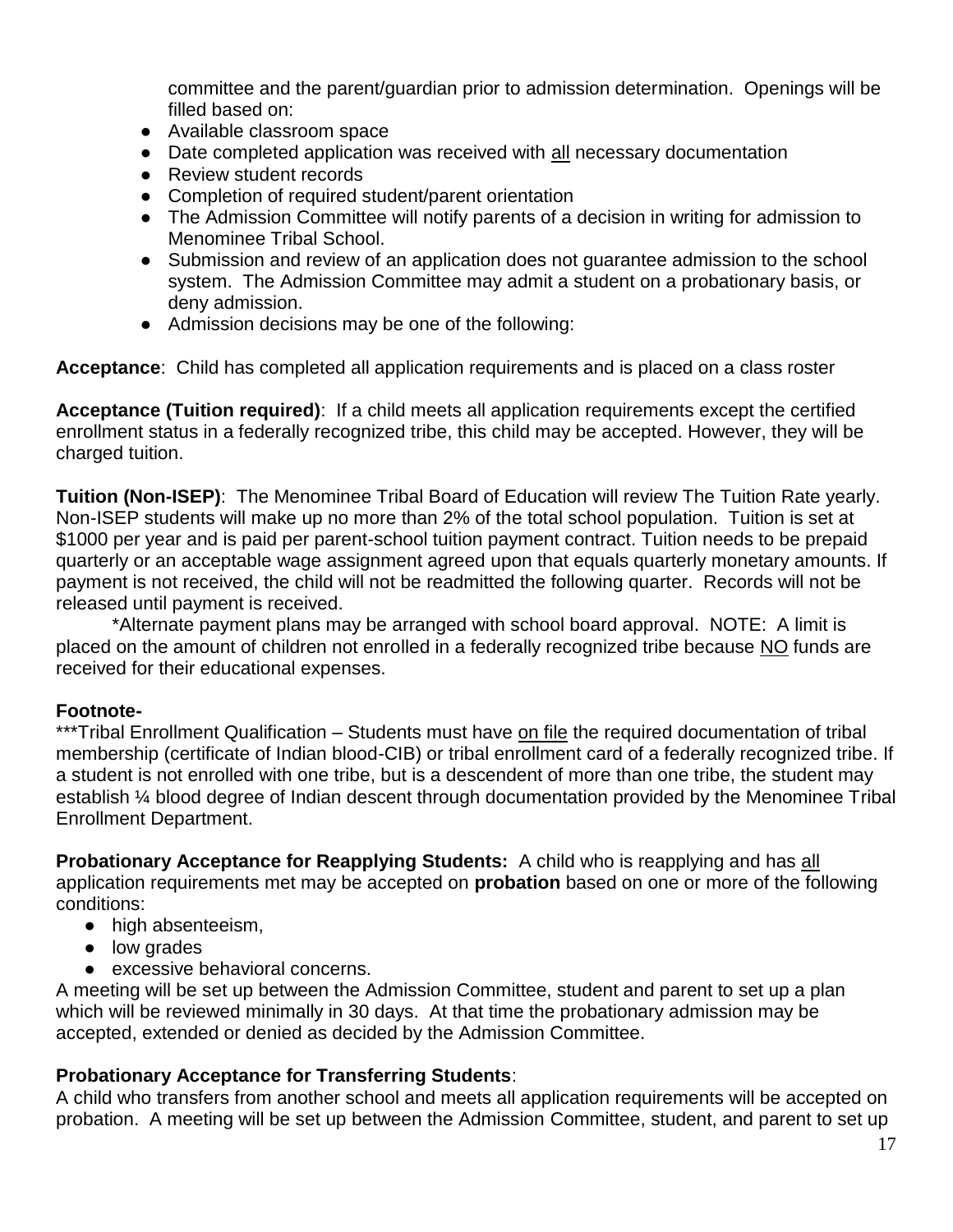a plan which will be reviewed minimally in 30 days. At that time the probationary admission may be accepted, extended, or denied as decided by the Admission Committee.

**Denied Admission**: A student may be denied admission for reasons including, but not limited to:

- The student is expelled from any school district within the last two semesters or the student has a criminal action pending or adjudication.
- The student's appropriate grade size is met. Class size is determined by individual class needs.
- Parents refuse to sign behavioral discipline agreements, emergency cards, or probationary agreements.
- Parents refuse to pay tuition
- Parents do not attend parent orientation
- Lack of school resources to meet students needs
- Attendance or behavioral concerns
- Kindergarten readiness

**Re-Admission or Transfer Acceptance**: If a student withdraws during the school year he/she may not be considered for re-enrollment. If a student enrolls after the first 30 days of school the extenuating circumstances need to be presented in writing to the Admission Committee before an admission review is granted.

**APPEAL PROCEDURE:** If a parent is not satisfied with the decision of the Admission Committee, the parent may follow the school's complaint procedure

1. Write a letter of complaint and turn in a letter to the Menominee Tribal School Administrator within five (5) working days of incident. This letter must contain a brief description of circumstances. The Administrator will set up an appointment with the complainant within 48 hours of receipt of complaint.

• The Administrator will attempt to come to a resolution of the complaint within five (5) working days of meeting in writing.

2. If a parent is dissatisfied with the resolution, the parent/guardian may appeal by writing their complaint and submitting it to the Menominee Tribal School Board of Education within 5 working days of decision. This complaint may go to the School Secretary.

• The Chairman of the Board of Education will place the complaint on the school board agenda for their review and notify the parent/guardian. The parent may come to the meeting to present their case. The School Board will make a decision within 5 working days and send a response to the parent.

3. If a parent is not satisfied with the decision made by the Board of Education, the parent may bring the issue to the Menominee Tribal Court at his or her own expense.

# **ATTENDANCE**

If student learning and growth is to take place, parents/guardians must assure regular attendance at school. Students enrolled at Menominee Tribal School are expected to maintain daily attendance during regular school hours for the school term.

# **During a pandemic, attendance recognitions will not be utilized.**

In an effort to recognize and promote regular school attendance,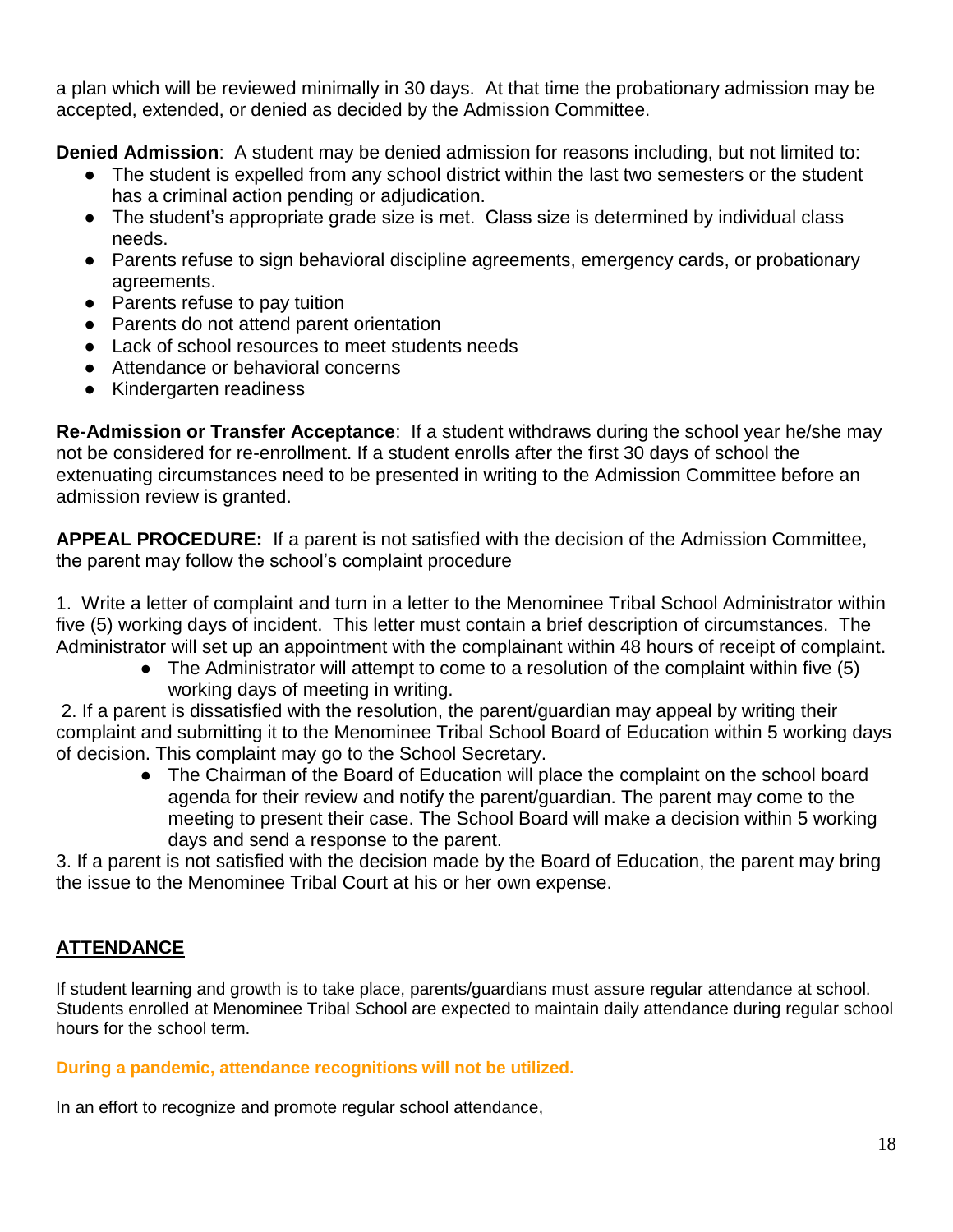- ★ **Grades K-8: Quarterly 92% Attendance Certificate** will be provided for those students who are present 92% each quarter.
- ★ **Grades K-8-** In order to participate in the quarterly attendance incentive, your child must have 100% for that quarter.
- ★ **Grades K-8 Yearly 99% Attendance**: Each student with 99% attendance or better at the end of the school year will earn *an end of the year incentive!*

#### **Absences**

Each day a student is absent the school will make every attempt to contact the parent/guardian if no one called the school to report the absence.

#### **Excused absences**

When a student is absent, parents will call the school office (715-756-2354) before 9:00 A.M or send a written excuse stating the reason for the absence the day the student returns to school is required. Excused absences may include, but are not limited to:

- Illness
- Extended illness (3 or more days requires a doctor's excuse)
- Medical/dental appointments
- Family illness, death in the family, emergency
- Pre-approved family vacations
- **Pandemic/COVID19 related circumstances**

#### **Unexcused absences**

Failure to call school the day of an absence or send a written note within 3 days of return will result in an unexcused absence. Unexcused absences may include, but are not limited to:

- Skipping classes
- Oversleeping
- Miss the bus or suspension from bus
- Babysitting
- Shopping
- Vacations/events for 3 or more days which are not pre-approved

#### **Half-day absences**

Students' arriving more than an hour after school begins or leaving more than an hour before school dismisses will result in a ½ day absence. Refer to absent policies to determine if excused or unexcused absence.

#### **Tardiness**

All students are expected to be in their classrooms and prepared for class when the bell rings. Students arriving late to school must obtain a late slip from the office before reporting to her/his classroom. Students arriving within the hour after school begins are considered tardy. Students leaving within the hour before school dismisses will have an afternoon tardy.

#### **Ten Consecutive Days of Absence**

The Bureau of Indian Education (BIE) NASIS attendance program requires that a student's enrollment must be ended after ten (10) consecutive absences without notifying the school.

#### **Truancy Notification Procedure (***NOTE: This procedure is not applicable for COVID-19 related absences)*

#### **1 st Notice: 3 total absences (excused and unexcused)**

- A notification letter will be mailed to family after 3 total absences.
- A Student Support Team (SST) meeting will be held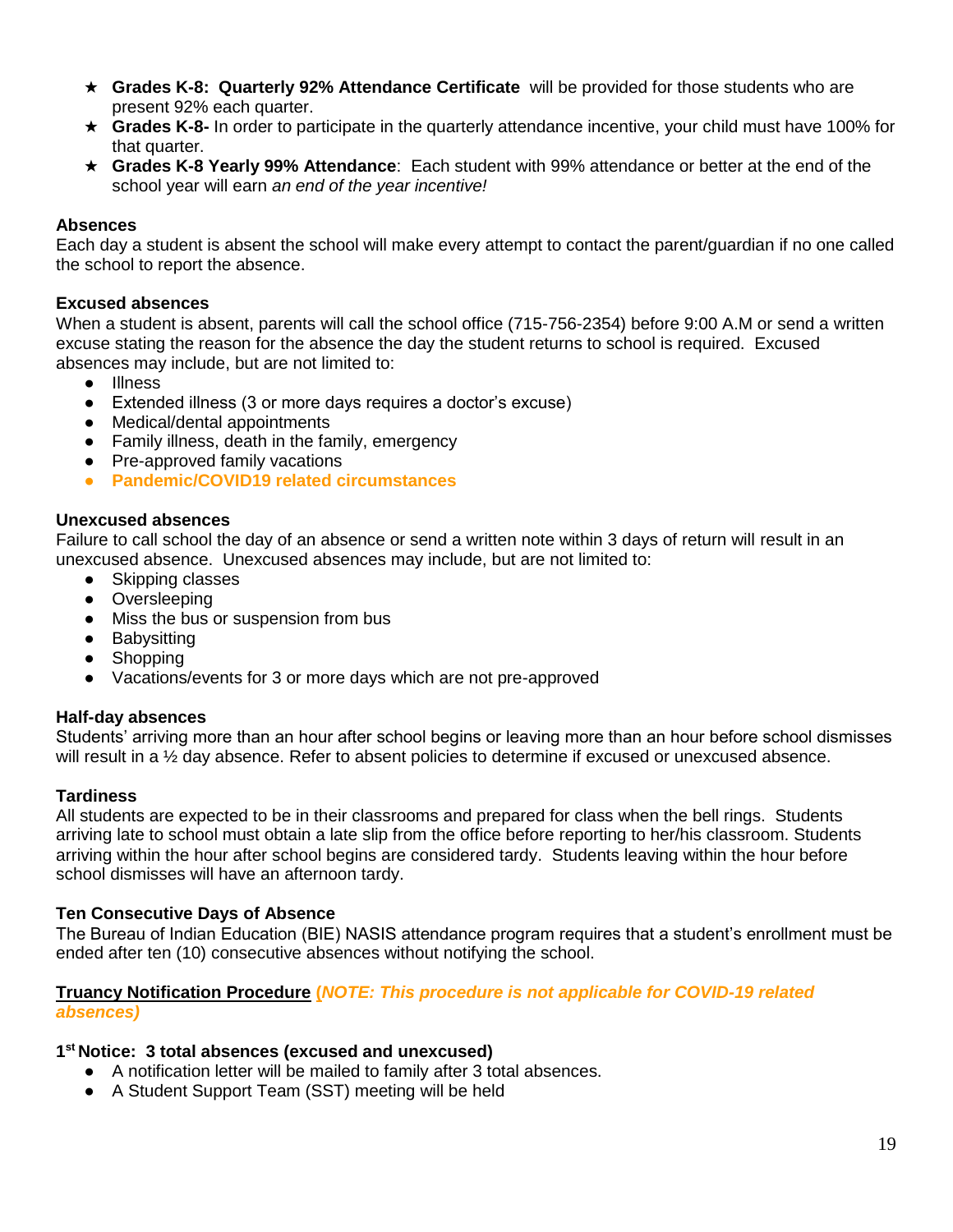### **2 nd Notice:5 total absences (excused and unexcused)**

- $\bullet$  A 2<sup>nd</sup> notification letter will be hand delivered to family after 5 total absences
- A follow-up Student Support Team (SST) meeting will be held and student interventions will be implemented.

### **3 rd Notice: 7 total absences (excused and unexcused)**

- A 3<sup>rd</sup> notification letter will be hand delivered to family after 7 total absences as the student is now considered truant
- A Student Intervention Team (SIT) meeting will be held. A student intervention plan will be written and student may be put on a probationary contract
- A truancy citation may be issued

#### **4th Notice: 10 total absences (excused and unexcused)**

- A notification letter will be issued to the family after 10 total absences
- The MTS Administrator or designee will schedule a meeting with the parents or quardians to discuss truancy and continuing enrollment at Menominee Tribal School.
- The MTS Student Services Team may recommend a referral for a truancy citation due to the Compulsory School Attendance Requirements set by the state of Wisconsin. (see below)

#### **5th Notice: 11 or more total absences (excused and unexcused)**

- A notification letter will be issued to the family for any additional days past the limit of 11 total absences
- The MTS Student Services Team may recommend a referral for a truancy citation due to the Compulsory School Attendance Requirements set by the state of Wisconsin. (see below)
- The MTS Admissions Committee will review the case to determine if the student's enrollment should continue.

#### **Compulsory Student Attendance and Truancy**

According to Wisconsin State Statute 118.15 "any person having under control a child who is between the ages of 6 and 18 years shall cause the child to attend school regularly during the full period and hours, religious holidays excepted, that the public, private, or tribal school in which the child should be enrolled is in session until the end of the school term, quarter or semester of the school year in which the child becomes 18 years of age." Furthermore according to Wisconsin State Statute 118.16 "Truancy" means any absence of part or all of one or more days from school during which the school attendance officer, principal or teacher has not been notified of the legal cause of such absence by the parent or guardian of the absent pupil, and also means intermittent attendance carried on for the purpose of defeating the intent of s. 118.15" "Habitual truant" means a pupil who is absent from school without an acceptable excuse under sub, (4) and s. 118.15 for part or all of 5 or more days on which school is held during a school semester.

# **Menominee Tribal School Visual Tiered System of Response to Truancy**

#### **Schedule of Attendance Intervention**

Below is a schedule of attendance intervention. One of our greatest struggles is that we do not reach students soon enough when it comes to attendance intervention. The School Leadership Team has devised a plan to help combat that struggle. It will be important for all classroom teachers to monitor student attendance to help with this endeavor. The steps are listed by the number of days absent. These days need not be consecutive.

| Number of Days Absent:   Action Required: |                                                                                                                               |
|-------------------------------------------|-------------------------------------------------------------------------------------------------------------------------------|
| 3 days absent                             | Homeroom teacher makes a positive phone call home to inquire about child's<br>needs and to ask what the school can do to help |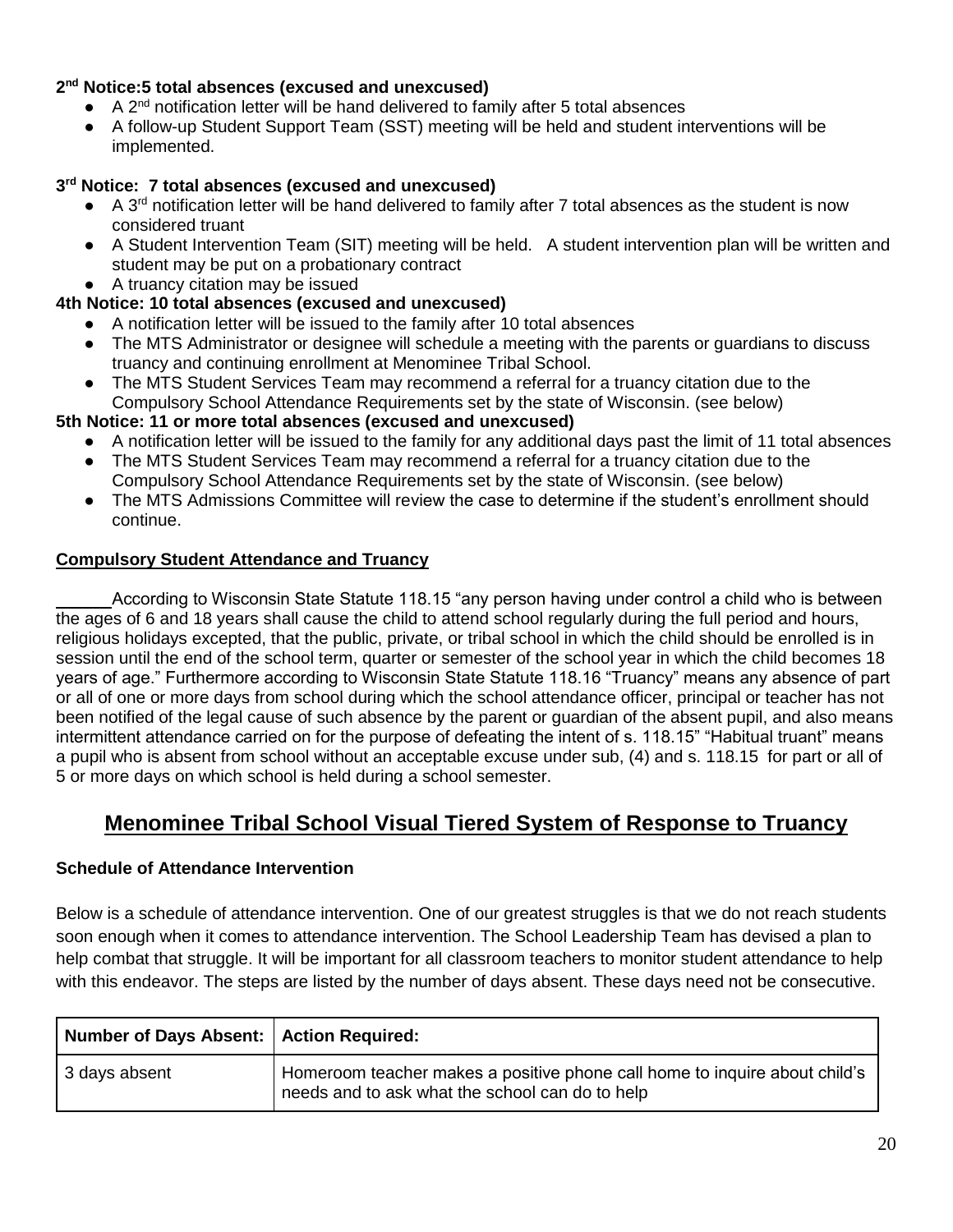| 5 days absent  | Behavior Interventionist will call home to inquire about child's needs and to<br>ask what the school can do to help                                                                                                                                                                                                                                                                                  |  |  |
|----------------|------------------------------------------------------------------------------------------------------------------------------------------------------------------------------------------------------------------------------------------------------------------------------------------------------------------------------------------------------------------------------------------------------|--|--|
| 7 days absent  | Office Staff will send out a NASIS message regarding their attendance                                                                                                                                                                                                                                                                                                                                |  |  |
| 10 days absent | The Dean of Students (DOS) will send out a letter informing the parents of<br>their students number of absences, and contact the parents by phone to<br>discuss strategies to help their child get to school                                                                                                                                                                                         |  |  |
| 15 days absent | The DOS will call the parents to set up a mandatory parent meeting to<br>discuss placing their child on an attendance improvement plan. A formal<br>invitation will be sent when the date and time of the meeting have been<br>agreed upon. If there is no response to the call or letter, a home visit will<br>occur.                                                                               |  |  |
| 19 days absent | The Behavior Interventionist will make a home visit to discuss the child's<br>attendance and schedule a mandatory parent meeting to take place within<br>the week and the student will be placed on a probationary attendance<br>contract. If the conditions of the contract are not met, the student information<br>will be passed on to the school board for approval to issue a truancy citation. |  |  |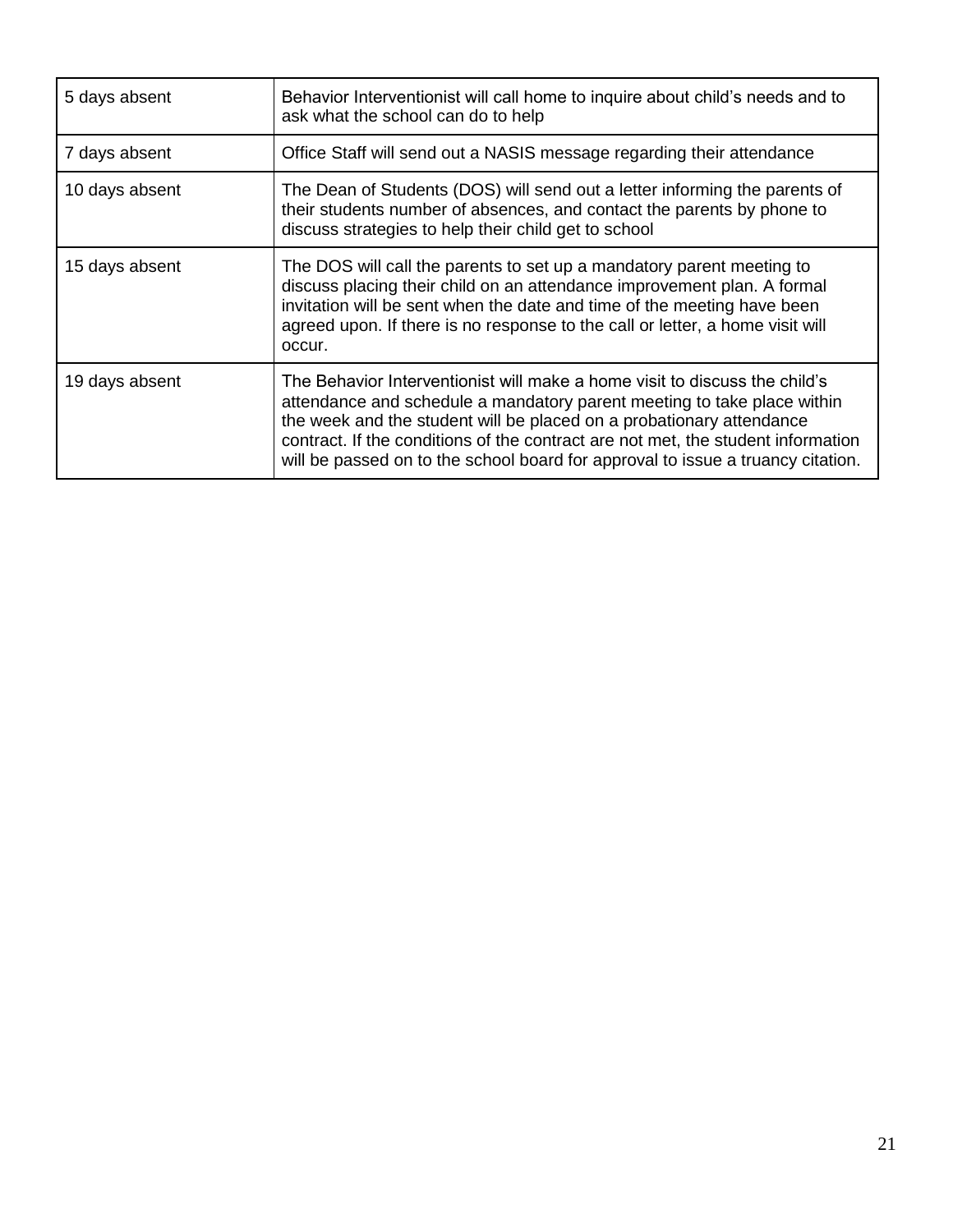# **DRESS CODE**

Menominee Tribal School students are prohibited from wearing clothing or attire that, in the opinion of school authorities, is contrary to acceptable health and safety standards or may disrupt the educational process or learning environment. Since styles change, administration reserves the right to determine what is inappropriate or distracting to the learning environment. This policy is in force during the school day, at all school-sponsored activities, and in school vehicles. The wearing of outer garments and headwear is permitted in school vehicles and at school activities when appropriate.

#### **Hats/Headgear & Jackets**

Students are expected to remove their hats/headgear, earbuds and sunglasses the minute they enter the building. All headgear and jackets must be kept in a locker during the school day. Hoods may not be worn up while in the school building.

#### **Clothing**

The following clothing should not be worn at any time include *but are not limited to*:

- 1. Clothing with symbols or words referring to alcoholic beverages, tobacco or other drugs.
- 2. Clothing with obscenities, vulgarities, or suggestion words or pictures.
- 3. Attire consistent with gang dress. Examples may include: excessively baggy clothing (could hide weapons), chains, leather straps, pet collars, spikes, and bandannas.
- 4. Scanty and/or revealing clothing that distract from the learning environment. Examples may include: tube tops, halters, backless tops, spaghetti straps, exposed midriffs or undergarments, and short dress/skirts/shorts more than 2" above the knee. Any pants or shorts that do not fit appropriately around the waistline.
- 5. Pajamas/nightwear

Students who come inappropriately dressed will either be given a replacement article to wear or a parent/guardian will be notified to have a new item brought in to wear.

#### **Winter Weather**

Students should wear comfortable clothing that is appropriate for our Wisconsin weather. Boots, mittens, hats, snow pants, or a snowmobile suit must be worn in winter weather by students so that he/she can enjoy and comfortably play in the snow at recess time. Students who are not dressed accordingly are confined to the blacktop area and risk getting chilled due to inappropriate outdoor dress. Students are outside at recess every day that the wind chill is zero or above.

#### **Backpacks, Book bags, Purses, etc.**

Students will be allowed to bring backpacks to school. Backpacks will be used to carry school books and homework. The backpacks will be stored in a locker, cubby or a hook.

#### **Footwear**

For safety reasons students are not allowed to wear shoes without reinforced soles. Backless shoes commonly known as "flip flops," "beach shoes," "shower sandals," and/or slides that do not have a reinforced sole are unsafe and not allowed. Photographs of unacceptable backless shoes: **For safety reasons and per MITW policy, students in all grades are not allowed to wear any shoes without a heel strap. Shoes with heel straps must have the straps worn at all times.**



#### **Physical Education**

Tennis shoes are required for gym use for all grade levels. Students without appropriate clothing or footwear receive an "F" for class participation that day.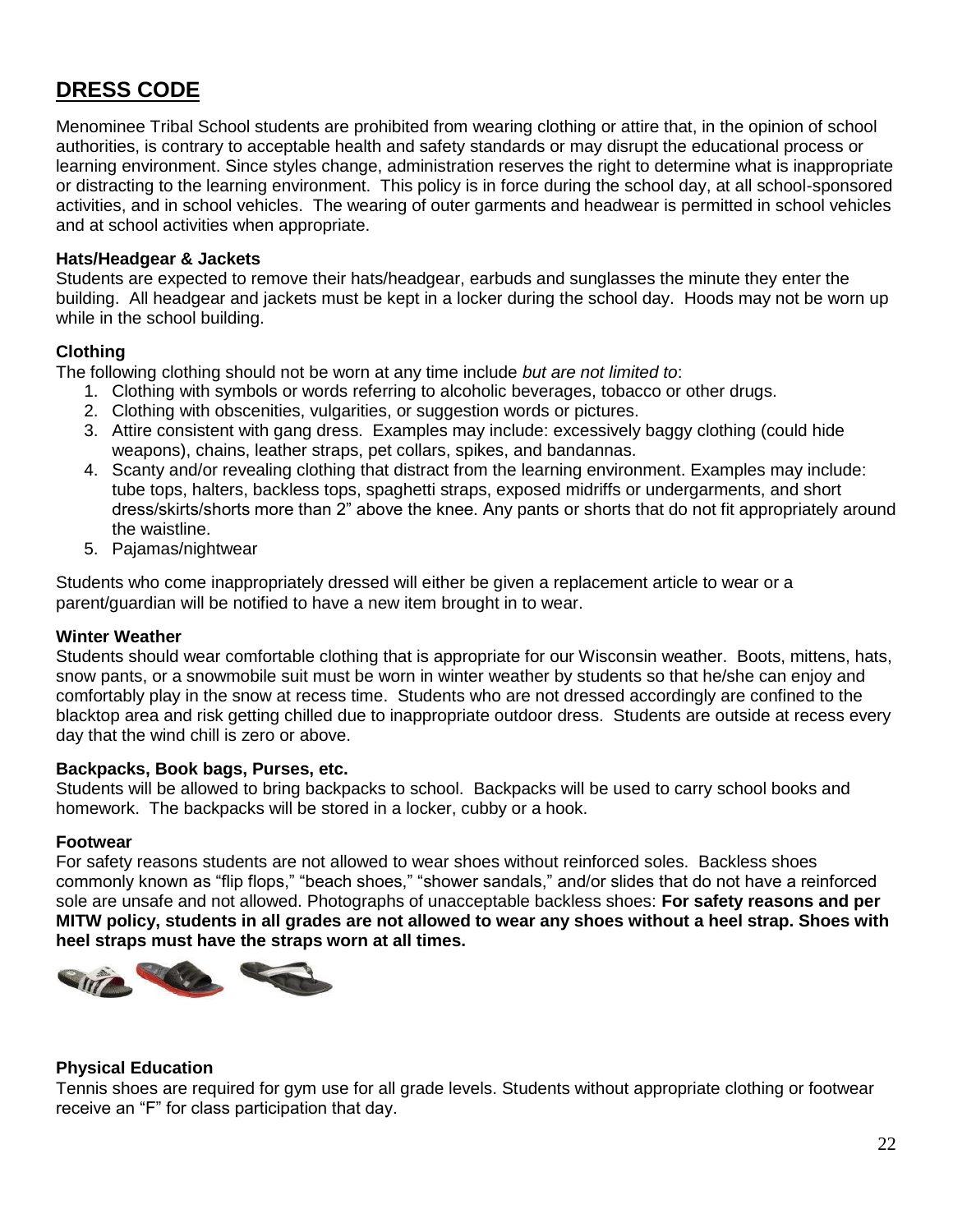# **STUDENT BEHAVIORAL EXPECTATIONS**

# **Positive Behavior Incentives**

Teachers use positive reinforcement for desired student behavior and conduct. Examples include:

- Blue Bear Paw awards for individual recognition
- **School Store**
- Red Bear Paw awards for class recognition
- Verbal praise for proper behavior
- Praise notes
- Positive phone calls home
- Special classroom privileges
- Lunch with teacher
- Student/class point system for rewards
- Recognize Student of the Month, Most Improved Student, etc.
- Quarterly Awards Ceremony to recognize students for
	- o Excellent attendance (92% or better)
	- o Excellent citizenship (No behavior referrals)
	- o Excellent academics (K-2 Homework, 3-8 "Honor Roll" of 3.0-3.49 GPA and High Honors of 3.5- 4.0 GPA))

# **BULLYING PREVENTION**

Menominee Tribal School strives to provide a safe, secure and respectful learning environment for all students in the school building, on school grounds, school buses and at school-sponsored activities. Bullying has a harmful social, physical, psychological and academic impact on bullies, victims and bystanders. Menominee Tribal School staff consistently and vigorously addresses bullying so that there is no disruption to the learning environment and learning process. When dealing with bullying, it is important to assess and protect the safety of all students and to provide consequences that teach appropriate behavior and promote the empathy of others.

**MTS defines bullying as follows**: Bullying includes an imbalance of power and is any intentional written, verbal, electronic, or physical act that a student has toward another particular student more than once, and the behavior causes both mental or physical harm to the other student, is sufficiently severe, persistent, or pervasive that it creates an intimidating, threatening, or abusive educational environment for the other student.

Bullying behavior can be:

- 1. Physical (e.g. assault, hitting or punching, kicking, theft, threatening behavior)
- 2. Verbal (e.g. threatening or intimidating language, teasing or name calling, racist remarks)
- 3. Indirect (e.g. spreading cruel rumors, intimidation through gestures, social exclusion and sending insulting messages or pictures by mobile phone or using the internet – also known as cyber-bullying) Not all undesirable behavior, especially when viewed in isolation, will constitute bullying.

# **Bullying Reporting / Retaliation**

All MTS staff that observe or become aware of bullying are required to report the act or incident to a school administrator or his/her designee. Any other person, including students, who is either a victim of bullying or is aware of the bullying are also encouraged to report the act to an administrator or his/her designee. Reports of bullying may be made verbally or in writing as well as confidentially. All reports will be taken seriously and a school investigation will begin within 1 school day of the reported incident**.** All bullying victims, including the bully aggressor, will receive support through the MTS counseling department and/or other support staff.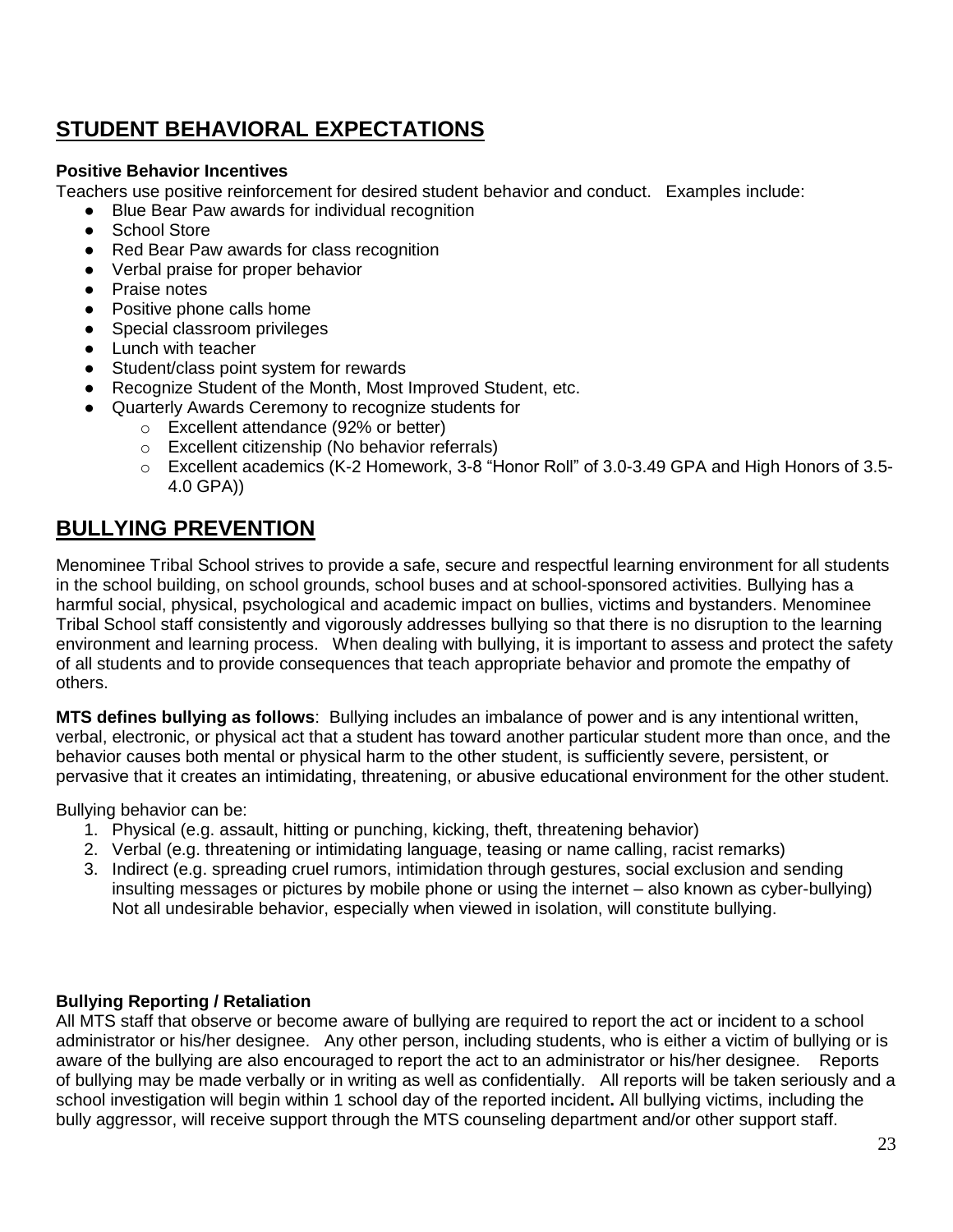Staff at Menominee Tribal School will do the following things to prevent bullying and help children feel safe at school:

- Closely supervise students in all areas of the school and playground.
- Watch for signs of bullying and stop it when it happens.
- Teach the "Second Step" curriculum.
- Respond quickly and sensitively to bullying reports.
- Take seriously families' concerns about bullying.
- Look into all reported bullying incidents.
- Assign consequences for bullying based on the school discipline code.
- Provide immediate consequences for retaliation against students who report bullying.

Students at Menominee Tribal School will do the following things to prevent bullying:

- Treat each other respectfully.
- Refuse to bully/cyberbully others.
- Refuse to let others be bullied.
- Refuse to watch, laugh, or join in when someone is being bullied.
- Try to include everyone in play, especially those who are often left out.
- Report bullying to an adult.
- Report cyberbullying to parents/guardians and/or law enforcement when it occurs outside the school setting.

#### **Consequences**

When dealing with bullying, it is important to assess and protect the safety of all students and to provide consequences that teach appropriate behavior and promote empathy for victims. If it is determined that the student(s) participated in bullying, or retaliated against anyone due to the reporting of the bullying behavior, an appropriate consequence per the MTS Parent/Student Handbook Behavior Matrix will be given. However, depending on the severity of the incident, MTS administration and the school board may take disciplinary action that may include: suspension, expulsion and/or referral to law enforcement for possible legal action. Often a series of additional consequences are imposed that may include, but are not limited to: student/teacher/parent conferences, a student behavior contract, and/or completing a research project on bullying and presenting completed projects to a selected audience. The aggressor(s) will also receive antibullying education and social skills counseling.

*The complete Bullying Prevention Policy is available for viewing on the MTS website or may be requested in paper form at the school office.*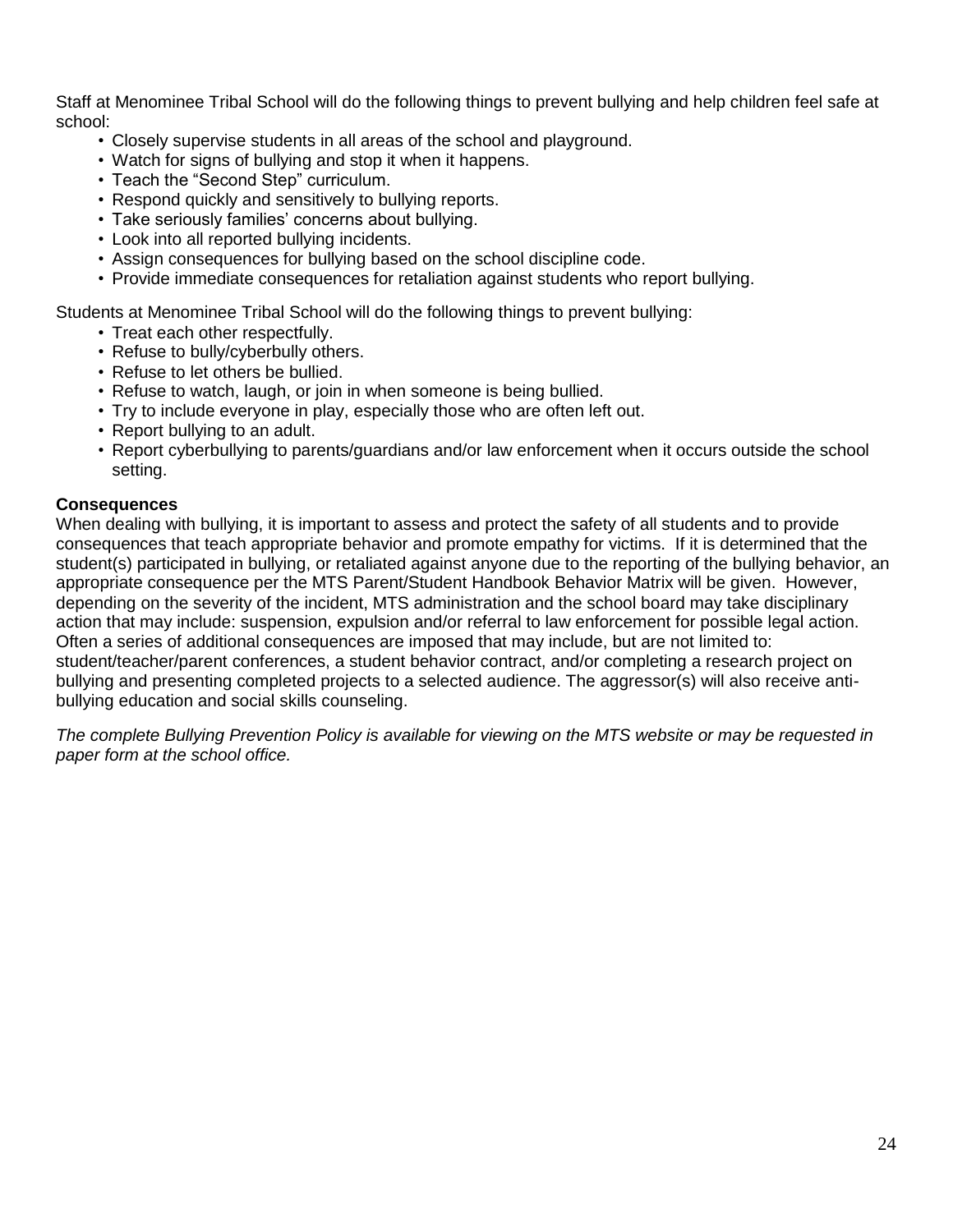# **GRADES K-8th STUDENT BEHAVIORAL EXPECTATIONS & DISCIPLINE**

Our primary goal is to create classroom environments where everyone can learn successfully while feeling safe and happy. In order for this to happen, our expectations for positive behavior are high. This cannot be accomplished without the support of parents/guardians. Good conduct in school originates in the home. It is the obligation of parents/guardians, though teaching and setting an example, to develop their child's attitude of respect for the school, for the teachers, and for their children. To help develop good behavior habits, parents should:

- 1. Instill in the child respect for authority, respect for the rights of adults and of other children, and respect for private and public property.
- 2. Teach your child to comply with teachers and other persons in authority.
- 3. Support the actions of the teacher or Dean of Students in talking with the child about a problem. Confer privately with the teacher or principal if the action taken is not understood or if there is a question regarding its appropriateness.
- 4. Insist that your child be prompt and regular in school attendance.
- 5. Talk with your child about school activities. Take an active interest in your child's progress at school and in his/her report card.
- 6. Arrange for a time and place for your child to do homework assignments and supervise him/her in completing them.
- 7. Make sure your child understands and complies with the rules of the school.
- 8. Limit your child's TV, computer, and video game time.

#### **Inappropriate Behavior and Discipline**

#### **Tier 1** *Core Classroom Instruction* **- Student Behavioral Expectations (Instructional reteaching).**

**Core Classroom Instruction** are those **instructional** strategies that are used routinely with all students.

# **STUDENT BEHAVIORAL EXPECTATIONS**

|                                    | <b>STUDENT EXPECTATIONS</b>                                                                                                                                      |                                                                                                        |                                                                                                                      |                                                                                                                                             |                                                                                                                                       |                                                                                                          |  |
|------------------------------------|------------------------------------------------------------------------------------------------------------------------------------------------------------------|--------------------------------------------------------------------------------------------------------|----------------------------------------------------------------------------------------------------------------------|---------------------------------------------------------------------------------------------------------------------------------------------|---------------------------------------------------------------------------------------------------------------------------------------|----------------------------------------------------------------------------------------------------------|--|
|                                    | <b>All Settings</b>                                                                                                                                              | <b>Arrival &amp;</b><br><b>Dismissal</b>                                                               | Hallways &<br><b>Stairways</b>                                                                                       | <b>Bathroom</b>                                                                                                                             | Cafeteria                                                                                                                             | <b>Classroom</b>                                                                                         |  |
|                                    | Stay in supervised<br>area                                                                                                                                       | Use walking<br>feet when<br>entering and                                                               | Take stairs<br>one at a time                                                                                         | Only one person<br>to a stall                                                                                                               | Orderly lines<br>Carry tray with                                                                                                      | Keep hands, feet, body<br>and other objects to self                                                      |  |
| <b>Be</b><br><b>Safe</b>           | Keep hands, feet,<br>body and other<br>objects to self<br>Use materials and<br>equipment<br>properly<br>Always use<br>walking feet<br>Ask permission to<br>leave | exiting<br>Keep hands,<br>feet, body and<br>other objects to<br>self<br>Stay in<br>designated<br>areas | Walk<br>Keep to the<br>right<br>Slow down at<br>corners<br>Keep hands,<br>feet, body<br>and other<br>objects to self | Keep your feet on<br>the floor<br>Use toilet and sink<br>as designed<br>Use walking feet<br>Keep floor and<br>sink<br>area dry and<br>clean | both hands<br>Walk at all times<br>Sit properly and<br>stay in your seat<br>Keep hands,<br>feet, body and<br>other objects to<br>self | Walk into classroom in a<br>calm manner<br>Use materials and<br>equipment properly<br>Push in your chair |  |
| <b>Be</b><br><b>Respec</b><br>tful | Treat others the<br>way you would<br>like to be treated<br>Follow adult<br>directions                                                                            | Follow adult<br>directions the<br>first time<br>Use kind words<br>and actions                          | Use quiet<br>inside voices<br>Stay in your<br>own personal<br>space                                                  | Use inside voices<br>Quickly take care<br>of your business<br>so others are not<br>waiting                                                  | Participate in the<br>Menominee food<br>prayer<br>Use manners                                                                         | Follow adult directions<br>the first time<br>Raise your hand<br>Listen to others and take<br>turns       |  |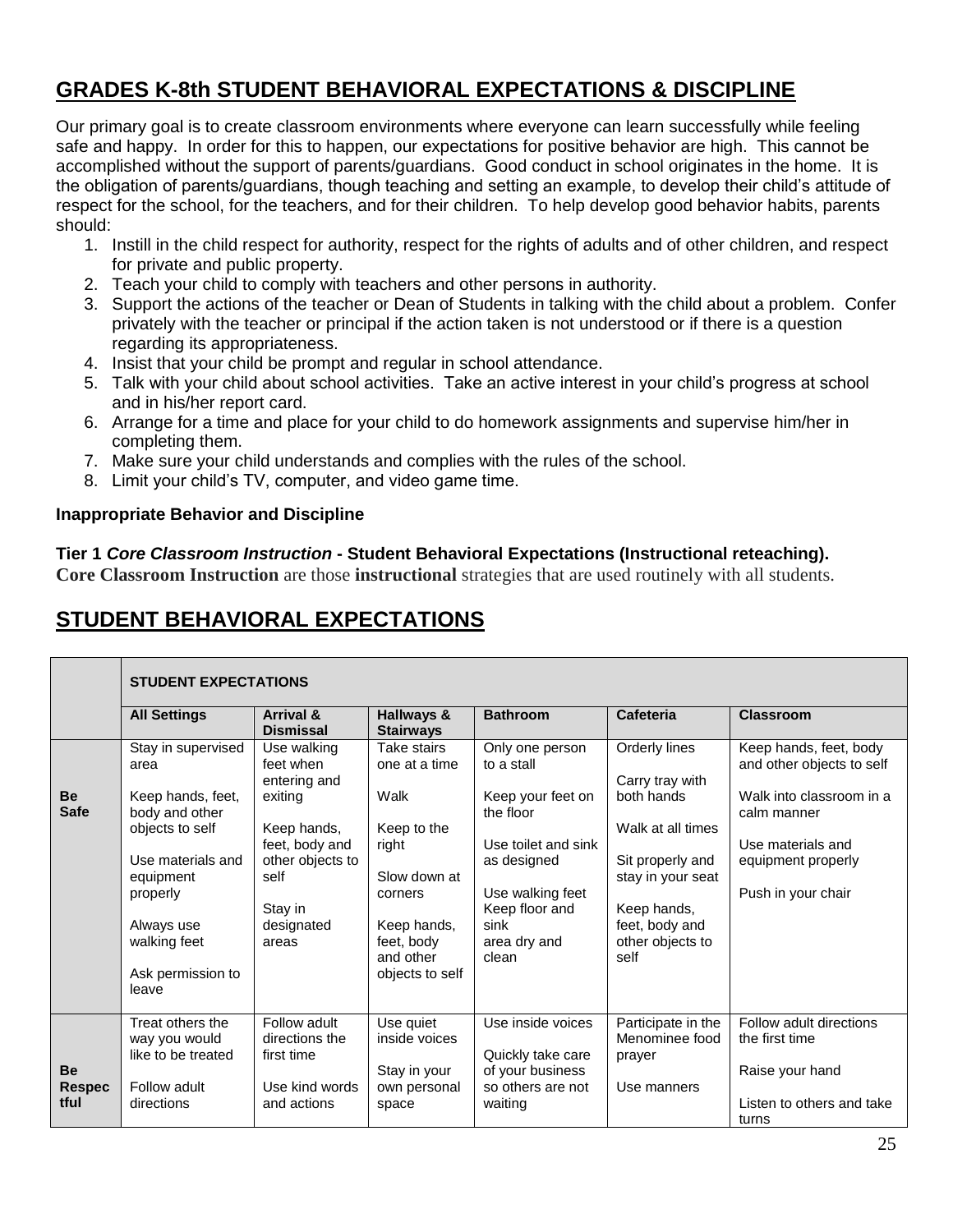|                              | Listen politely<br>Wait your turn<br>Use kind words<br>and actions                                                                            | Keep hands,<br>feet, body and<br>other objects to<br>self<br>Use inside<br>voices                                                                         | Respect the<br>learning<br>environments<br>of other<br>students                      | Keep our building<br>clean<br>Use appropriate<br>language<br>Give privacy to<br>others                                                                                                           | Inside talking<br>voices<br>Eat the food that<br>belongs to you<br>Dispose of tray<br>and leftovers<br>properly      | Be polite and support<br>classmates                                                                                                                                    |
|------------------------------|-----------------------------------------------------------------------------------------------------------------------------------------------|-----------------------------------------------------------------------------------------------------------------------------------------------------------|--------------------------------------------------------------------------------------|--------------------------------------------------------------------------------------------------------------------------------------------------------------------------------------------------|----------------------------------------------------------------------------------------------------------------------|------------------------------------------------------------------------------------------------------------------------------------------------------------------------|
| <b>Be</b><br>Respon<br>sible | Make good<br>choices<br>Accept<br>consequences<br>Be prepared<br>Keep our building<br>clean and neat<br>Notify adults of<br>unsafe situations | Go directly to<br>playground or<br>cafeteria in<br>morning<br><b>Dress</b><br>appropriately<br>Leave the<br>building<br>promptly at the<br>end of the day | Go promptly<br>to destination<br>Keep our<br>building clean<br>Use hallway<br>basics | Always flush and<br>clean up after self<br>Keep walls, stalls,<br>and floors clean<br>Use 2 pumps of<br>soap and 2 paper<br>towels when<br>washing hands<br>Put garbage in<br>cans appropriately | Notify adults of<br>unsafe<br>situations<br>Clean up eating<br>area<br>Follow adult<br>directions<br>Dismiss orderly | Be in my seat before the<br>bell rings<br>Have the required<br>materials<br>Try all tasks and do your<br>best<br>Complete your work<br>Throw away trash and<br>recycle |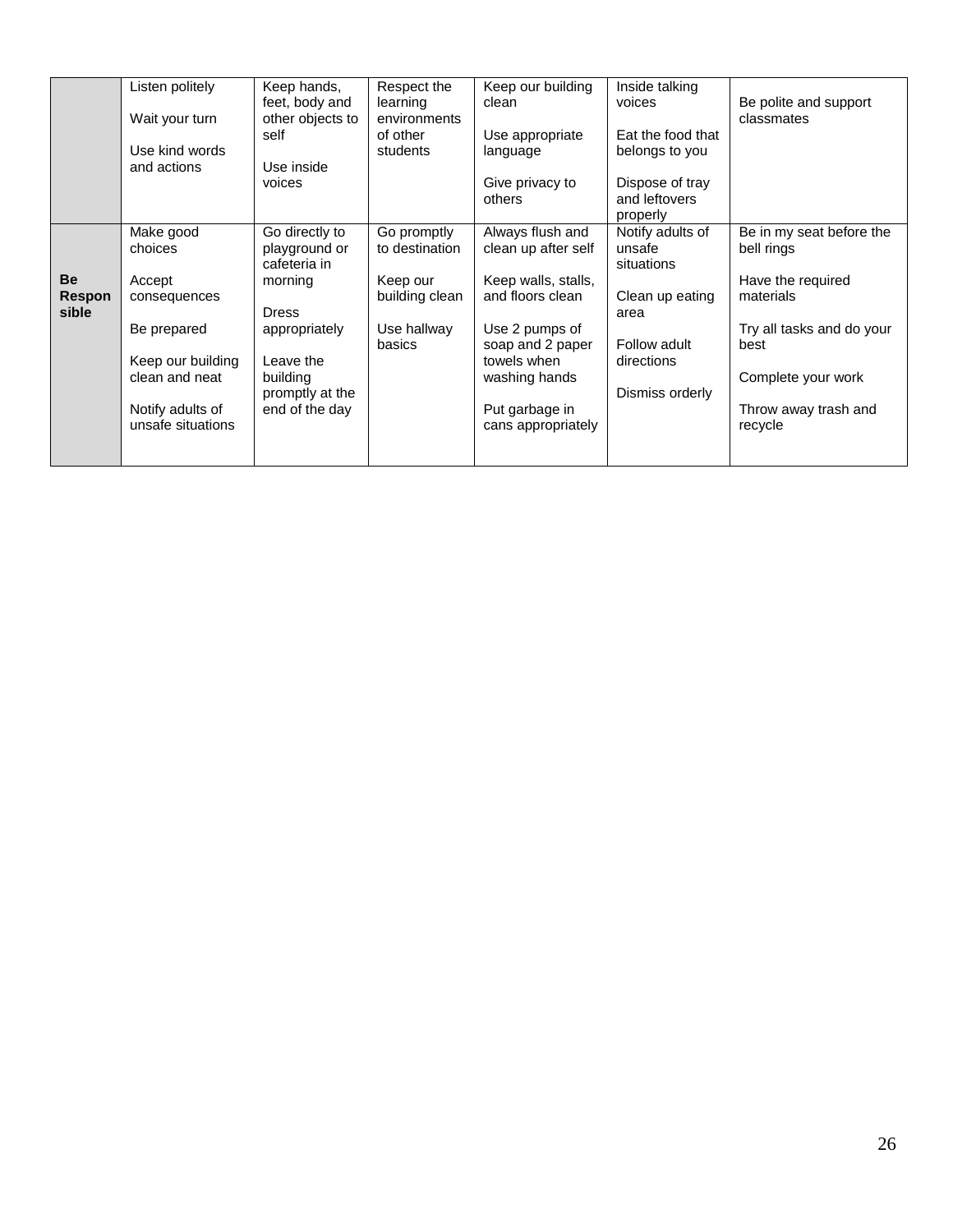|                                     | <b>Menominee Tribal School Expectations for</b>                                                                                                                                                 |                                                                                                             |                                                                                                                                                                                            |                                                                                                                                                                                     |                                                                                                                                                                            |                                                                                                                                                                                         |
|-------------------------------------|-------------------------------------------------------------------------------------------------------------------------------------------------------------------------------------------------|-------------------------------------------------------------------------------------------------------------|--------------------------------------------------------------------------------------------------------------------------------------------------------------------------------------------|-------------------------------------------------------------------------------------------------------------------------------------------------------------------------------------|----------------------------------------------------------------------------------------------------------------------------------------------------------------------------|-----------------------------------------------------------------------------------------------------------------------------------------------------------------------------------------|
|                                     | Playground &<br><b>Blacktop</b>                                                                                                                                                                 | <b>Emergency</b><br><b>Drills</b>                                                                           | <b>Assemblies</b>                                                                                                                                                                          | <b>Athletic</b><br><b>Events</b>                                                                                                                                                    | <b>Field Trips</b>                                                                                                                                                         | <b>Bus</b>                                                                                                                                                                              |
| <b>Be</b><br><b>Safe</b>            | Stay in<br>designated<br>areas<br>Wear<br>appropriate<br>clothes and<br>footwear<br>Use equipment<br>properly<br>Keep what<br>belongs on the<br>ground on the<br>ground<br>Follow game<br>rules | Silently walk with<br>an adult/ your<br>class to the<br>designated area<br>Remain orderly                   | Line basics<br>Enter and exit<br>orderly and<br>quietly<br>Stay seated<br>Keep to<br>designated<br>areas<br>Walk<br>Use bleachers<br>appropriately                                         | Follow rules of<br>game<br>Spectators and<br>players stay in<br>designated<br>areas<br>In case of<br>emergency,<br>proceed<br>immediately to<br>designated area<br>or shelter       | Stay in<br>designated area<br>and with<br>chaperone<br>Keep hands, feet,<br>body and other<br>objects to self<br>Follow site rules<br>Follow bus safety<br>rules           | Stay in your assigned<br>seat and sit appropriately<br>Keep hands, feet, body<br>and other objects to<br>vourself and inside the<br>bus<br>Use inside voices                            |
| <b>Be</b><br><b>Respec</b><br>tful  | Follow adult<br>directions<br>Use kind words<br>Include<br>everyone<br>Take turns and<br>share                                                                                                  | Keep hands,<br>feet, body and<br>other objects to<br>self<br>Listen and follow<br>adult directions          | Listen, learn,<br>and participate<br>appropriately<br>Show<br>appropriate<br>appreciation<br>Keep hands,<br>feet, body, and<br>other objects to<br>self<br>Use appropriate<br>voice levels | Respect<br>officials<br>Show good<br>sportsmanship<br>to opposing<br>teams and<br>visitors                                                                                          | Use appropriate<br>voices<br>Care for<br>surroundings<br>Use kind and<br>appropriate words<br>and actions<br>Be an attentive<br>listener to<br>presenter and<br>chaperones | Listen to driver and<br>monitor<br>Use appropriate language<br>Use kind words<br>Treat others the way you<br>want to be treated<br>Keep hands, feet, body,<br>and other objects to self |
| <b>Be</b><br><b>Respon</b><br>sible | Line up when<br>the bell rings<br>Dress for the<br>weather<br>Notify adults of<br>unsafe<br>situations<br>Return<br>equipment<br>Accept<br>consequences                                         | Understand<br>purpose of drill<br>Stay with<br>classmates and<br>teacher<br>Use appropriate<br>voice levels | Allow others to<br>listen, learn,<br>and participate<br>Be an attentive<br>and active<br>listener<br>Ask permission<br>to leave<br>Pick up your<br>area                                    | Follow<br>directions of<br>referees and<br>coaches<br>Be responsible<br>for your own<br>actions<br>Clean up area<br>after the game<br>Represent your<br>school well at<br>all times | Follow school<br>rules<br>Represent school<br>well<br>Wear appropriate<br>clothing and<br>footwear<br>Follow adult<br>directions the first<br>time                         | Keep track of your<br>belongings<br>Keep food and drinks in<br>backpack<br>Keep bus clean and neat<br>Follow directions the first<br>time                                               |

**Tier 2 Referral -** is defined as a student that does not follow the expectations, he or she may receive a referral. The student will meet with the Dean of Students to determine the minor infraction.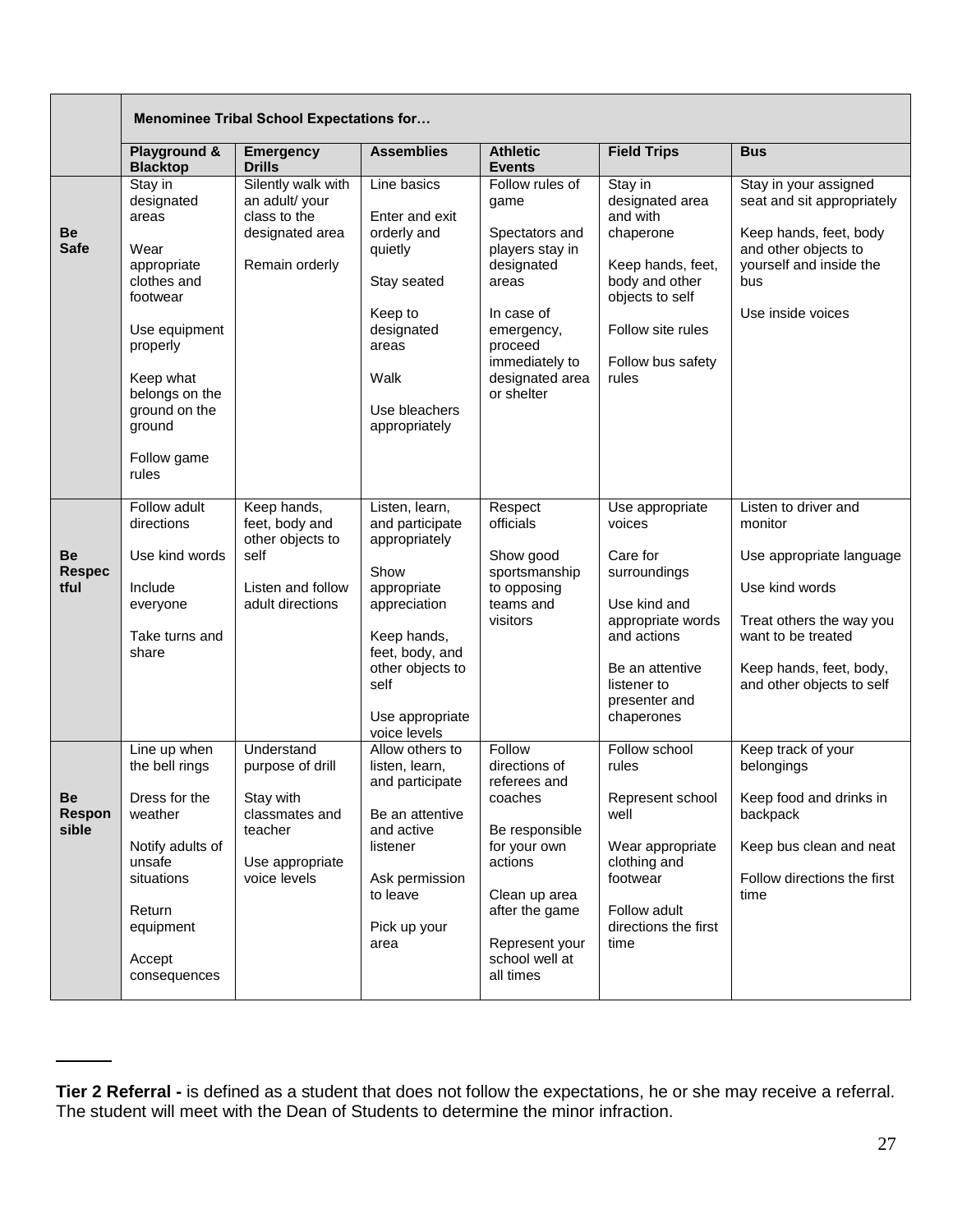Examples of Tier 2 violations: include, but not limited to, the following:

# Noise

● *Excessive talking* or annoying others

### Out of Place

- Out of seat without permission during instructional time
- *Tardy between changes in classrooms*
- *Loitering*

# Off - Task

- Not following directions
- Not being prepared for class
- Not completing school work

# Physical Contact

● Not keeping hands or feet to self

# Inappropriate Behavior

- Swearing not directed at teacher or student
- Running in the hallway

**Tier 3 Referral-** Students in tier 3 are in need of intensive, individualized support to improve their behavioral and academic outcomes. A tier 3 may be given if a student is still struggling to follow student behavioral expectations or in the case of a high-intensity behavior. A tier infraction referral form will be filled out by the staff member and a phone call made to the parent/guardian by the staff member that has Tier 3 referral. Every effort will be made to direct behavior in a positive way. Numerous methods are used daily to ensure every student has a positive learning day.

# **Tier 3 Violations**

Are defined as: High intensity behaviors that endanger the health and safety of others and/or other high intensity behaviors that fail to meet school-wide expectations. Parents will be notified of all Tier 3 infractions. **Depending on the severity of each incident, law enforcement may be called.** 

| <b>Offense</b>                                             | 1 <sup>st</sup> offense                                                                                                                                            | $2nd$ offense                                                                                                                                                                                                                 | 3rd offense                                                                                                                                                                                                                                                                         |
|------------------------------------------------------------|--------------------------------------------------------------------------------------------------------------------------------------------------------------------|-------------------------------------------------------------------------------------------------------------------------------------------------------------------------------------------------------------------------------|-------------------------------------------------------------------------------------------------------------------------------------------------------------------------------------------------------------------------------------------------------------------------------------|
| <b>Physical</b><br>fighting/aggressive<br>physical Contact | $1-3$ Day<br>Out of school suspension<br>Apology<br><b>Community Service</b><br><b>Conflict Resolution upon</b><br>return to school<br><b>Student Success Plan</b> | $3-5$ Day<br>Out of school suspension<br>Apology<br><b>Community Service</b><br><b>Conflict Resolution upon</b><br>return to school<br><b>Parent Meeting</b><br><b>Student Success Plan</b><br>Anger Management<br>Counseling | OSS until<br><b>Student Support Team</b><br>Meeting<br><b>Parent Meeting</b><br>Apology<br><b>Community Service</b><br><b>Conflict Resolution upon</b><br>return to school<br><b>Student Success Plan</b><br>Anger Management<br>Counseling<br>Possible meet before<br>school board |
| <b>Bullying</b>                                            | $1-3$ Day<br>In-school Suspension<br>Apology                                                                                                                       | $3-5$ Day<br>in-school suspension<br>Apology                                                                                                                                                                                  | <b>OSS</b><br><b>Student Support Team</b><br>Meeting                                                                                                                                                                                                                                |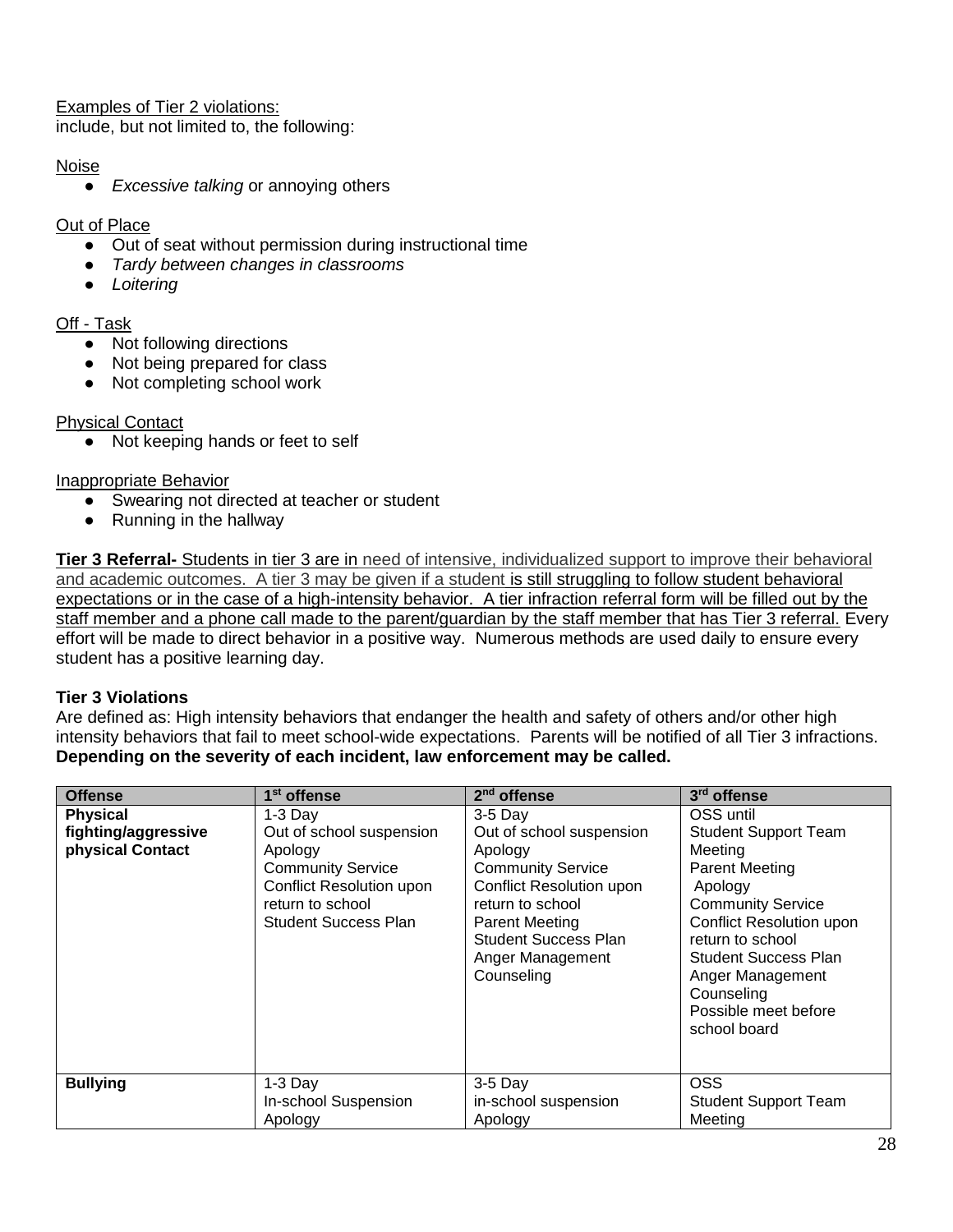|                                 | <b>Community Service</b> | <b>Community Service</b>    |                                  |
|---------------------------------|--------------------------|-----------------------------|----------------------------------|
|                                 | Mediation                | Mediation                   |                                  |
|                                 |                          | Second Step Curriculum      |                                  |
| Physical, verbal threat         | $1-3$ Day                | $3-5$ Day                   | ISS until Student Support        |
|                                 | In-school suspension     | In-school suspension        | <b>Team Meeting</b>              |
|                                 |                          |                             |                                  |
| Swearing, vocal                 | $1-3$ Day                | $3-5$ Day                   | ISS until Student Support        |
| aggression                      | In-school suspension     | In-school suspension        | <b>Team Meeting</b>              |
|                                 |                          |                             |                                  |
| <b>Sexual harassment</b>        |                          |                             |                                  |
|                                 | $1-3$ Day                | $3-5$ Day                   | ISS until Student Support        |
|                                 | In-school suspension     | In-school suspension        | <b>Team Meeting</b>              |
|                                 |                          |                             |                                  |
| <b>Inappropriate Public</b>     | Depending on nature of   | $3-5$ Day                   | <b>OSS</b>                       |
| <b>Displays of Affection</b>    | incident can be 1-3 Day  | in-school suspension        | <b>Student Support Team</b>      |
|                                 | ISS/ or 1-3 OSS          | out of school suspension    | Meeting                          |
|                                 |                          | Depending on nature of      | Contact home                     |
|                                 |                          | incident determined by      | <b>Parent Meeting</b>            |
|                                 |                          | Administration              |                                  |
| <b>Disorderly conduct</b>       | $1-3$ Day                | $3-5$ Day                   | <b>ISS until Student Support</b> |
|                                 | In-school suspension     | In-school suspension        | <b>Team Meeting</b>              |
|                                 |                          |                             |                                  |
| Gang-related behavior,          | $1-3$ Day                | $3-5$ Day                   | ISS until Student Support        |
| signs, symbols                  | In-school suspension     | In-school suspension        | <b>Team Meeting</b>              |
|                                 |                          |                             |                                  |
| <b>Destruction of school or</b> | $1-3$ Day                | $3-5$ Day                   | ISS until Student Support        |
| other personal property         | In-school suspension     | In-school suspension        | <b>Team Meeting</b>              |
|                                 |                          |                             |                                  |
| <b>Stealing</b>                 | $1-3$ Day                | $3-5$ Day                   | ISS until Student Support        |
|                                 | In-school suspension     | In-school suspension        | <b>Team Meeting</b>              |
|                                 |                          |                             |                                  |
| <b>Technology Violation</b>     | 1-5 Day Supervised use   | 5-10 Days Supervised use    | ISS until Student Support        |
|                                 |                          |                             | <b>Team Meeting</b>              |
| Illegal use or                  | $1-3$ Day                | 3-5 Day                     | ISS until Student Support        |
| possession of tobacco           | In-school suspension     | In-school suspension        | <b>Team Meeting</b>              |
|                                 |                          |                             |                                  |
| <b>False fire alarm</b>         | Up to 5 Day              | OSS until expulsion hearing |                                  |
| False 911 call                  |                          |                             |                                  |
|                                 | In-school suspension     |                             |                                  |
| Arson                           | Up to 10 Day             |                             |                                  |
|                                 | Out of school suspension |                             |                                  |
|                                 | until expulsion hearing  |                             |                                  |
| <b>Bomb Threat</b>              | Up to 10 Day             |                             |                                  |
|                                 | Out of school suspension |                             |                                  |
|                                 | until expulsion hearing  |                             |                                  |
| Alcohol, weapons, or            | Up to 10 Day             |                             |                                  |
| controlled substances           | Out of school suspension |                             |                                  |
|                                 | until expulsion hearing  |                             |                                  |

**A student conference with teacher, administrator and/or Dean will be held for each offense. If a student accumulates 3 or more critical violation referrals in any category within the school year, it will result in a Student Support Team Meeting or Student Intervention Meeting with administration. Student will remain in ISS until said meeting takes place.**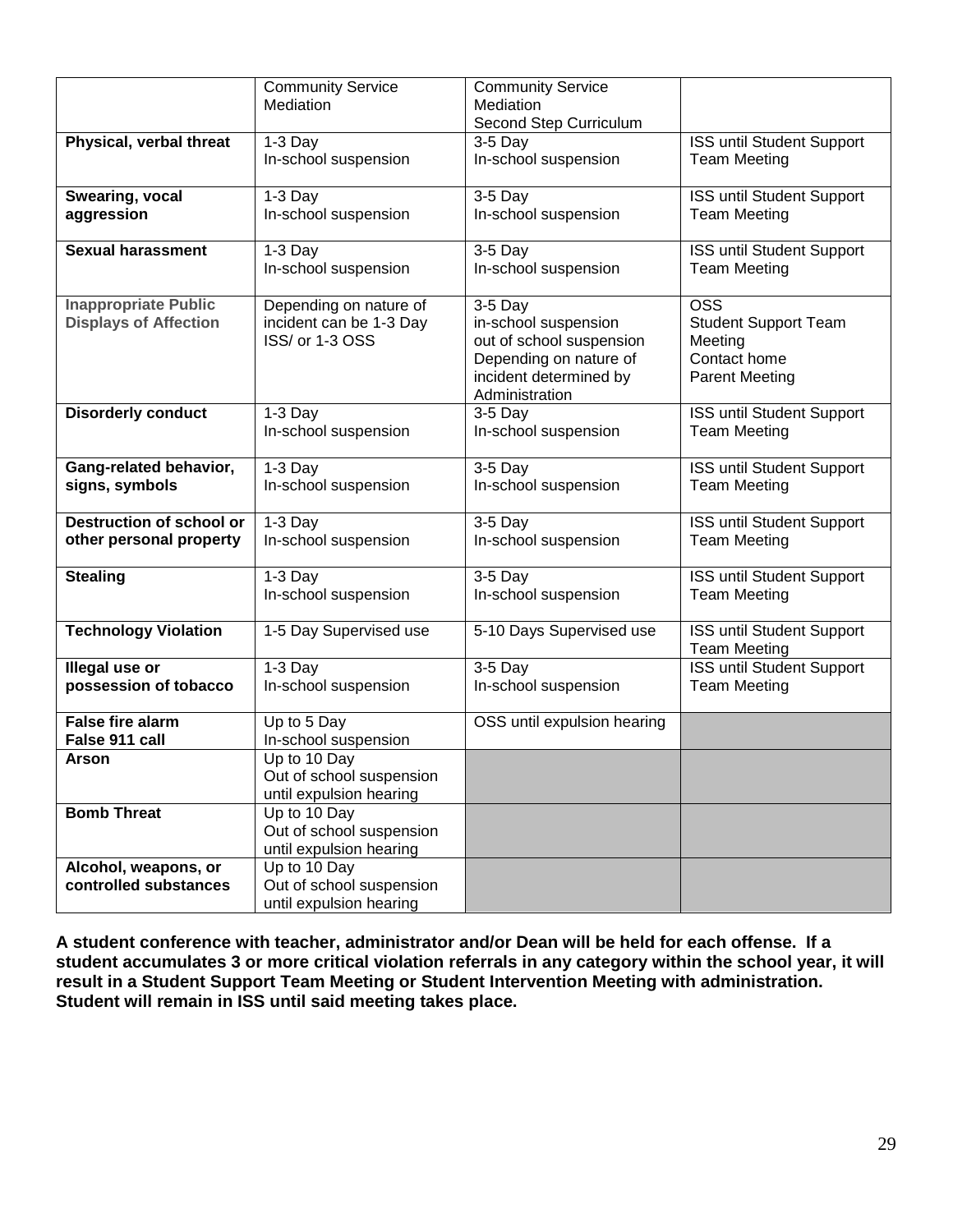

# **Grades K-8th Tier 3 Infractions**

Tier 3: Use practices and systems establish a foundation of regular, proactive support while preventing unwanted behaviors. This tier will emphasize prosocial skills and expectations by teaching and acknowledging appropriate student behavior.

| <b>Tier</b> | <b>Type</b>                                         | Define-One or more of<br>the following constitute<br>a tier                                                                                                     | <b>Interventions-what</b><br>supports will be<br>implemented and by<br>whom?                                  |
|-------------|-----------------------------------------------------|-----------------------------------------------------------------------------------------------------------------------------------------------------------------|---------------------------------------------------------------------------------------------------------------|
|             | Core<br>instruction/classroom                       | Reteaching of<br>expected<br>behavior<br>positive praise,<br>breaks<br>early<br><i>interventions</i><br>(refer to Student<br><b>Behavioral</b><br>Expectations) | <b>Behavior</b><br>monitoring<br>Data Collect of<br>$\bullet$<br>interventions by<br>staff<br>Parent/guardian |
| 2           | Tier 2 referral is<br>recorded in SWISS by<br>staff | Interventions may<br>include<br><b>Social Skills</b><br>groups<br>Self                                                                                          | Staff<br>Classroom<br>teacher<br>Dean of<br>$\bullet$<br><b>Students</b>                                      |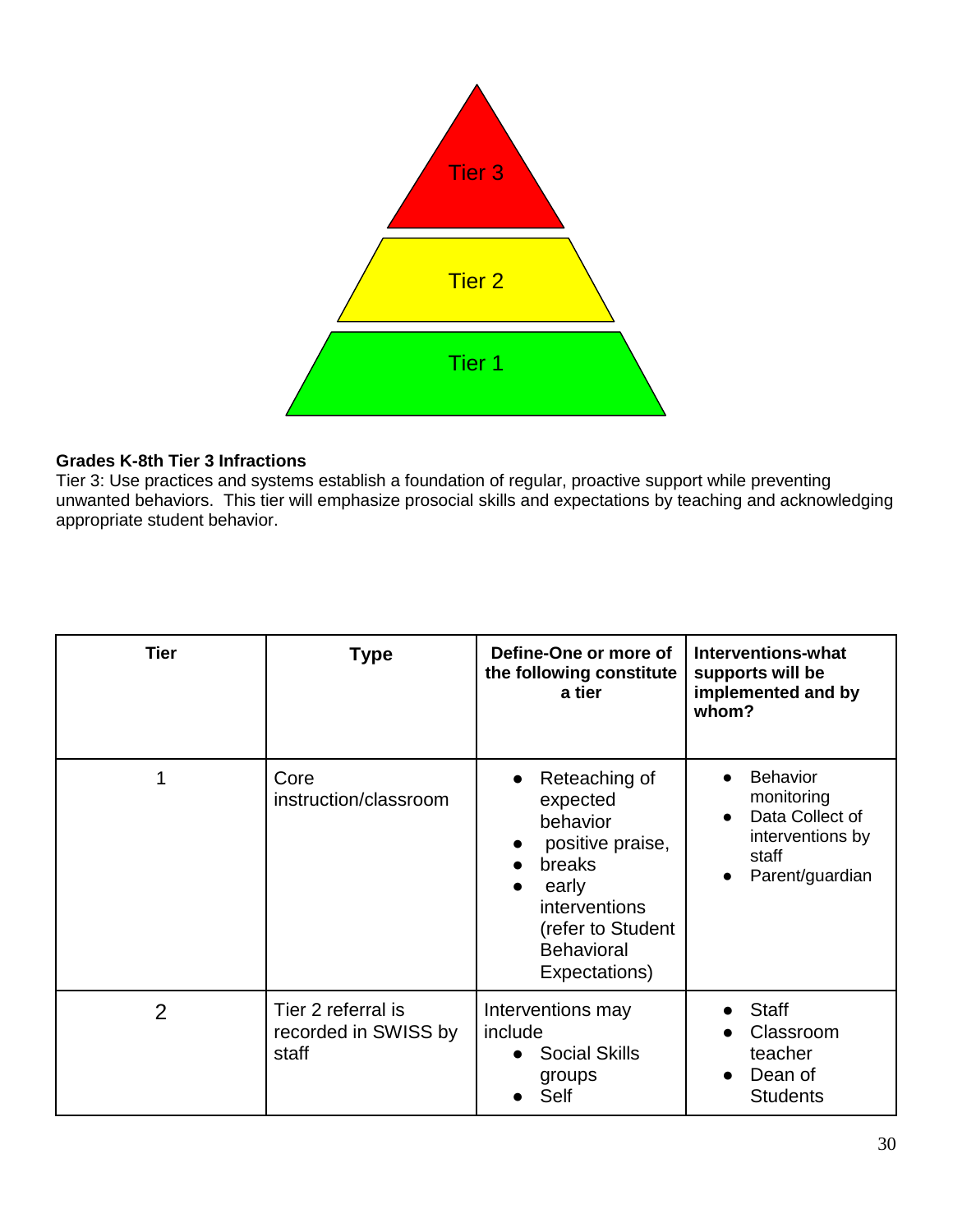|   |                                                                                                    | Management<br>Academic<br>supports<br>Functional<br><b>Behavioral</b><br>Assessment                                                                        | <b>School Social</b><br>$\bullet$<br>Worker<br><b>Pupil Services</b><br>$\bullet$<br>Coordinator/<br><b>Vice Principal</b><br>Parent/guardian<br>$\bullet$<br>Referral mailed<br>$\bullet$<br>home                                                                                                                                                                                                                                                                                                |
|---|----------------------------------------------------------------------------------------------------|------------------------------------------------------------------------------------------------------------------------------------------------------------|---------------------------------------------------------------------------------------------------------------------------------------------------------------------------------------------------------------------------------------------------------------------------------------------------------------------------------------------------------------------------------------------------------------------------------------------------------------------------------------------------|
| 3 | Tier 3 referral is written<br>on a referral form and<br>Dean of Students will<br>enter it in NASIS | Individualized<br>$\bullet$<br>support to<br>improve their<br>behavioral and<br>academic needs<br>Utilize formal<br>assessments<br>Wrap around<br>supports | <b>Staff</b><br>$\bullet$<br>Classroom<br>teacher<br>Dean of<br>$\bullet$<br><b>Students</b><br><b>Pupil Services</b><br>$\bullet$<br>Coordinator/<br><b>Vice Principal</b><br>Parent/guardian<br>$\bullet$<br>Referral mailed<br>$\bullet$<br>home<br>Student placed<br>on Student<br><b>Success Plan</b><br>Mandatory<br>$\bullet$<br>Guardian<br>Meeting<br><b>MTS</b><br>$\bullet$<br>Administration<br>to discuss<br>continuing<br>enrollment<br><b>School Social</b><br>$\bullet$<br>Worker |

# **Grades Kdg. - 8th Grade Tier 3 Violations**

These are defined as: High intensity behaviors that endanger the health and safety of others and/or other high intensity behaviors that fail to meet school-wide expectations. Parents will be notified of all Tier 3 infractions. **Depending on the severity of each incident, law enforcement may be called.**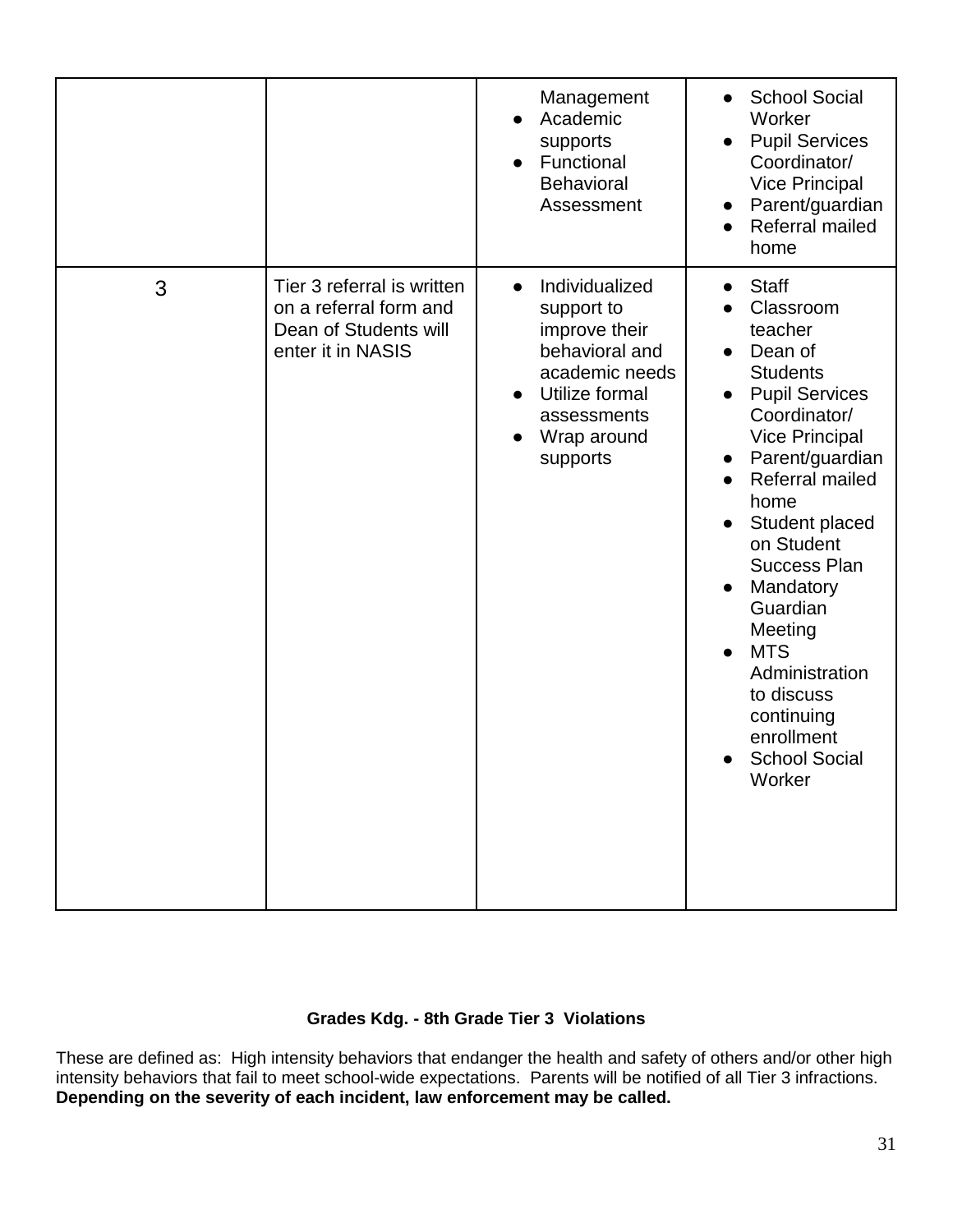| <b>Offense</b>                                              | 1 <sup>st</sup> offense                                                                                                                                            | 2 <sup>nd</sup> offense                                                                                                                                                                                                | 3rd offense                                                                                                                                                                                                                                                                         |
|-------------------------------------------------------------|--------------------------------------------------------------------------------------------------------------------------------------------------------------------|------------------------------------------------------------------------------------------------------------------------------------------------------------------------------------------------------------------------|-------------------------------------------------------------------------------------------------------------------------------------------------------------------------------------------------------------------------------------------------------------------------------------|
| <b>Physical</b><br>fighting/aggressive<br>physical Contact  | $1-3$ Day<br>Out of school suspension<br>Apology<br><b>Community Service</b><br><b>Conflict Resolution upon</b><br>return to school<br><b>Student Success Plan</b> | $3-5$ Day<br>Out of school suspension<br>Apology<br><b>Community Service</b><br>Conflict Resolution upon<br>return to school<br><b>Parent Meeting</b><br><b>Student Success Plan</b><br>Anger Management<br>Counseling | OSS until<br><b>Student Support Team</b><br>Meeting<br><b>Parent Meeting</b><br>Apology<br><b>Community Service</b><br><b>Conflict Resolution upon</b><br>return to school<br><b>Student Success Plan</b><br>Anger Management<br>Counseling<br>Possible meet before<br>school board |
| <b>Bullying</b>                                             | $1-3$ Day<br>In-school Suspension<br>Apology<br><b>Community Service</b><br>Mediation                                                                              | $3-5$ Day<br>in-school suspension<br>Apology<br><b>Community Service</b><br>Mediation<br>Second Step Curriculum                                                                                                        | <b>OSS</b><br><b>Student Support Team</b><br>Meeting                                                                                                                                                                                                                                |
| Physical, verbal threat                                     | $1-3$ Day                                                                                                                                                          | $3-5$ Day                                                                                                                                                                                                              | ISS until Student Support                                                                                                                                                                                                                                                           |
|                                                             | In-school suspension                                                                                                                                               | In-school suspension                                                                                                                                                                                                   | <b>Team Meeting</b>                                                                                                                                                                                                                                                                 |
| Swearing, vocal                                             | $1-3$ Day                                                                                                                                                          | 3-5 Day                                                                                                                                                                                                                | ISS until Student Support                                                                                                                                                                                                                                                           |
| aggression                                                  | In-school suspension                                                                                                                                               | In-school suspension                                                                                                                                                                                                   | <b>Team Meeting</b>                                                                                                                                                                                                                                                                 |
| <b>Sexual harassment</b>                                    | $1-3$ Day                                                                                                                                                          | 3-5 Day                                                                                                                                                                                                                | ISS until Student Support                                                                                                                                                                                                                                                           |
|                                                             | In-school suspension                                                                                                                                               | In-school suspension                                                                                                                                                                                                   | <b>Team Meeting</b>                                                                                                                                                                                                                                                                 |
| <b>Inappropriate Public</b><br><b>Displays of Affection</b> | Depending on nature of<br>incident can be 1-3 Day<br>ISS/ or 1-3 OSS                                                                                               | $3-5$ Day<br>in-school suspension<br>out of school suspension<br>Depending on nature of<br>incident determined by<br>Administration                                                                                    | <b>OSS</b><br><b>Student Support Team</b><br>Meeting<br>Contact home<br><b>Parent Meeting</b>                                                                                                                                                                                       |
| <b>Disorderly conduct</b>                                   | $1-3$ Day                                                                                                                                                          | $3-5$ Day                                                                                                                                                                                                              | <b>ISS until Student Support</b>                                                                                                                                                                                                                                                    |
|                                                             | In-school suspension                                                                                                                                               | In-school suspension                                                                                                                                                                                                   | <b>Team Meeting</b>                                                                                                                                                                                                                                                                 |
| Gang-related behavior,                                      | $1-3$ Day                                                                                                                                                          | $3-5$ Day                                                                                                                                                                                                              | ISS until Student Support                                                                                                                                                                                                                                                           |
| signs, symbols                                              | In-school suspension                                                                                                                                               | In-school suspension                                                                                                                                                                                                   | <b>Team Meeting</b>                                                                                                                                                                                                                                                                 |
| <b>Destruction of school or</b>                             | $1-3$ Day                                                                                                                                                          | 3-5 Day                                                                                                                                                                                                                | ISS until Student Support                                                                                                                                                                                                                                                           |
| other personal property                                     | In-school suspension                                                                                                                                               | In-school suspension                                                                                                                                                                                                   | <b>Team Meeting</b>                                                                                                                                                                                                                                                                 |
| <b>Stealing</b>                                             | $1-3$ Day                                                                                                                                                          | $3-5$ Day                                                                                                                                                                                                              | ISS until Student Support                                                                                                                                                                                                                                                           |
|                                                             | In-school suspension                                                                                                                                               | In-school suspension                                                                                                                                                                                                   | <b>Team Meeting</b>                                                                                                                                                                                                                                                                 |
| Illegal use or                                              | $1-3$ Day                                                                                                                                                          | $3-5$ Day                                                                                                                                                                                                              | ISS until Student Support                                                                                                                                                                                                                                                           |
| possession of tobacco                                       | In-school suspension                                                                                                                                               | In-school suspension                                                                                                                                                                                                   | <b>Team Meeting</b>                                                                                                                                                                                                                                                                 |
| <b>False fire alarm</b><br>False 911 call                   | Up to 5 Day<br>In-school suspension                                                                                                                                | OSS until expulsion hearing                                                                                                                                                                                            |                                                                                                                                                                                                                                                                                     |
| <b>Arson</b>                                                | Up to 10 Day<br>Out of school suspension<br>until expulsion hearing                                                                                                |                                                                                                                                                                                                                        |                                                                                                                                                                                                                                                                                     |
| <b>Bomb Threat</b>                                          | Up to 10 Day                                                                                                                                                       |                                                                                                                                                                                                                        |                                                                                                                                                                                                                                                                                     |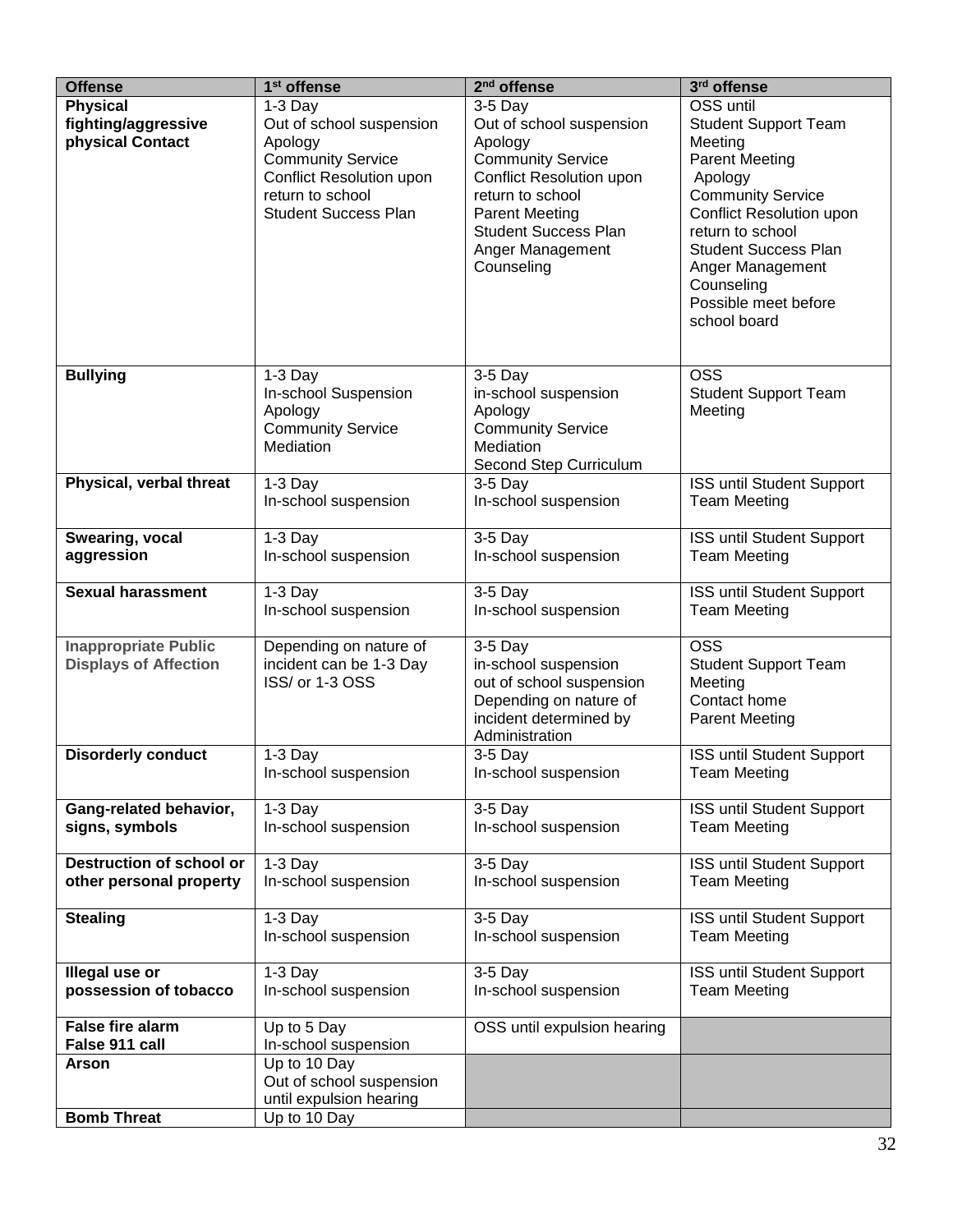|                       | Out of school suspension<br>until expulsion hearing |  |
|-----------------------|-----------------------------------------------------|--|
| Alcohol, weapons, or  | Up to 10 Day                                        |  |
| controlled substances | Out of school suspension                            |  |
|                       | until expulsion hearing                             |  |

**A student conference with teacher, administrator and/or Dean will be held for each offense. If a student accumulates 3 or more critical violation referrals in any category within the school year, it will result in a Student Support Team Meeting or Student Intervention Meeting with administration. Student will remain in ISS until said meeting takes place.** 

# **Disciplinary Consideration for Students with Disabilities**

Menominee Tribal School is committed to providing all enrolled students with disabilities the Free and Appropriate Public Education (FAPE) to which they are entitled by law. While students with disabilities at MTS will be held accountable, like their non-disabled peers, for their actions, they will be provided reasonable interventions (such as revisions to Individualized Education Plan, behavioral accommodations, Functional Behavior Assessment, Behavioral Intervention Plan, counseling services, etc.) in an attempt to assist each student in conforming to the school structured educational environment. Prior to any disciplinary action which may result in a student with a disability being suspended ten (10) or more days in the school year, the school will convene, as required by law, a Manifestation Determination meeting will be held to determine whether there is any connection between the student's misbehavior and his/her disability.

All discipline of students with disabilities will be conducted consistent with the Individuals with Disabilities Education Improvement Act of 2004 (IDEA 2004)(20 USC § 1400and PL 108-446) and its implementing regulations (34 CRF Part 300); BIE Notice of Procedural Safeguard[s](http://www.bie.edu/cs/groups/xbie/documents/text/idc-020377.pdf)

[http://www.bie.edu/cs/groups/xbie/documents/text/idc-020377.pdf;](http://www.bie.edu/cs/groups/xbie/documents/text/idc-020377.pdf) BIE Special Education Practices and Processes http//www.bie.edu/cs/groups/xbie/documents/text/idc1-032083.pdf; The Rehabilitation Act of 1973 (29 USC § 701 and PL 93-112) and its implementing regulation (34 CFR Part 104); and the BIE Guidance Document for section 504. When a conflict arises between the school's policy as outlined in this or other school document and BIE Special Education Practices and Processes, BIE Notice of Procedural Safeguards, or BIE Guidance Document for Section 504, the school follows the BIE Special Education Practices and Processes, BIE Notice of Procedural Safeguards, or BIE Guidance Documents for Section 504. Copies of BIE Special Education Practices and Processes, BIE Notice of Procedural Safeguards, and BIE Guidance Document for 504 are provided to students and parents upon request at no cost.

# **BUS EXPECTATIONS:**

# *Be Safe*

- Stay in your assigned seat and sit appropriately
- Keep hands, feet, body, and other objects to yourself and inside the bus
- Use inside voices

# *Be Respectful*

- Listen to driver and monitor
- Use appropriate language
- Use kind words
- Treat others the way you want to be treated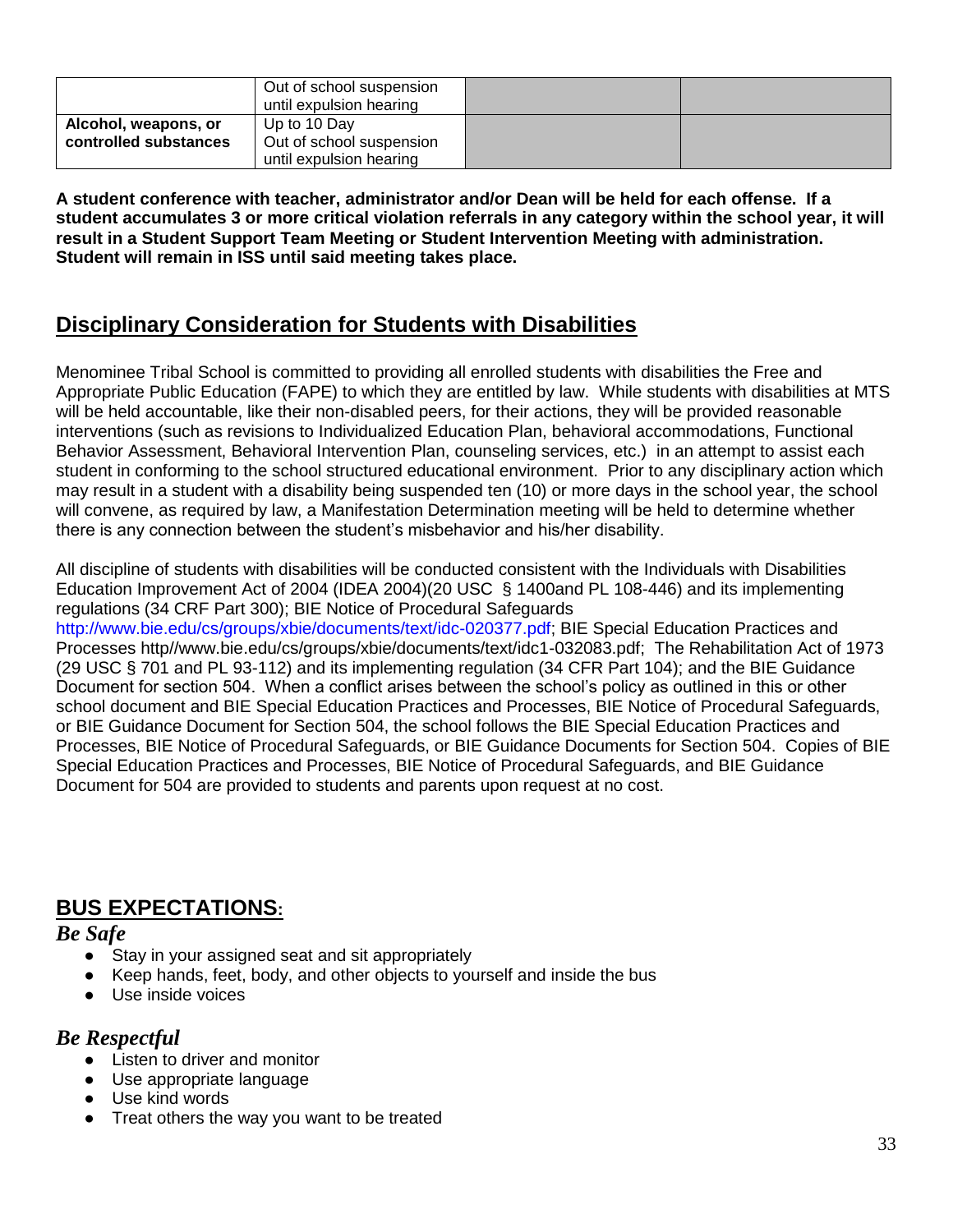Keep hands, feet, body, and other objects to self

# *Be Responsible*

- Keep track of your belongings
- Keep food and drinks in backpack
- Keep bus clean and neat
- Follow directions the first time

**MAJOR BUS VIOLATIONS**: Major bus violations are defined as behaviors that do not meet the school-wide expectations of being safe, respectful, and responsible. Failure to meet these expectations will result in a major bus offense referral. Parents will be notified of all major referrals.

| Major bus offenses 1-5                           | <b>Major bus offenses 6-10</b>                        | Major bus offenses 10+                                              |
|--------------------------------------------------|-------------------------------------------------------|---------------------------------------------------------------------|
| with<br>Student-driver conference                | with<br>Student-driver conference                     | Student-driver conference with                                      |
| Dean and/or School Interventionist               | Dean and/or School Interventionist                    | and/or<br>School<br>Dean                                            |
| and/orl Counselor to discuss and                 | and/or Counselor to discuss and re-                   | Interventionist and/or Counselor                                    |
| re-teach bus expectations                        | teach bus expectations                                | to discuss and re-teach bus                                         |
|                                                  |                                                       | expectations                                                        |
| parent contact for<br>Documented<br>each offense | Documented<br>parent contact for<br>each offense      | Documented parent contact for<br>each offense                       |
| Logical consequence assigned                     | Lunch detention                                       | 1 day bus suspension                                                |
|                                                  | A Student Support Team (SST)<br>meeting will be held. | Student<br>Intervention<br>A<br>Team<br>(SIT) meeting will be held. |

Major Bus Violations are defined as: High intensity behaviors that endanger the health and/or safety of others as identified on pg.23 of the Critical Violation Matrix. Consequences will be in accordance with the MTS behavior matrix. Bus suspensions will run in accordance with the school suspensions as listed in the matrix. i.e., A 1 day ISS equals a 1-day bus suspension, etc.

\*\*\*NOTE: When a student is suspended from riding the bus they are prohibited from riding the bus during any school-related activity (including sporting events and field trips). It is the parents/guardians responsibility to provide transportation to and from school during the bus suspension.

# **EXPULSIONABLE OFFENSES**

**These behaviors at school or any school-sponsored event may lead to an automatic recommendation for expulsion to the Menominee Tribal School Board of Education. All students are entitled to due process.**

ALCOHOL/DRUGS: The use/being under the influence of, possession, distribution, or sale of alcohol substances, drugs (including the inappropriate use of prescription or non-prescription drugs), narcotics, drug paraphernalia, or other noxious substances including vapor releasing substances or materials or substances designed to look like alcohol, drugs, and drug paraphernalia, except for all prescription or over-the-counter drugs for which permission to use in school has been expressly granted by the school pursuant to Governing Board policies. The school reserves the right to contact proper authorities and/or emergency services for just cause.

ARSON AND MISUSE OF ALARMS: Intentional burning of property or misuse of evacuation alarms.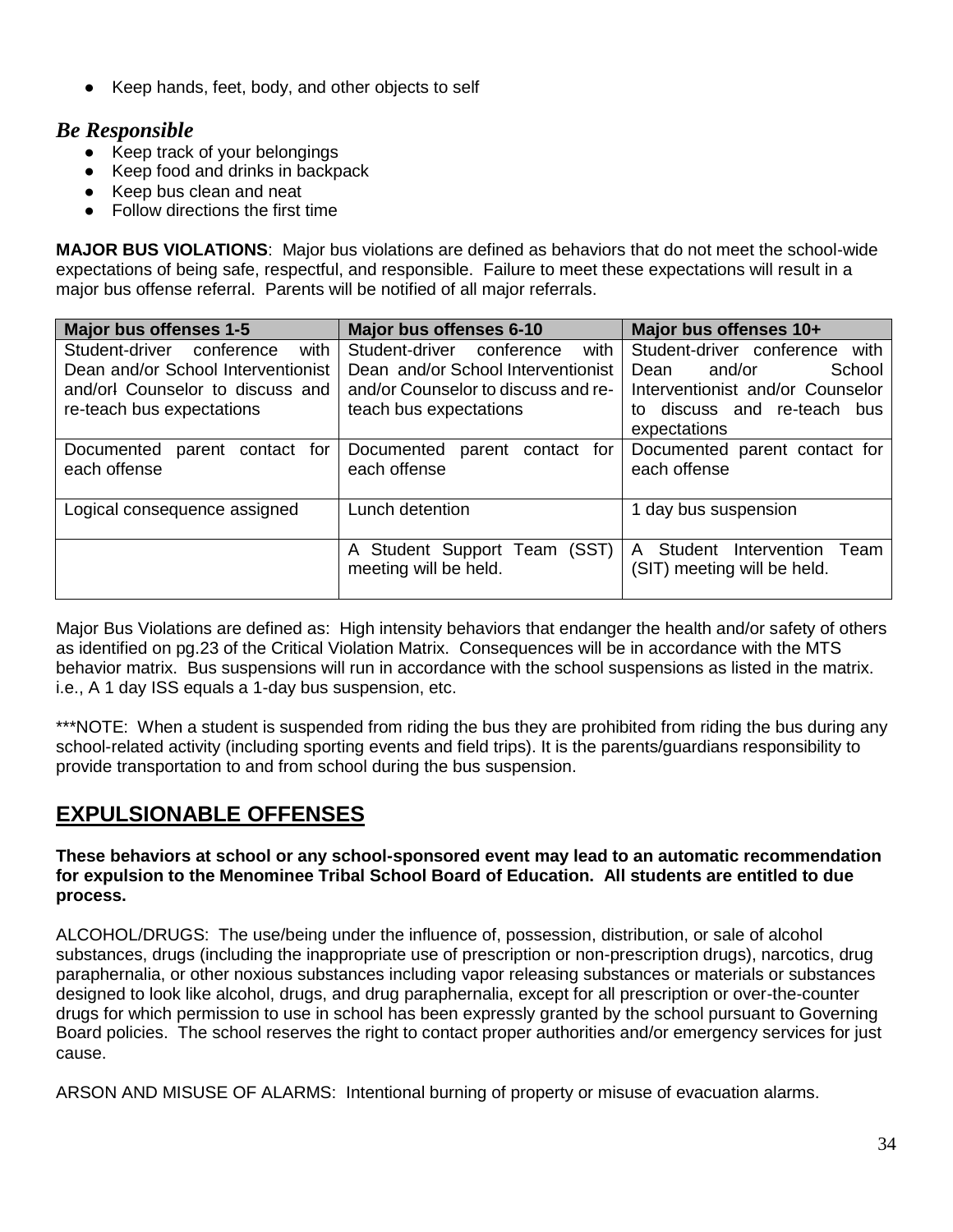ASSISTING/ENCOURAGING PROHIBITED CONDUCT: Assisting, helping or encouraging others to engage in prohibited conduct.

DEFIANCE OF SCHOOL AUTHORITY: Refusal to comply with reasonable requests of school personnel, interference with disciplinary or administrative proceeding. Defying prohibition of being on campus while suspended or expelled.

DESTRUCTION OR DEFACEMENT OF PROPERTY/VANDALISM: Threat of or destroying, defacing, damaging, or mutilating objects or materials belonging to the school, school personnel, or other persons, regardless of location.

DISORDERLY CONDUCT, INCLUDING BUT NOT LIMITED TO PROFANITY, OBSCENE BEHAVIOR, AND PUBLIC DISPLAY OF AFFECTION: Conduct, behavior and/or speech which is disruptive to the orderly procedure of the school and violates commonly accepted standards of the school and that, under the circumstances, have no redeeming social value.

DUPLICATION OR MISUSE OF KEYS: The unauthorized manufacture, duplication, use of possession of keys to public buildings.

ENDANGERING THE HEALTH AND SAFETY OF OTHERS: Any act putting the health and safety of others at risk by vandalism, throwing of objects, placing of obstacles, placing additives in food or drink, making a bomb threat, disarming of safety devices of failure to follow safety directives from school personnel.

EXPLOSIVE DEVICES: The use, possession, or sale of explosive devices, or ingredients for making explosives, or materials designed to look like explosive devices.

EXTORTION: The solicitation of money or services, or something of value, from another person, in return for protection, or in connection with a threat to inflict harm.

FORGERY: Writing and using the signature or initials of another person, including plagiarism.

HARMFUL OR CORROSIVE SUBSTANCES: Possession and/or use of harmful or corrosive substances such as mercury, acids, or ingredients for making explosive devices.

HAZING OR INITIATION: Use of hazing or initiation to inflict physical or emotional harm, injury or distress to an individual in any form that injures, degrades, or disgraces, or tends to injure, degrade, or disgrace an individual, including bantering, ridicule, or criticism.

LYING AND CHEATING: Giving of false information of information calculated to mislead, or using unauthorized means to gain information or enhance scores or failure to comply with lawful directions of school officials or any other law enforcement officers acting in performance of their duties, and failure to identify themselves to such officials when lawfully requested to do so.

MISUSE OF COMPUTERS AND INTERNET: Unauthorized and illegal entry into, or use of, computer information, hacking, or placing of computer viruses or acts to disrupt the legitimate exchange of information via computers.

PHYSICAL ASSAULT: Intentionally, knowingly, or recklessly causing any physical injury to another person; or intentionally placing another person in reasonable apprehension of imminent physical injury; or knowingly touching another person with the intent to injure, insult or provoke such person.

SEXUAL HARASSMENT: Unwelcome sexual advances, requests for sexual favors, or other verbal or physical conduct of a sexual nature when made by a student towards another individual.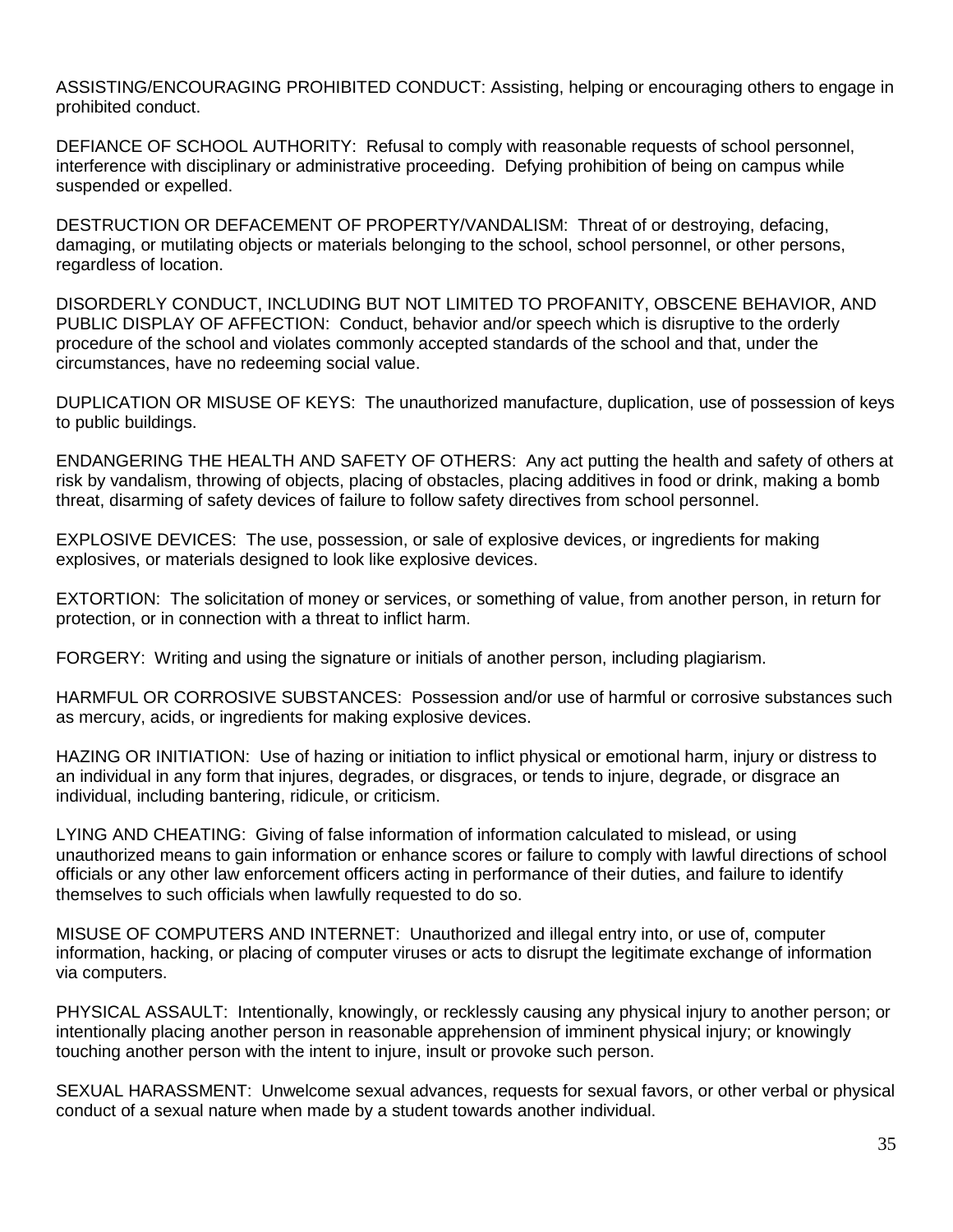INAPPROPRIATE DISPLAY OF AFFECTION: Habitual displays of affection, inappropriate touching, sexual activity on school grounds or school events.

THEFT: Taking or concealing property that belongs to others including copyright infringement and plagiarism.

TRESPASSING: The forceful or unauthorized entry or occupation of school facilities, including both buildings and grounds, and the unauthorized presence of a student on campus.

THREATS AND VERBAL ABUSE: Statements or actions which intimidate or injure another individual, including sexual harassment.

TOBACCO: The use, possession, distribution, or sale of tobacco of any kind on school property or grounds, during a school sponsored activity, or on a school bus or other school vehicle.

UNEXCUSED ABSENCES AND/OR TRUANCY: Excessive truancy offenses.

VIOLATION OF FEDERAL/STATE/TRIBAL LAWS: Any conduct which violates Federal, State, and/or Tribal law.

WEAPONS: The possession of a deadly or simulated weapon, prohibited weapon or object, or the use of such to inflict bodily injury to another person or an instrument displayed, represented, or threatened to be used as a weapon.

# **CONSEQUENCES**

**Logical Consequences**: Logical consequences are intentionally planned by teachers and administrators, teaching students a skill that they will need to be successful later on in life. Logical consequences need to be related, respectful, and reasonable.

**Student-Teacher Conferences**: After receiving a referral, the student will be mandated to participate in a conference with the referring staff member to resolve the issue at hand.

**Lunch Detention**: Detentions will be held during lunch or recess periods. (see behavioral matrices on pages 25-32.

**After-school Detentions:** After-school detentions will be held from 3:15-4:45. Students are expected to abide by school rules during the after-school detention. Students may be required to re-serve their after-school detention in the case that they are uncooperative or display a lack of regard to school rules during the afterschool detention. Parents/Guardians will be notified in the case that their student has been assigned an afterschool detention. When possible the school will attempt to arrange transportation home via after-school bussing. If no busses are available, parents/guardians are fully responsible for transportation home.

**Student Intervention Plan:** This is a formal agreement between the student, parent, and Student Intervention Team with clear goals, expectations, monitoring system, time-frame, and consequences.

**In-School Suspension (ISS):** Student will remain in school, placed in the designated in-school suspension room during this period. Student will not be allowed to attend special events or participate in after school or athletic events.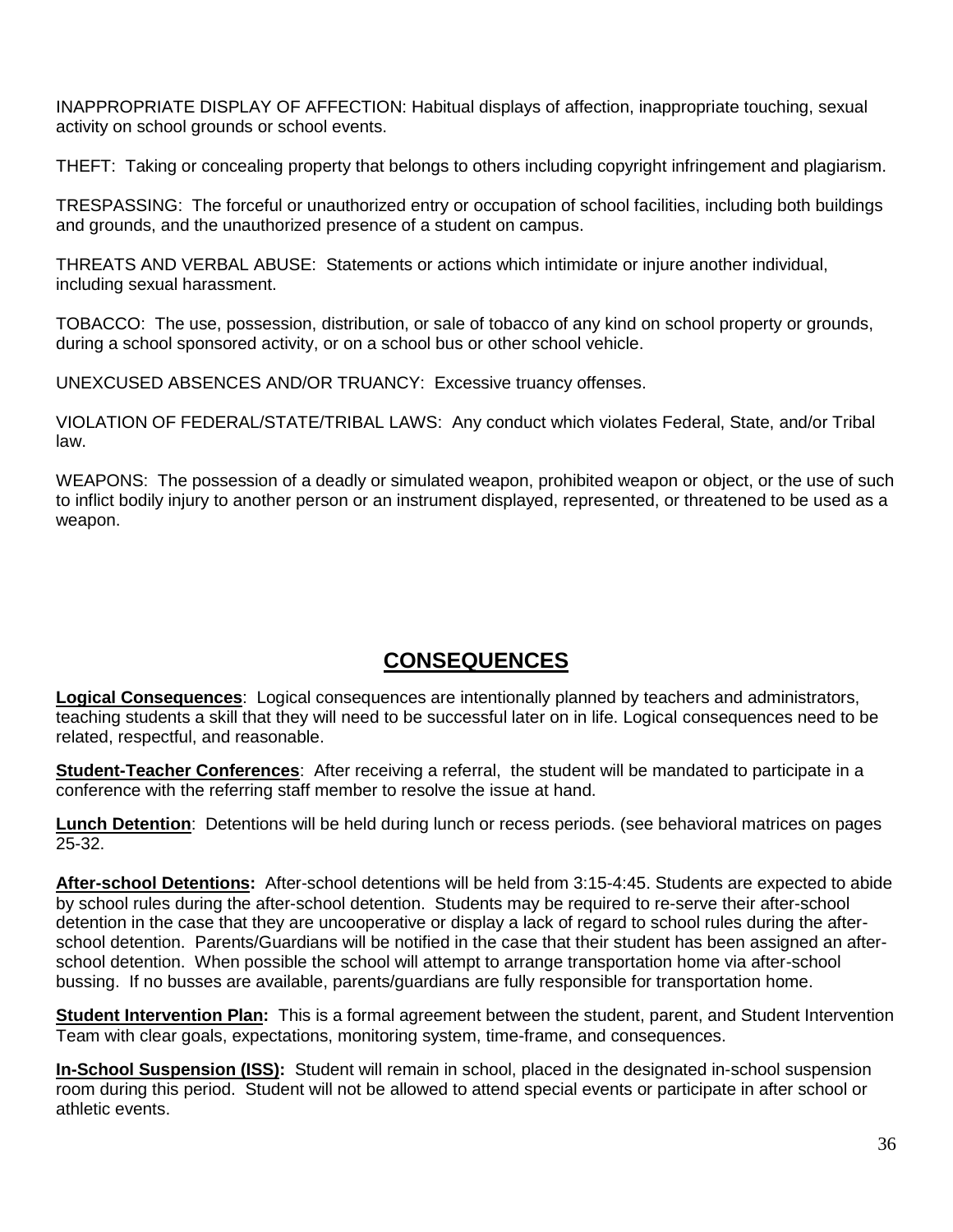**Out-of School Suspension (OSS) Procedures:** Student will not be allowed to attend school during this suspension period.

**Pre-Expulsion Procedure:** When a student reaches this point in the discipline process, the MTS administration contacts the parents/guardians to set up a pre-expulsion hearing that includes the Administrative Team, parents/guardians, and students. A final behavior contract may be developed at the meeting and if the student violates the contract it may result in an expulsion hearing with the MTS Board of Education.

**Expulsions:** Expulsion is the termination by the Board of Education of a student's right to attend school. A student may be expelled only after a hearing before the Board of Education. The duration of any expulsion and a date for its review will be specified. During the expulsion process the student is entitled to the full protection of due process, including the right to legal counsel.

Note: Without prior administrative approval, a student on out-of-school suspension or expulsion may not be on school grounds or at school events for any reason for the duration of the suspension or expulsion.

**Due Process:** Due Process is the method by which a student and/or parent may appeal a decision in a disciplinary action. If a student and/or parent feels the disciplinary action by a teacher or staff member was unjustified, he/she may request a meeting to hear and discuss the concern with the building principal. Any concern not appealed within five (5) working days of said event will not be considered. A student and/or parent not satisfied with the disposition of his/her concern at any level may appeal to the next higher level, the MTS Board of Education. See complaint policy.

#### **Corporal Punishment:**

The policy of the school will be that corporal punishment is not allowed.

# **ATHLETIC PARTICIPATION**

#### **Eligibility Rules**

Every athlete who desires to participate in the Menominee Tribal School Athletic program must fulfill these requirements.

- The athlete must have a physical examination prior to starting practice. This exam must remain on file with the Athletic Director. A physical examination is good for two years.
- Students attending a different school last year must have the physical card transferred with their records. An athlete cannot participate until records/physical card arrives.
- The pledge sheet must be signed by the athlete and parent/guardian and turned in to the coach before participation in the sport will be permitted.
- The athlete "must" maintain a grade average of at least a "C-" or 1.67 and not have a failing grade (F) in any class in order to participate. An athlete will have the option to practice with the team while they are improving their grades in after school tutoring, but will not be able to play unless a teacher(s) signs a release.
- If a student is failing, the student, parent, and athletic director will be notified by the teacher of the student's grade.
- The student then has one school week (5 school days) to bring his/her grade up. The student should also attend after school tutoring or until 4:00 pm Monday and Wednesdays. They may then go to practice.
- If the student brings his/her grade up during the 5 day period, the student may play/participate in any game or activity as normal and the parent and athletic director will be notified of the student's eligibility.
- If the student is not able to bring their grade up during the 5 day period, the student will not be allowed to participate in games/activities until a teacher has cleared them to participate. The students should continue to attend tutoring and strive to bring their grade up.
- Student eligibility will be determined by 12:00pm on a game/activity day.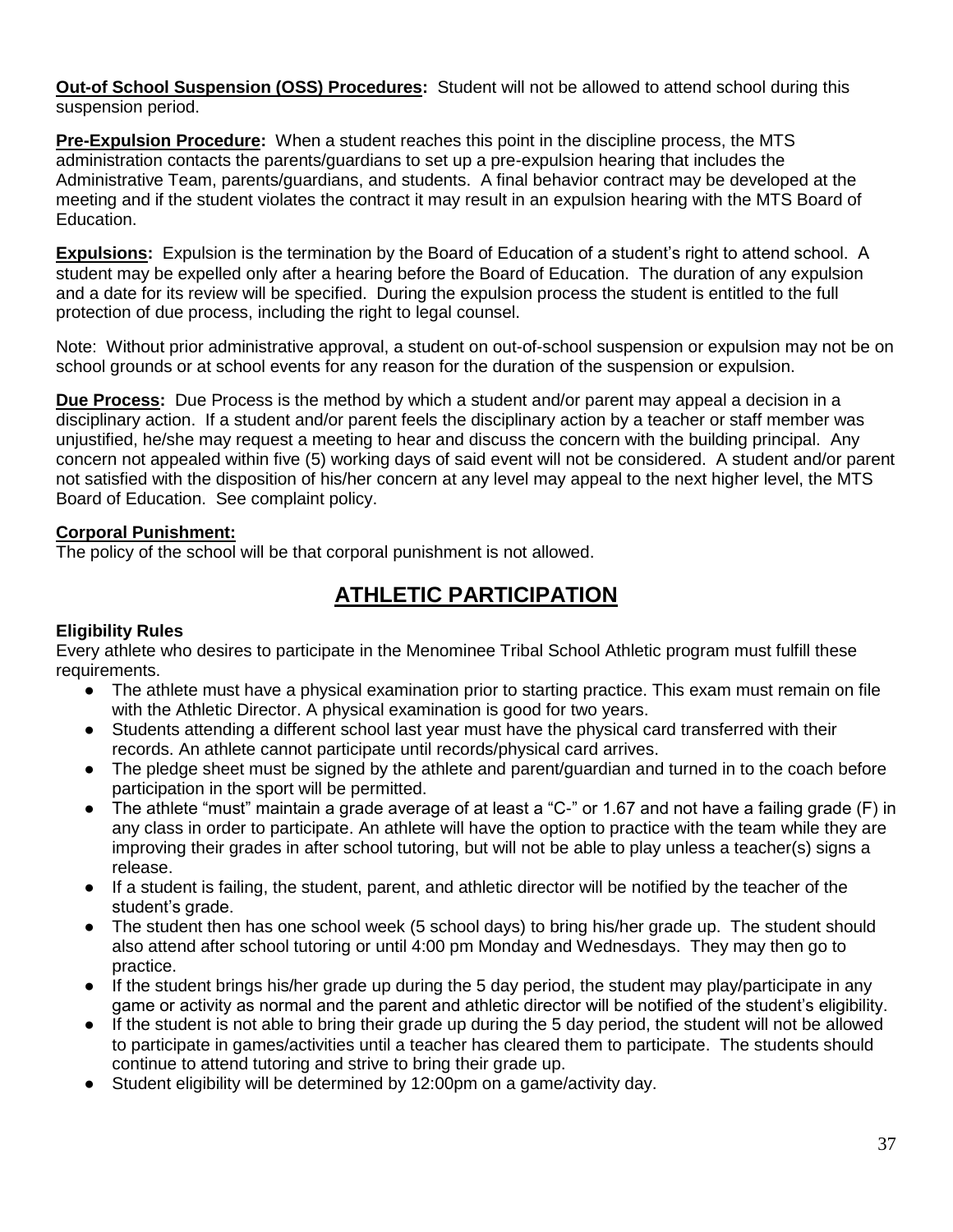#### **Insurance and Injuries**

- The athletes must report all injuries immediately to the coach. Coaches should be notified prior to any medical treatment on the part of the athlete whenever possible.
- Should any injuries be discovered after the athlete returns home, parents should use their discretion in seeking medical attention. The coach should be notified the next day so that insurance forms could be completed.
- Parents of athletes will sign a waiver that indicates that their private insurance will be billed first for injuries that occur to their child.

#### **Care of Equipment**

- Each student is responsible for the proper care and safekeeping of issued equipment.
- Each athlete is responsible for his/her own property and valuables. LOCKERS SHOULD BE SECURELY LOCKED DURING AND AFTER PRACTICE/GAME. The school and/or its coaches will not be held responsible for loss or theft of personal articles.
- At the conclusion of a sports season all equipment must be turned in to the coach within five (5) days. The parent/guardian must be notified in writing of any unreturned items. A student "will not" be permitted to participate in another sport until all uniforms/equipment from the last sport participated in are turned in or reimbursement has been made.
- The Athletic Director and the Administrator will determine reimbursement for lost items. The student and parent/guardian will be billed for any unreturned or damaged items. If any equipment or uniforms have not been turned in by the athlete, he/she WILL NOT be allowed to practice or participate with another team (new season) until all is turned in or paid for. NO EXCEPTIONS**!!!**
- No awards will be handed out to student athletes until all uniforms and equipment are turned in or paid for. Each head coach should then submit a complete inventory of uniforms and equipment to the Athletic Director, along with a list of award winners.

#### **Travel and Conduct on Trips**

- According to Menominee Tribal School policy, coaches are not allowed to transport athletes in their own vehicles.
- Team members MUST use the mode of transportation provided by the school for away games. If parents attend away games, they will be allowed to transport their child only with written permission and given to the coach. No athlete may ride with anyone other than their parents/guardian without written permission.
- All team members shall dress neatly and appropriately for all games.
- As representatives of the Menominee Tribal School, every athlete is expected to be of outstanding character. Consequently, the highest standard of conduct is expected of every athlete at all times.

# **General Rules of Conduct**

These rules of conduct are established in the best interest of the athlete and the school. Athletes who comply with these rules overly demonstrate their desire to dedicate themselves to self-improvement, sportsmanship, and respect for others, as well as enhancing the performance of their teammates. Furthermore, compliance with established rules will demonstrate the athlete's desire to be an outstanding representative of his/her team and school.

**Conduct:** An athlete shall refrain from any habits and/or conduct that would reflect unfavorable on himself/herself or his/her school: For example: Use of profanity, harassment (sexually, verbally, racially, etc.) fighting, immoral behavior, hickeys, insubordination to the teacher/staff, trouble with police, cheating, or skipping school. **This includes all PRACTICE sessions or games.** 

- **In-School Suspensions:** Athletes serving an in-school suspension may not practice or participate in a game on the days that they are required to serve the suspension.
- **Behavior Referrals:** Athletes will not participate in a game on the same day that they earn a behavior referral.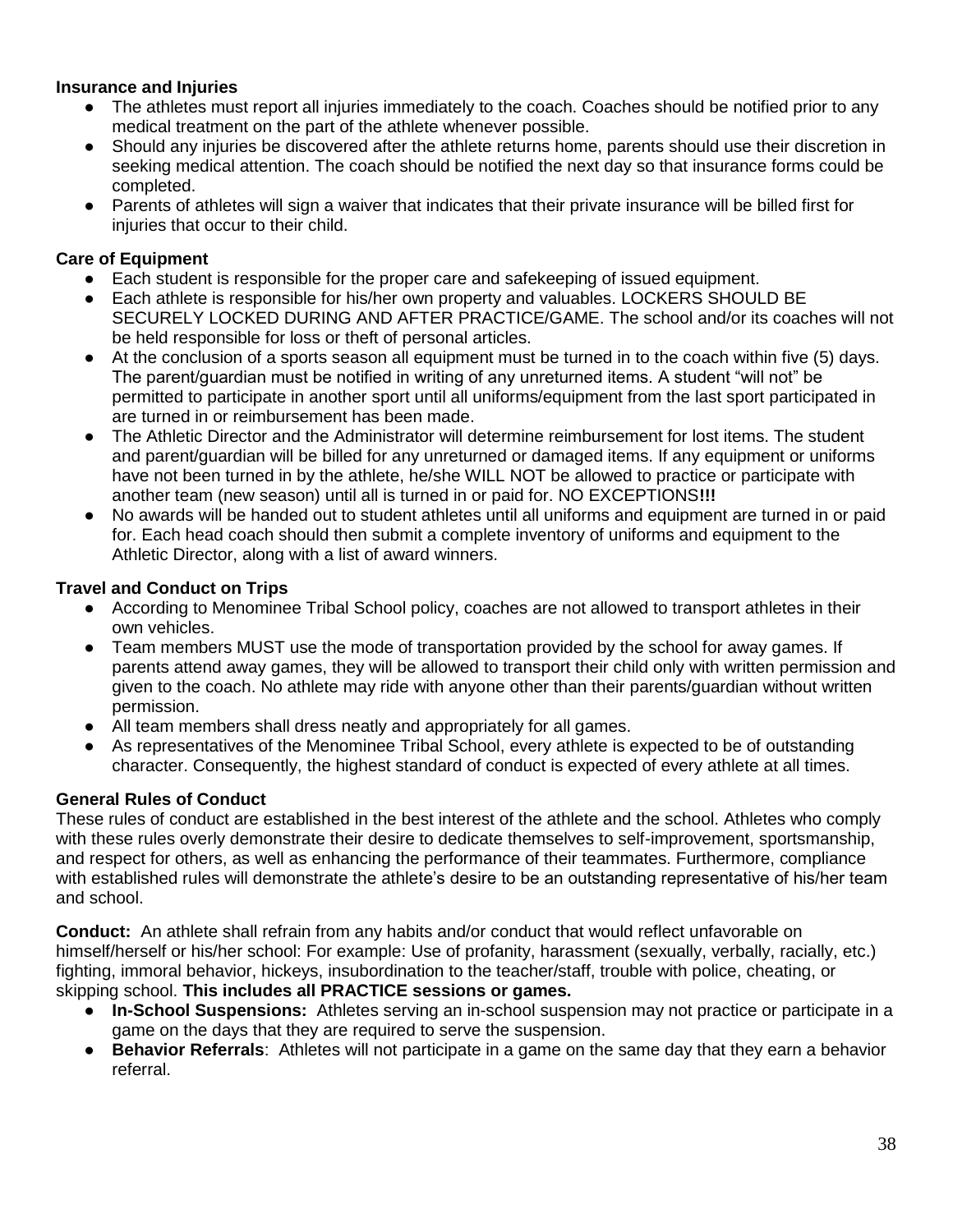**Enforcement:** It is the responsibility of the coaches to enforce general rules of conduct. Penalties will be one (1) game suspension, three (3) game suspensions, or suspension for the remainder of the season, depending on the nature of the offense and the number of occurrences.

**Appeal Process**: If a student does not agree with the penalty rendered, he/she has five (5) school days to appeal in writing to the Athletic Director to schedule a meeting to express his/her position. All appeals should proceed as quickly as possible. The athlete or coach has five (5) school days to appeal the decision of the Athletic Director.

### **Attendance:**

- Players are EXPECTED to attend all practices. Excuses from practice will be accepted at the discretion of the coach.
- Injury or illness will be the **ONLY** legitimate excuse for missing a regularly scheduled practice/game. Other reasons for missing must be cleared by the coach before the absence.
- On a given day an athlete MUST attend school ALL DAY in order to PRACTICE or PARTICIPATE in an athletic event that day. If a student does NOT come to school, the absence must meet normal written excuse requirements. We ask the cooperation of the parents to see that athletes miss as little school as possible. If any truancy shows up the day of competition the athlete is ineligible for any competition that day or night.
- If an athlete leaves a team after 4 practices they will not be allowed to join another team that season.
- An athlete may not be on more than one team during a particular sports season.

**Parent Chain of Command:** The parent/guardian should first see the coach if they have a concern or comment about their child. If the situation cannot be resolved, a meeting should be set up with the athletic director.

**Volunteer Opportunities**: Parents and guardians are encouraged to volunteer at their child's athletic event. Positions available include: chaperoning, working at the score table, and working at the refreshment stand.

#### **HARASSMENT**

Harassment is intimidation from physical, visual, verbal, or sexual behavior which can include the following: physical or emotional abuse, sexually explicit comments and actions, racial insults, ethnic slurs, religious slurs, sexual preference, gender bias, discriminating remarks or gestures which are offensive or objectionable to the recipient or which causes the recipient discomfort, humiliation, or which interferes with the recipient's academic performance. Referring to a student or staff member in a negative way on social media shall be considered a form of harassment.

#### **Procedure for reporting harassment**

- The individual may report an incident of harassment from another person to any staff member they feel comfortable with.
- The individual/staff member must submit a written statement to the school Administrator or designee identifying the person(s) involved and the details of the incident.
- The Administrator investigates the allegations and comes to a conclusion. In accordance to the severity of the infraction or repetitive nature of the offense, the offender may be subject to any of the following: police citation, suspension, expulsion, administrative team hearing, mandated counseling
- The school will provide information and resources to all affected children on victim rights and due process.

#### **COMPLAINTS**

If a parent/guardian or student is not satisfied with a decision, procedure, or performance of a staff member of the Menominee Tribal School the following procedure must be followed as recommended by the Menominee Tribal School Board of Education.

#### **Procedure for filing a complaint**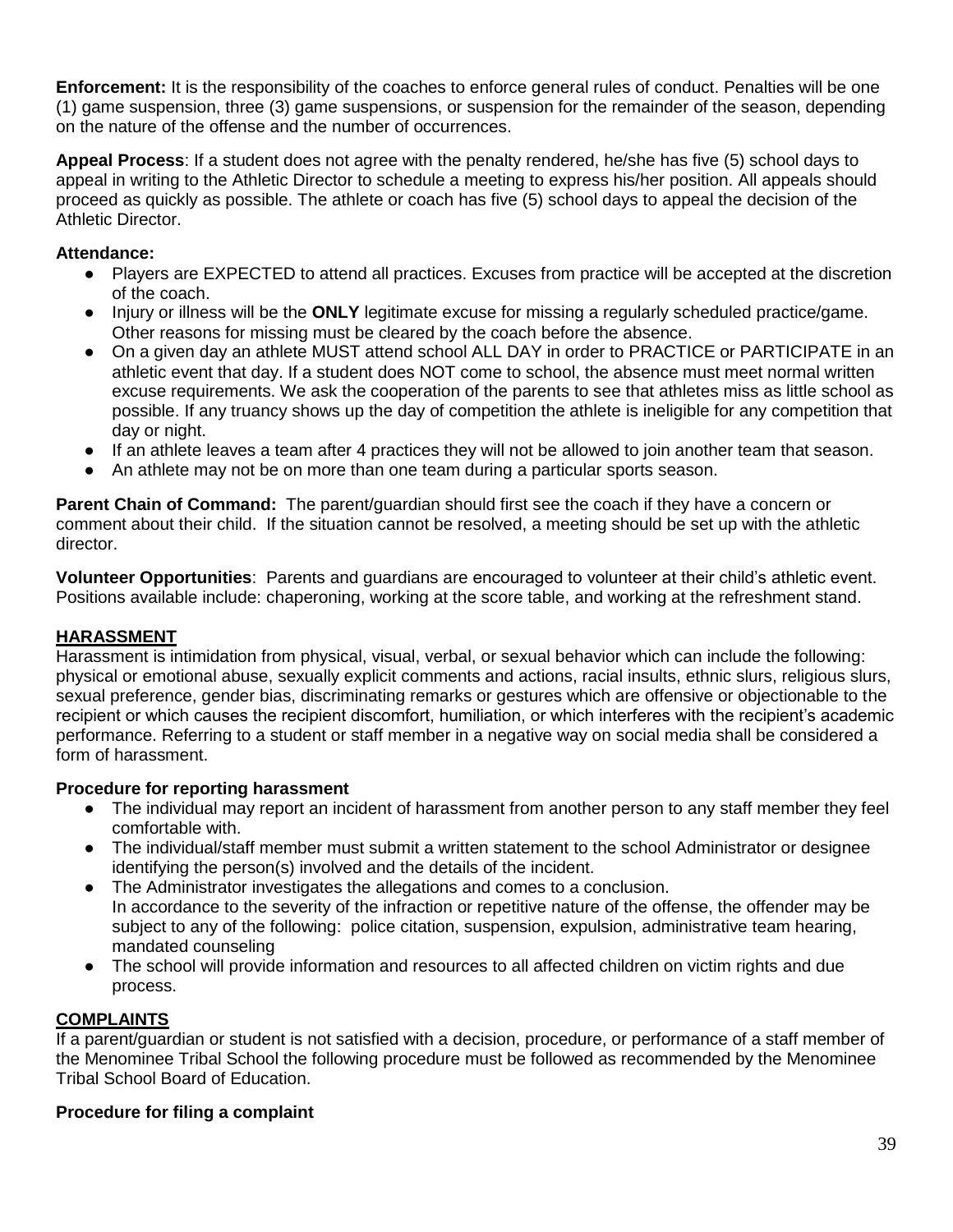The complaint must be **written** and turned in to the school administrator **within five (5) working** days of the incident involved. The complaint must include the following information:

- Date of incident
- Names of people involved
- Description of incident
- **Reason for dissatisfaction**
- Signature of complainant

The Administrator must review the written complaint and make a recommendation for a resolution within ten (10) working days of receiving it. The Administrator will investigate the incident and interview people and/or parents involved as necessary. The Administrator may choose to review findings with the Administration Team (Special Education Coordinator, Dean of Students, and Team Leaders of the K-2, 3-5, 6-8 units) as appropriate. The Administrator will make the final written recommendation, within 10 working days, to the complainant at the end of the investigation. The Administrator will make every effort to come to a resolution that is in the best interest of the child involved. If the complaint is about the Administrator, the written statement needs to go to the Chairman of the Menominee Tribal School Board of Education.

#### **Appeal Process**

If the complainant is not satisfied with the Administrator's decision, the person may file a complaint with the Menominee Tribal School Board of Education within five (5) working days of administrator decision. The School Secretary may be the recipient of this document. The complaint must be a signed written document that explains all the elements of the complaint. This document is given to the Chairperson of the Board who will place the issue on the School Board Agenda. The School Board will review the incident at the next available meeting and come to a decision. If the complainant remains dissatisfied they may file the complaint with the Menominee Tribal Court at their own expense.

#### **Delinquent Payments**

A student who attends Menominee Tribal School may accumulate fines or expenses in the following manner:

- Overdue book fines from the library
- Unpaid or overdue tuition payments
- Unpaid expenses for damage to school property
- Unreturned, lost, or damaged textbooks
- Unreturned, lost, or damaged sports uniforms

If payment is not received, the Menominee Tribal School may proceed with the following procedure:

- The parent/guardian and student will be informed that a balance is owed to the Menominee Tribal School with an explanation of what the expenditure is for.
- The parent/quardian and the student will be given the opportunity to resolve the debt.
- An arrangement may be made between the school and the family of the student for the expenditure to be paid.

Unpaid balances may result in the following:

- Student may not be able to participate in end-of-the-year class field trips
- Students may be taken off the class roster of the Menominee Tribal School for any unpaid balances.
- Students may not be able to participate in the end-of-the-year 8th grade graduation ceremony.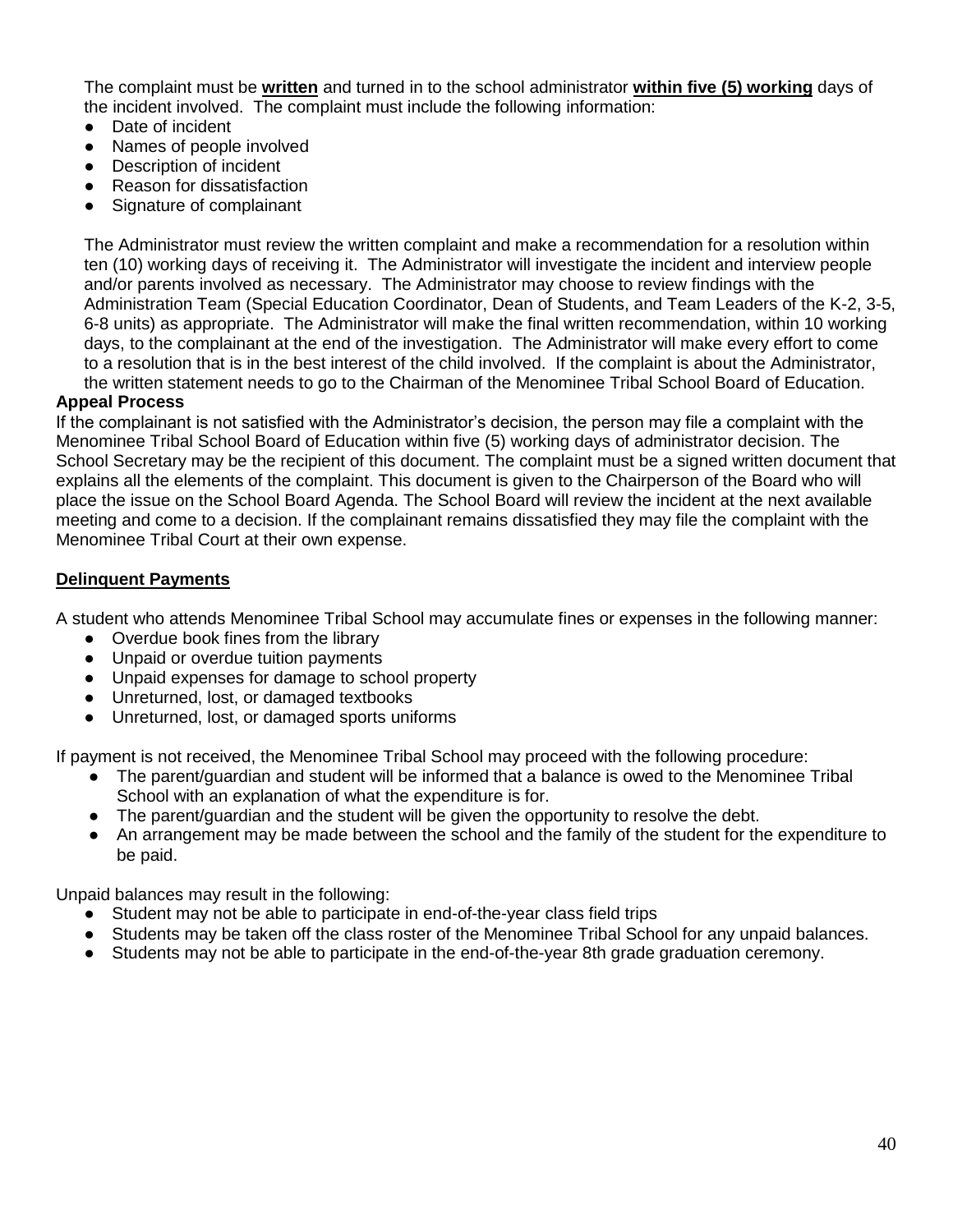# **Menominee Tribal School Wellness Policy/Plan**

Menominee Tribal School (MTS) shall promote school wellness, including good nutrition and physical activity in the school's educational programs, as well as community activities and meal programs that contribute to the development of lifelong wellness practices. MTS recognizes that wellness and healthy eating are important to the physical and academic achievement of all children. This Policy shall be consistent with the Child and Nutrition and WIC Reauthorization Act of 2010 and has been updated to meet the 2016 final rule. Throughout this plan the term "normal school day" is referenced repeatedly with the definition being 30 minutes before and after the starting time of school.

# **I. Designation In-District Wellness Plan Leadership and Public/Stakeholder Involvement**

The following administrative or supervisory position(s) with MTS have the primary responsibility for the schoolwide implementation and oversight of the MTS Wellness Plan:

- Food Service Manager
- MTS Administrator

MTS will also have a Wellness Committee whose primary function will be involvement in the periodic assessment, review and updating of this Wellness Policy. Committee participants will be limited to no more that thirteen and emphasis will include recommending possible changes or modifications to the plan. At minimum, there will be one annual open meeting scheduled with the coordinator which will facilitate the meetings, provide, documented agendas, take minutes and meeting notes, and keep all on file in the school office.

School administration will monitor to ensure that the Wellness Committee be comprised of, at minimum, the following staff and student personnel: one staff member from each instructional unit (K-2; 3-5; 6-8), one health and/or gym teacher, one member of the food staff, and on 7th or 8th grade student representative. Administration will also actively recruit out of school participants including school board members, parents, community health care professionals, and other interested community members. Recruitment will be done through school brochures, "all group" email, school sponsored family nights and other events, Facebook posting and the MTS school webpage. Committee membership will be reviewed and determined annually and any vacancies that occur throughout the school year may be replaced and appointed by the school administrator.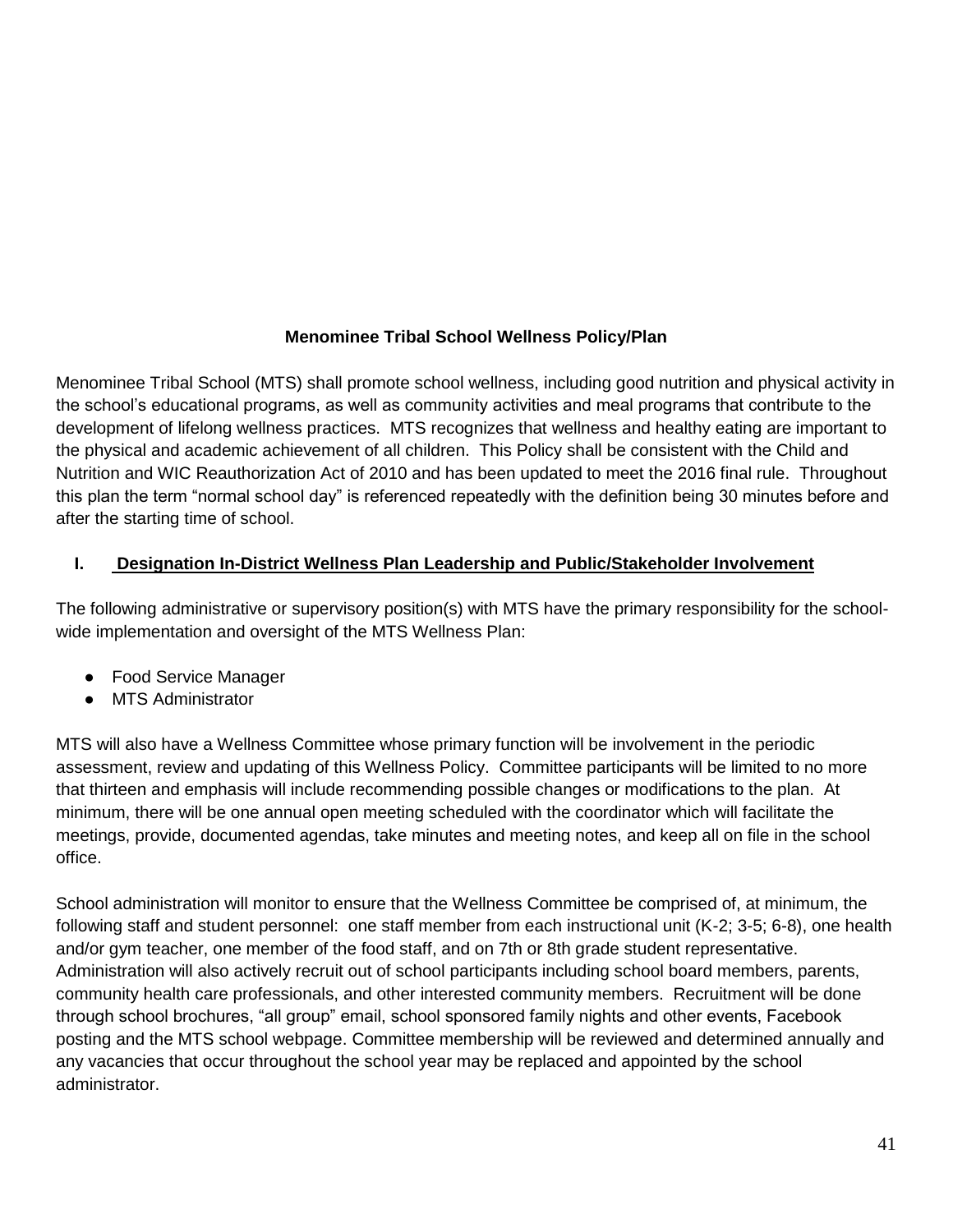# **II. Locally Selected Wellness Plan Goals**

# **Nutrition Education Goals**

Menominee Tribal School nutrition goals are intended to support and supplement state-mandated curricular elements that relate to health and nutrition, for the purpse of providing students with the knowledge and skills necessary to appreciate the benefits of and make sound decisions related to eating habits and nutrition.

- Support and promote good nutrition in all school-based activities during normal school operating hours;
- Will incorporate weekly nutrition education classes in all classrooms;
- Students will be involved in enjoyable, developmentally appropriate and culturally relevant participatory activities such as the school's sugar camp and maple syrup processing as well as collecting and harvesting wild rice, food promotions and taste testing;.
- Links with school meal programs, other school foods and nutrition-related community services.
- When grant funding is available, all students will be provided with fresh fruit and vegetable snacks three times per week.
- Include training for teachers and other staff.

# **Physical Activity Goals**

Because physical fitness has a significant impact on a student's ability to learn and to live a healthy life it is the goal of MTS that every student shall have opportunities to acquire the knowledge and skills to participate in physical activities and appreciate the short and long-term benefits of personal fitness. The goals listed below, which focus on students directly engaging in physical movement and exercise, will support and supplement the school's comprehensive physical education curriculum.

- Support and promote an active lifestyle for students and staff.
- Shall adopt and implement a comprehensive health and fitness curriculum, consistent with state standards.
- All students receive physical education instruction [adaptive P.E. by a certified physical education teacher or an adaptive physical therapist] by a certified physical education teacher for the entire school year: K-5 :60/week and 6-8 :50/week
- Encourage after school student participation in athletic programming for students
- Promote the use of physical activities for class parties, holidays and school reward incentives: bowling, sledding, fishing, hiking, basketball tourneys, scavenger hunts, card making, seasonal crafting, etc.
- Promotes physical activity and provides additional opportunities for students to be actively engaged in physical activity during the day as well as special programs or events. Examples include, but not limited to:
	- 3-minute 'brain breaks' periodically throughout the day
	- Yoga and mindfulness activities during morning meeting sessions
	- Chair exercises, dancing and body stretch breaks
	- Movement break sticks' 1 minute activities that are written on tongue depressors, one is picked for each break.
- Provides daily recess period(s) for students, featuring time for unstructured but supervised active play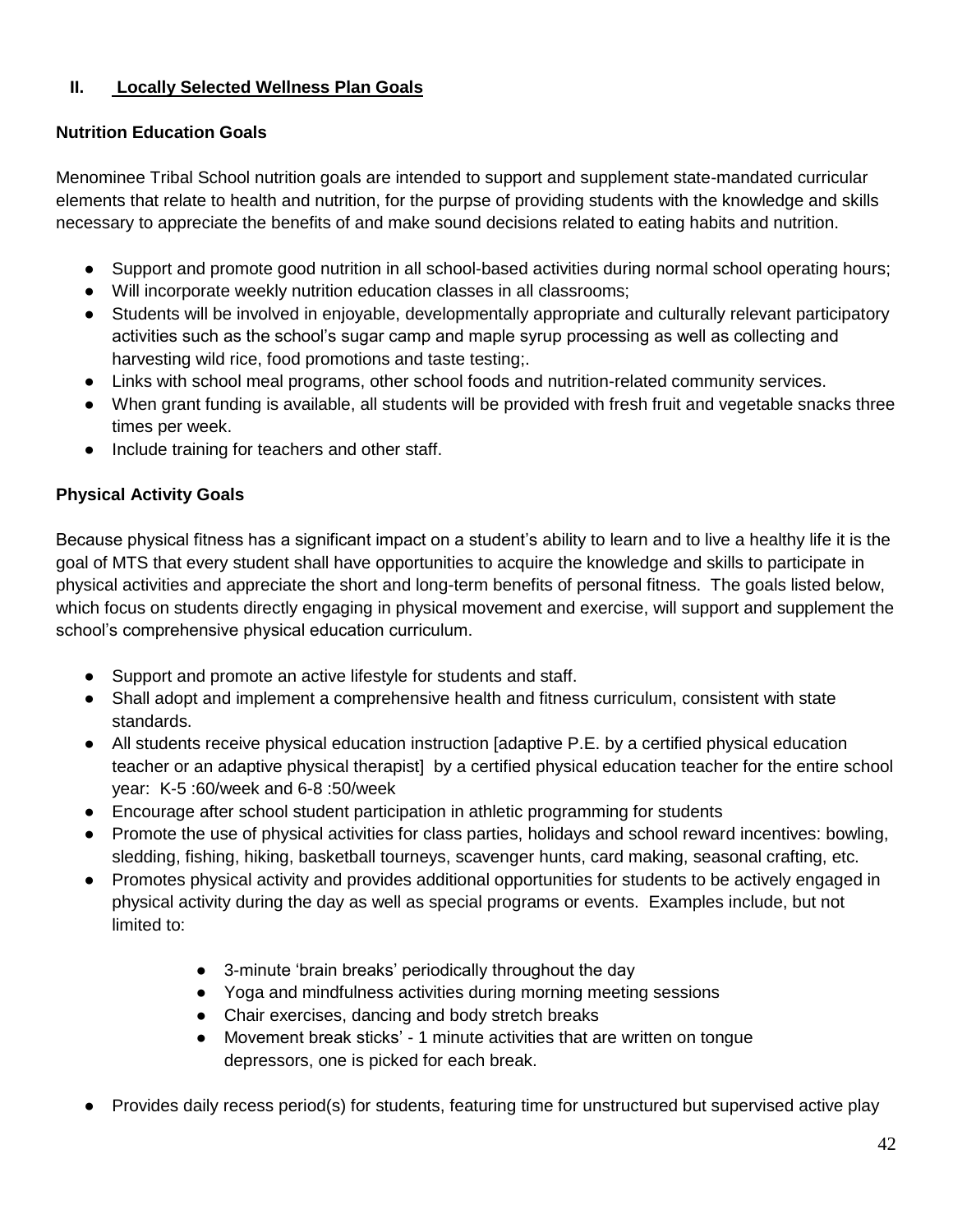- Provide professional development training and opportunities for staff yoga, mindfulness, meditation
- Exceptions will be made to meet IEP goals and students with medical excuses.

# **Nutrition Promotion Goals**

By establishing nutrition promotion goals, the school will provide resources and opportunities for students, staff and others that will help students to recognize, develop, and practice healthy eating habits within the school environment, at home, and/or in other community settings. The school will promote nutritious food and beverage choices consistent with the current Dietary Guidelines for Americans and Good Guidance System published jointly by the U.S. Department of Agriculture. In addition, Menominee Tribal School will establish procedures to control food sales that compete with the school's non-profit food service in compliance with the Child Nutrition Act.

- Weekly health classes will provide activities that promote student involvement of making posters and snack menus that promote healthy, nutritious foods.
- Promote field trips that include Farm 2 school locations that enrich student understanding of healthy, fresh, local foods: pumpkins patch, dairy farm, apple orchard, and fishing.

# **Goals for Other School-Based Activities that Promote Student Wellness**

In establishing the following goals for other school-based activities that promote students wellness within the Wellness Plan, the school attempts to recognize that activities and initiatives can be integrated across a variety of school related settings. Activities can extend beyond the school's food service program and are intended to engage and encourage physical activities that involve families and other community partnerships.

- Promote and encourage staff involvement in health initiatives provided through the Tribal Clinic: annual health screening and individual health planning; weight-loss challenges; physical fitness classes.
- Encourage families to participate in school sponsored physical activities: Color Run, Powwows, walk to school, community awareness walks, etc.

# **III. Standards and Nutrition Guidelines for Foods and Beverages Available to Students**

#### **Food sold to students at School**

The following nutrition standards and guidelines apply to foods and beverages offered for sale to students on school promises before the start of the school day, during the official school day, and within 30 minutes after the official school day.

- Reimbursable meals and snacks, (lunch, breakfast, afterschool snacks) will meet the statutory and regulatory nutrition standard established for such meals and snacks.
- Foods and beverages sold to students during the official school day that are not included as part of the school meal program shall meet at least the USDA minimum. For further clarification and guidance please refer to Appendix A, Smart Snack in Schools and Competitive Foods nutrition standards.
- Fundraising is an essential component of student activities that support quality programs at MTS; therefore, fundraising is encouraged. During all food related fundraisers, MTS promotes healthy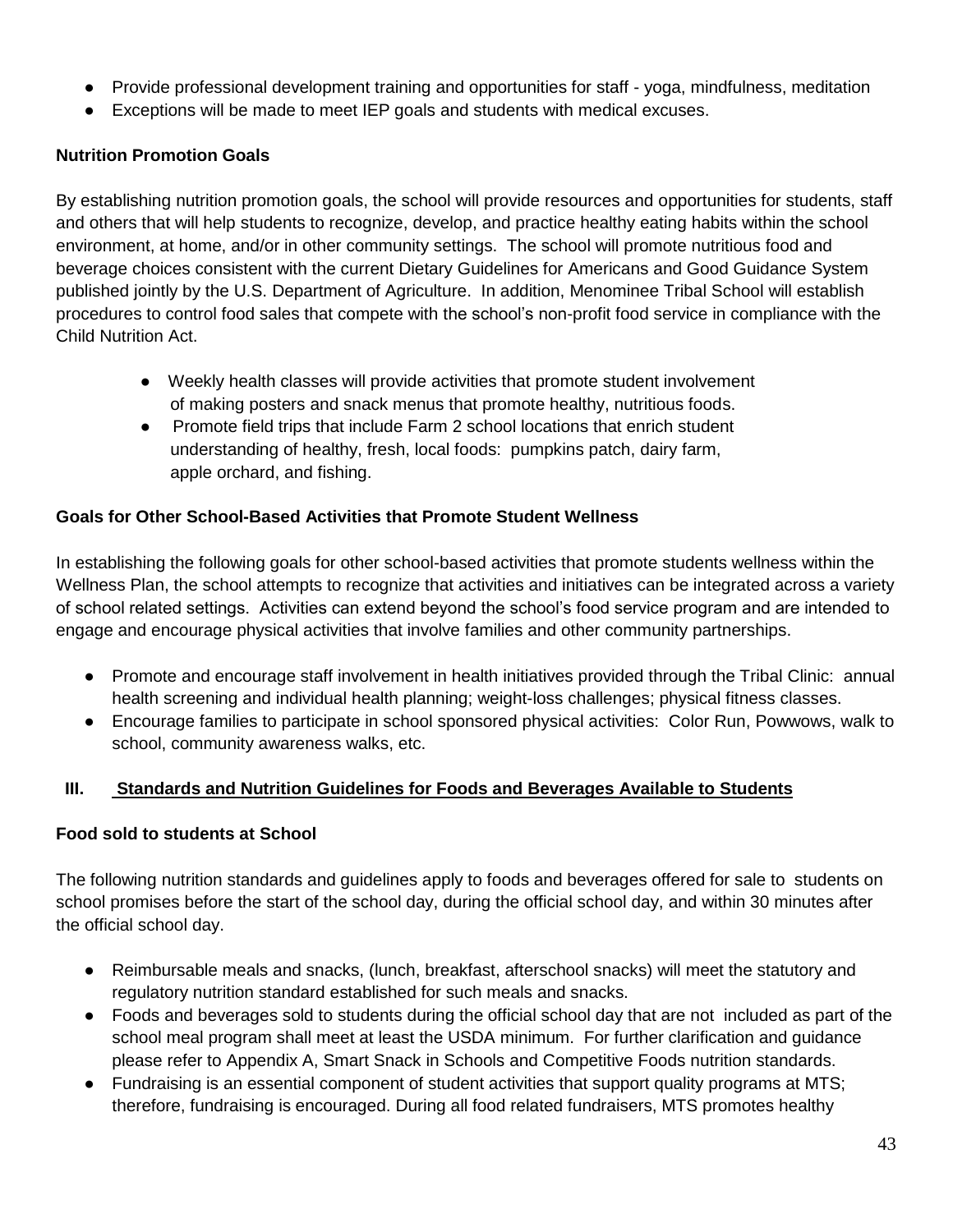nutritional choices for our students/families/community. Fundraising events that involve physical activity and increase overall wellness are highly encouraged. Suggested fundraising activities that do not promote the use of food may include but are not limited to: car washes, lawn clean up including raking and shoveling, pet walking and/or dog washing, pledge for walk-a-thons, singing telegrams, and raffles including 50/50 raffles of donated items. This plan allows the school administration or food coordinator to approve up to two exempt fundraisers per student organization per year involving the sale of food or beverage items that do not meet any minimum nutrition guidelines. Any approved exempt fundraiser may not exceed two weeks and NO sales will be allowed during any school meal program.

● Administration approved food orders that are delivered to the school building that are not intended to be consumed on school premises (ex. Frozen food fundraisers) are not subject to any specific nutrition standards or location restrictions.

# **Foods Provided or Distributed, but Not Sold to Students**

Beverages: Any beverage that is not listed or does not meet the guidelines included below should not be served or distributed during the official school day without receiving permission from school administration. ( Note: No-calorie or low calorie beverage options are not an option for K-8 students)

| <b>Beverage</b>                                                              | <b>Portion Size</b>         |
|------------------------------------------------------------------------------|-----------------------------|
| Plain water                                                                  | No limit                    |
| Unflavored low-fat milk                                                      | 8oz for K-5<br>12oz for 6-8 |
| Flavored or unflavored fat free milk or milk<br>alternatives                 | 8oz for K-5<br>12oz for 6-8 |
| 100% fruit/vegetable juice                                                   | 8oz for K-5<br>12oz for 6-8 |
| 100% fruit/vegetable juice diluted with carbonated or<br>noncarbonated water | 8oz for K-5<br>12oz for 6-8 |

Classroom celebrations, receptions, and special occasions, as previously included in this plan, should promote healthy options whenever possible. A listing of healthy snack options (Appendix B) will be provided to staff and parents. Occasional celebrations such as birthday and holiday, whose food includes items that do not meet healthy snack or food meal standards are allowable in moderation unless otherwise directed by school administration of the food service coordinator. Healthy snack suggestions may include but are not limited to the following items and should be served after student lunch hours:

| Fresh veggies and low fat dip | 'oaurt |
|-------------------------------|--------|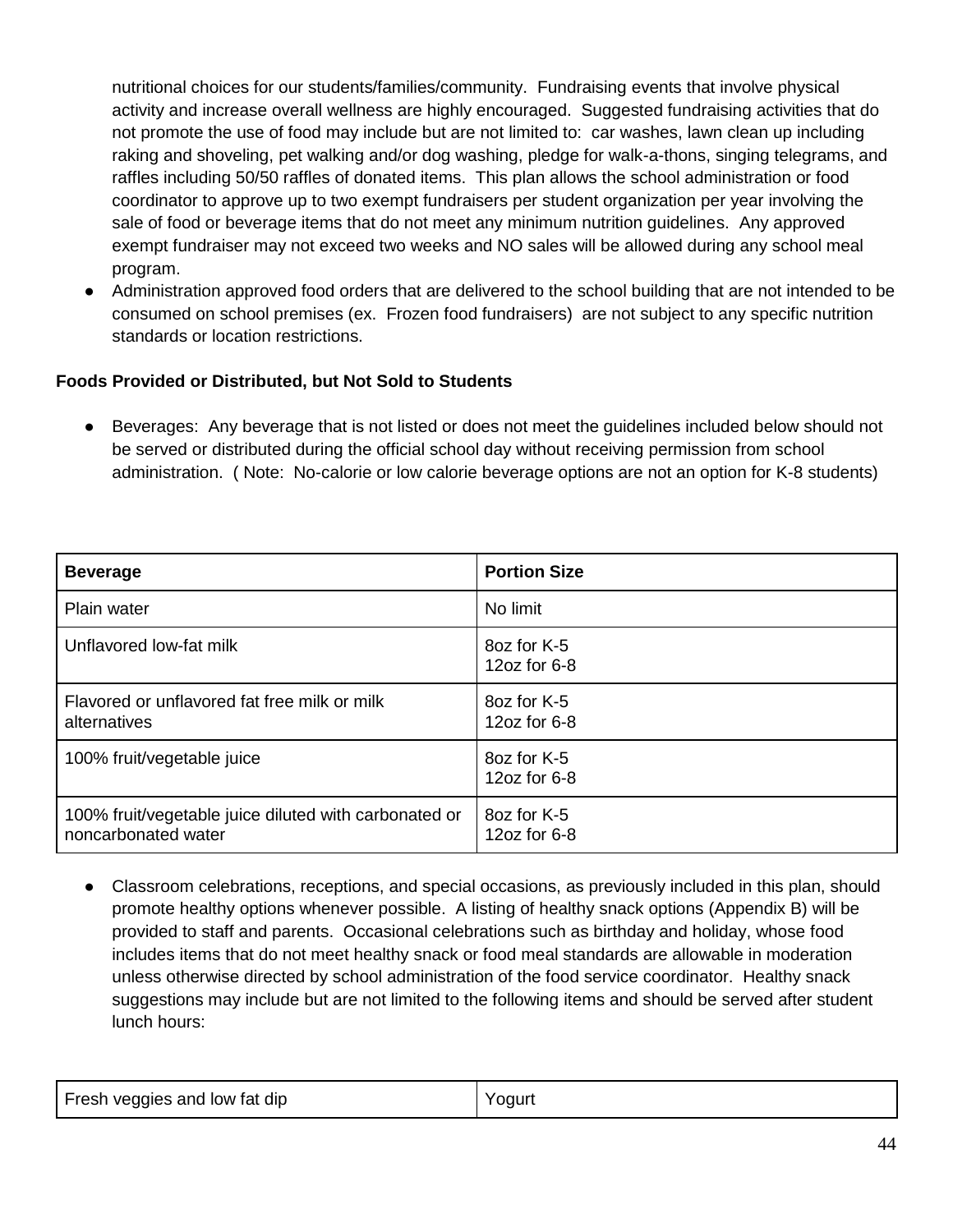| <b>Dried fruits</b>       | Pretzels                       |
|---------------------------|--------------------------------|
| Fresh fruit or fruit cups | Trail/ Cereal mixes (no candy) |
| String Cheese, cubes      | Popcorn                        |
| Whole grain crackers      | Low fat muffins                |
| Other low fat crackers    |                                |

- Other meetings and events that occur during normal school hours that involve students and/or staff that do not fall under previously mentioned sections shall follow the school's nutritional guidelines for food, snack and beverages sold in the school during the normal school hours unless previously approved by the school administrator or food program coordinator.
- Food that a student may bring from home is not affected by this wellness policy, but it is encouraged that families provide their children's food items with healthy, nutritional items.

# **IV. Marketing of Food and Beverages**

No school official, employee or agent shall prospectively authorize or allow the marketing (advertising or promoting) of foods or beverages on school grounds during the normal school day that do not meet the minimum federal nutrition standards for foods and beverages that are sold to students outside of the school meal programs. Examples of this include posters, cupd, food trays, coolers, etc. Allowable exclusions:

- Materials used for educational purposes within a classroom.
- Existing scoreboards and other equipment
- The display of a general brand that is considered healthy
- Materials that are displayed for approved fundraisers
- Personal items such as clothing, lunch boxes, backpacks, water bottles, etc.

# **V. Assessing the Wellness Policy and its Implementation**

The primary means of measuring the implementation of the school's compliance with this Wellness Plan is through a formal assessment that will occur at least once every three years. The assessment will be completed under the direction of the school administrator or food program coordinator. A report will be generated and provided to all stakeholders and will address at least all of the following areas:

- 1. The extent to which MTS is in compliance with the Wellness Policy
- 2. A narrative of the progress made in attaining the goals using quantitatively and/or qualitatively collected data to the extent that is practical and appropriate
- 3. The extent to which the MTS Wellness Policy compared to one or more model local school wellness plans/policies.
- 4. A statement of any recommended changes to the MTS Wellness Policy, or a statement that no specific changes are recommended, will be provided to wellness committee members and then to school administration for final approval.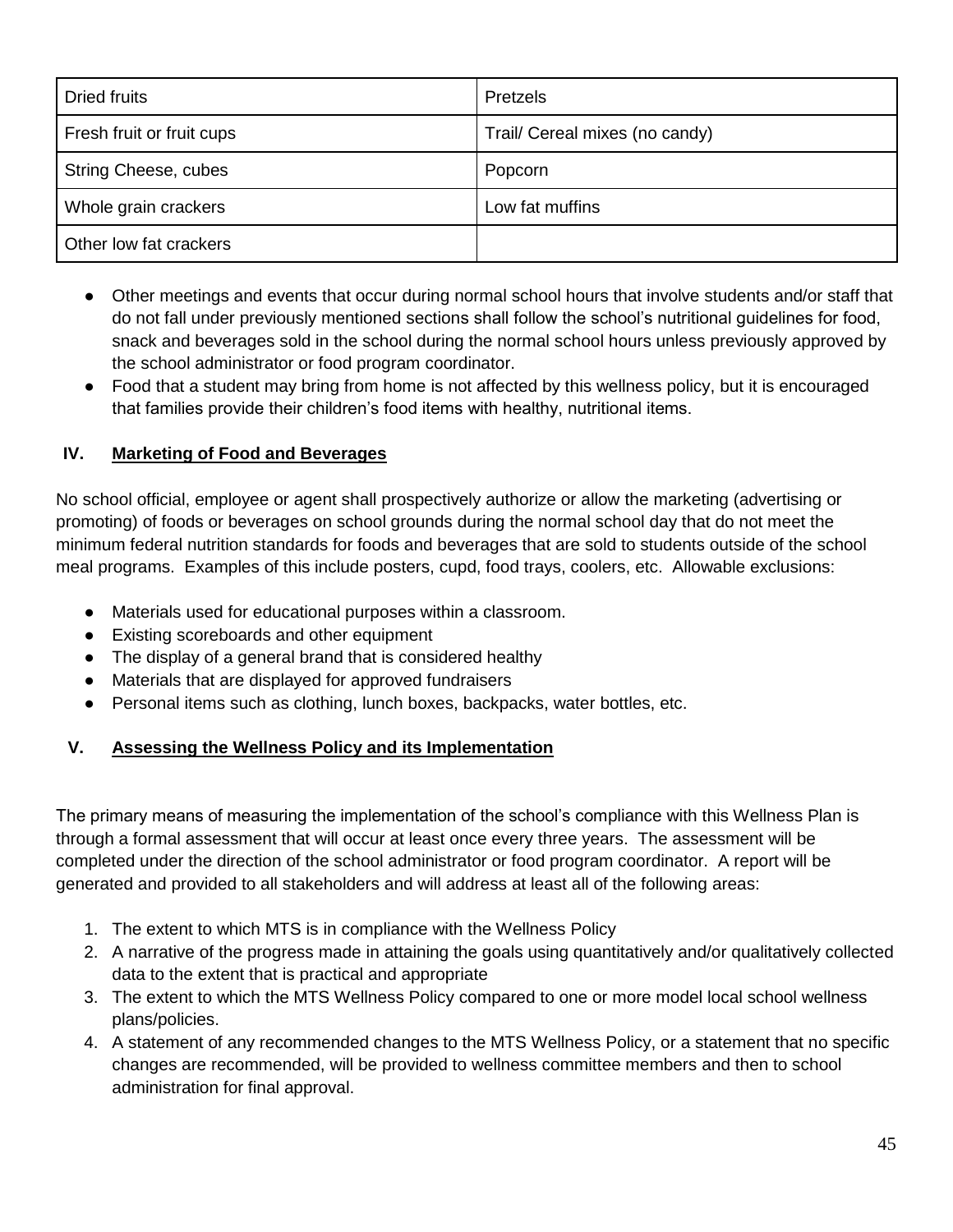The final report as well as any other periodic assessment reports shall be presented to the school board.

- 1. Identify the data and other records that will be used to reasonably document and evaluate the progress that is being made with the specific goals, nutritional standards, and other requirements included in the Wellness Policy.
- 2. Communicate expectations to school personnel related to tracking school level data that will be needed to effectively assess the policy/plan
- 3. Periodically meet with school-based personnel to serve as a support resource regarding the plan implementation and to review the school's compliance and progress to date.

# **VI. Reports and Other Communication related to MTS Wellness Policy**

The primary means of keeping families, community members and the general public informed of the Wellness Policy will be through the Menominee Tribal School public website. In addition to uploading the most current plan a " Wellness Corner" will be included that will provide readers with wellness related school activities, healthy nutritional information, school wellness personnel contact information, upcoming meetings, and plan elevations summary reports(s)

# **USDA Nondiscrimination Statement and Compliant Information**

In accordance with Federal civil rights law and U.S. Department of Agriculture (USDA) civil rights regulations and policies, the USDA, it agencies, offices and employees, and institutions participating in or administering USDA programs are prohibited from discrimination based on race, color, national orgin, sex, disabiltily, age or reprisal of retaliation for prior civil rights activity in any program or activity conducted or funded by USDA.

Persons with disabilities who require alternative means of communication for program information (e.g.Braille, large print, audiotape, American sign language, etc.) should contact the Agency (state or local) where they applied for benefits. Individuals who are deafm hard of hearing or have speech disabilities may contact the USDA through the Federal Relay Service at (800(877-8339. Additionally, program information may be made available in languages other than English.

To file a program complaint of discrimination, complete the USDA Program Discrimination Complaint Form, (AD-3027) found online at [http://www.ascr.usda.gov/complaint\\_filingcust.html,](http://www.ascr.usda.gov/complaint_filingcust.html) and at any USDA office, or write a letter addressed to USDA and provide in the letter all of the information requested in the form. To request a copy of the complaint form, call (866)632-9992. Submit your completed form or letter to USDA by:

- 1. Mail: U.S. Department of Agriculture Office of the Assistant Secretary for Civil Rights 1400 Independence Avenue, SW Washington D.C. 2025-9410
- 2. Fax: (202)690-7442; or
- 3. Email: *program.intake@usda.gov* This institution is an equal opportunity provider

Adoption date: July 13, 2020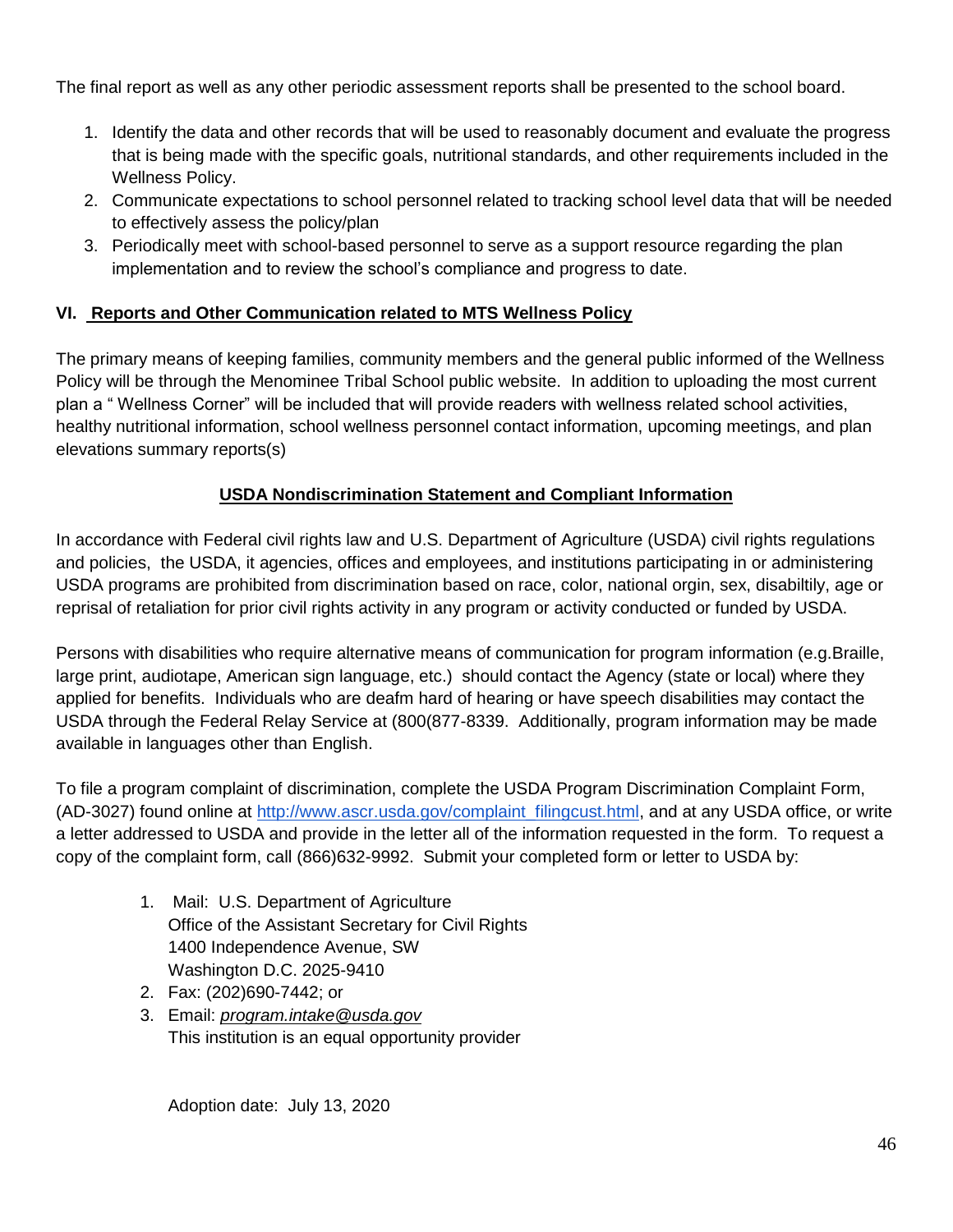Wellness Committee Members: Shawn Bonnin, Ashley Soik, Michelle Koehler, Samantha Anderson, Kathy Peters - Food Service, Amy Kasten-Food Service Coordinator.

# **Alternative Healthy Food Options**

# **Appendix B**

Tribal School will promote and encourage the use of alternative healthy food options that meet the Smart Snack in School Standards/Guidelines

| Dairy/<br><b>Meat</b><br><b>Products</b>                                                          | <b>Portion</b>    | <b>OZ</b>    | Cals | Fat<br>% | Sat.<br>Fat % | <b>Trans Fat %</b> | <b>Sugar</b><br>$\frac{9}{6}$ | Sodium<br>mg |
|---------------------------------------------------------------------------------------------------|-------------------|--------------|------|----------|---------------|--------------------|-------------------------------|--------------|
| <b>Mozzarella</b><br>string<br><b>Cheese</b>                                                      |                   | $\mathbf{1}$ | 90   | 55.6     | 35            | $\mathbf 0$        | $\mathbf 0$                   | 90           |
| <b>Cheddar</b><br><b>Cheese</b><br><b>Cubes</b>                                                   |                   | $\mathbf{1}$ | 90   | 66.7     | 45            | $\mathbf 0$        | $\mathbf 0$                   | $\mathbf 0$  |
| <b>Mild</b><br>Cheddar<br><b>Cheese</b><br>sticks                                                 |                   | $\mathbf{1}$ | 90   | 66.7     | 45            | $\mathbf 0$        | $\mathbf 0$                   | $\mathbf 0$  |
| Low fate<br>Crazy<br>cone                                                                         | 2.3 oz            |              | 120  | 12.5     | 7.5           | $\mathbf 0$        | 33                            | 40           |
| Vanilla<br><b>Mighty</b><br>mini<br>sandwich<br><b>Reduced</b><br>Fat<br><b>Chocolate</b><br>cone | 2.5 oz            |              | 120  | 25       | 7.5           | $\mathbf 0$        | 33                            | 40           |
| <b>Reduced</b><br><b>Fat Vanilla</b><br>Cone                                                      | 2.2 oz            |              | 148  | 20.3     | 9.1           | $\mathbf 0$        | 27                            | 71           |
| Nuts,<br>Seeds %<br>meats                                                                         |                   |              |      |          |               |                    |                               |              |
| <b>Roasted</b><br><b>Peanuts</b>                                                                  | 1 half<br>portion |              | 79   | 74       | 11.4          | $\mathbf 0$        | $\mathbf 0$                   | 200          |
|                                                                                                   |                   |              |      |          |               |                    |                               |              |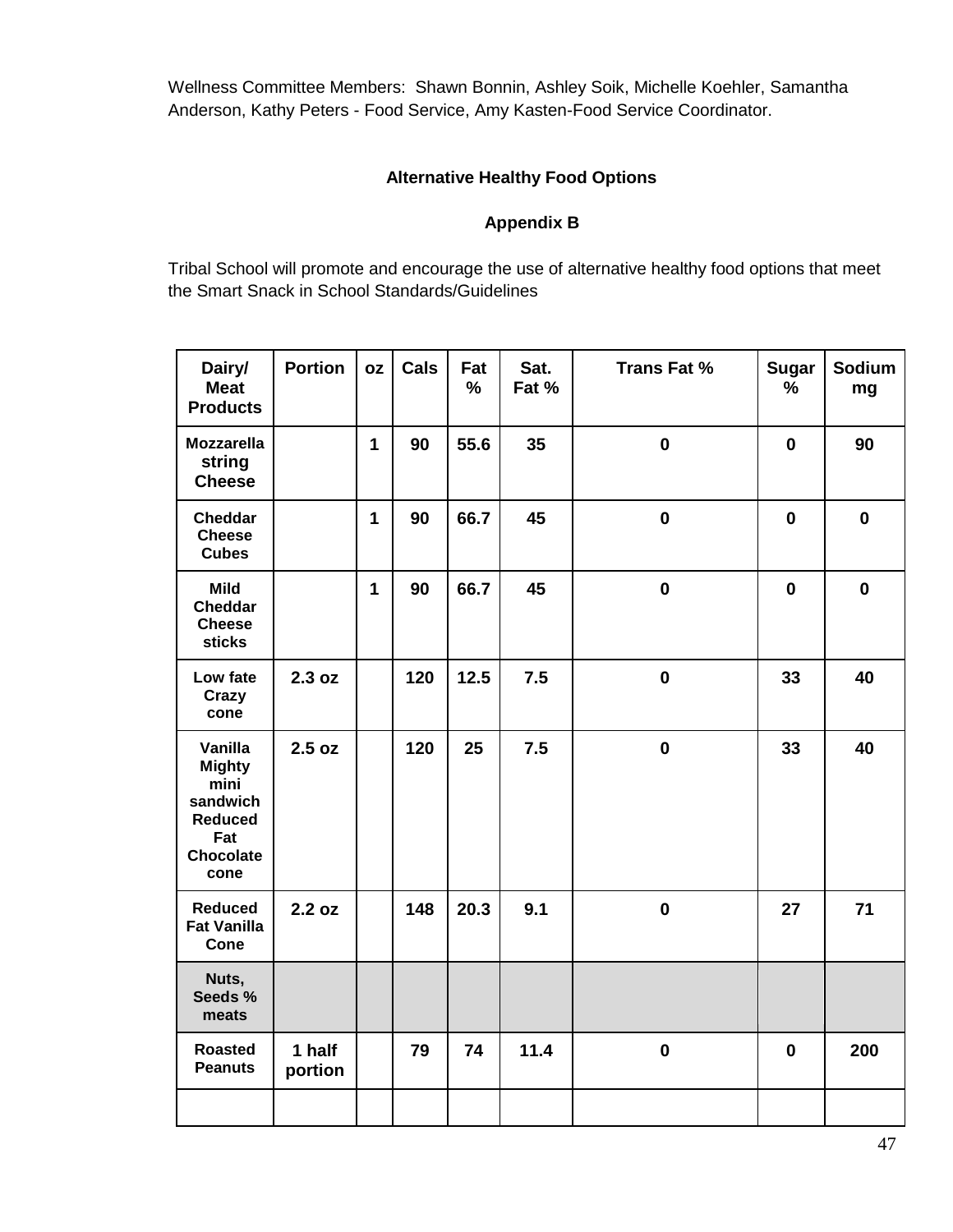| <b>Roasted</b><br>pumpkin<br>seeds                         |                   | $\mathbf{1}$ | 160 | 75   | 14.1        | $\mathbf 0$ | $\mathbf 0$    | 65  |
|------------------------------------------------------------|-------------------|--------------|-----|------|-------------|-------------|----------------|-----|
| <b>Roasted</b><br>sunflower<br>seeds                       |                   | $\mathbf{1}$ | 170 | 76.5 | 7.9         | $\mathbf 0$ | $\overline{7}$ | 95  |
| <b>Roasted</b><br>saltedalmo<br>nd                         |                   | 1            | 170 | 82.4 | 53          | $\mathbf 0$ | $\overline{2}$ | 85  |
| <b>Roasted</b><br>alted<br>cashews                         |                   | 1            | 160 | 75   | 14.1        | $\mathbf 0$ | 3              | 60  |
| <b>Roasted</b><br><b>Salted</b><br>pistachios              |                   | 1            | 80  | 68.8 | 11.3        | $\bf{0}$    | 3              | 125 |
| <b>Turkey</b><br><b>Jerky</b>                              | 1 half<br>portion |              | 50  | 10   | $\mathbf 0$ | $\mathbf 0$ | $\mathbf 0$    | 115 |
| <b>Snacks</b>                                              |                   |              |     |      |             |             |                |     |
| <b>Baked</b><br><b>Chips</b>                               |                   | 1            | 110 | 22.7 | $\mathbf 0$ | $\bf{0}$    | 11             | 190 |
| <b>BBQ</b><br><b>Potato</b><br>chips                       |                   | $\mathbf{1}$ | 100 | 15   | $\mathbf 0$ | $\mathbf 0$ | 8              | 125 |
| Original<br>potato<br>chips                                |                   | 1            | 130 | 23   | 3.5         | $\mathbf 0$ | 9              | 160 |
| Sour<br>cream and<br>onion<br>chips                        |                   | 1            | 130 | 34.5 | 6.9         | $\mathbf 0$ | 3              | 105 |
| <b>Doritos</b><br><b>Reduced</b><br>fat cool<br>ranch      |                   | 1            | 130 | 35   | 3.5         | $\mathbf 0$ | $\mathbf 0$    | 200 |
| <b>Tostitos</b><br><b>Reduced</b><br>fat tortilla<br>chips |                   | 1            | 120 | 33   | 3.8         | $\pmb{0}$   | $\mathbf 0$    | 110 |
| Rold gold<br>pretzels                                      |                   | 1            | 80  | 12   | $\mathbf 0$ | $\mathbf 0$ | $\pmb{0}$      | 140 |
| <b>Smartfood</b><br>White<br>cheddar                       |                   | 1            | 70  | 28   | $\pmb{0}$   | $\mathbf 0$ | $\pmb{0}$      | 135 |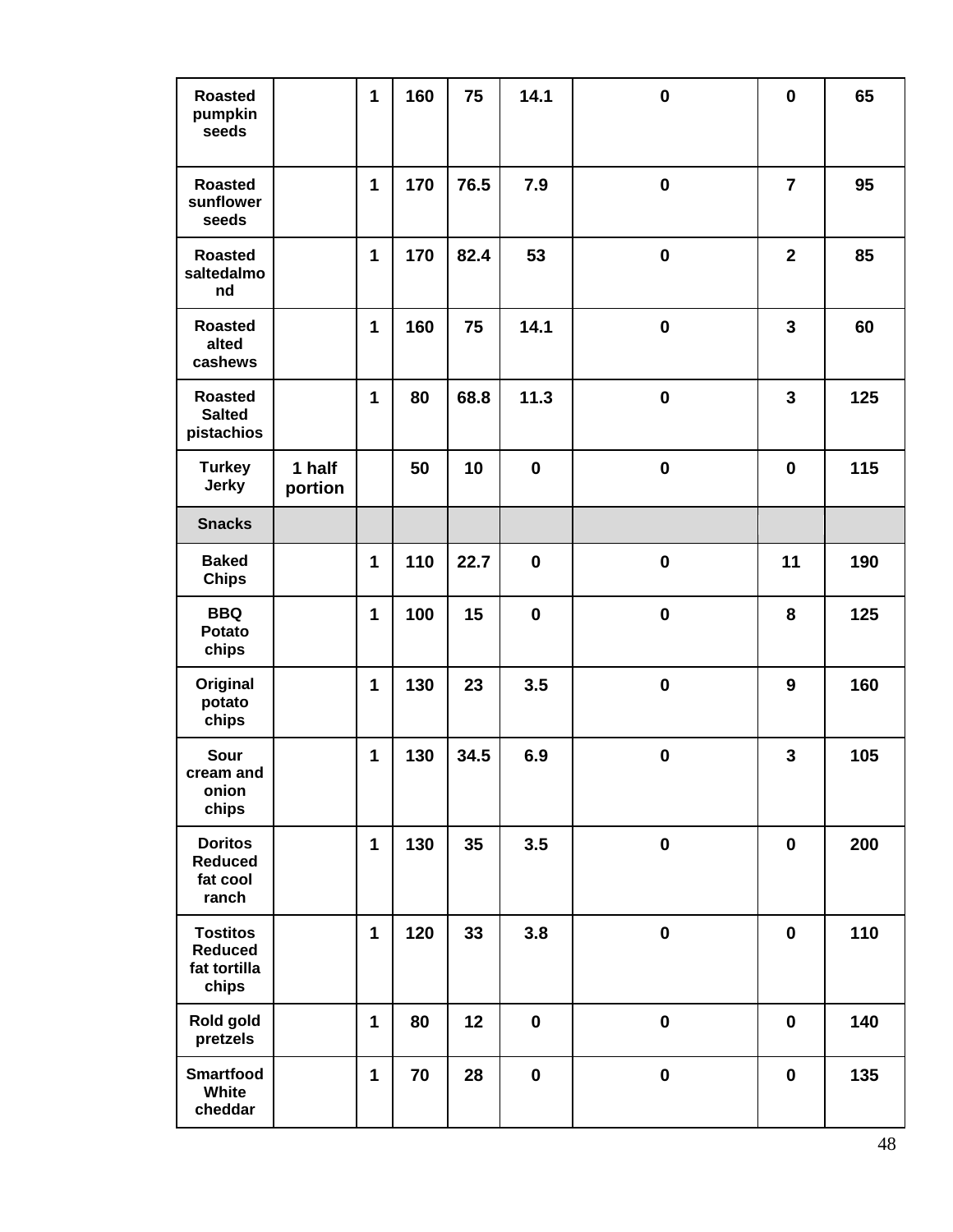| popcorn                                           |              |     |             |                  |                  |                |     |
|---------------------------------------------------|--------------|-----|-------------|------------------|------------------|----------------|-----|
| Chex mix<br>Hot n<br>spicy                        | 1            | 110 | 22.7        | 4.1              | $\mathbf 0$      | $\overline{7}$ | 190 |
| Chex mix<br>cheddar                               | 1            | 110 | 22.7        | 4.1              | $\boldsymbol{0}$ | 15             | 180 |
| Kellogg's<br><b>Special K</b><br>cracker<br>chips | $\mathbf{1}$ | 87  | 90          | 16               | $\mathbf 0$      | $\mathbf 0$    | 190 |
| Honey<br><b>BBQ</b><br><b>Cracker</b><br>chips    | 1            | 87  | 90          | 16               | $\mathbf 0$      | $\mathbf 0$    | 190 |
| Whole<br>grain<br>goldfish<br>crackers            | 1            | 100 | 30          | 9                | $\bf{0}$         | $\mathbf 0$    | 110 |
| Giant<br>goldfish<br>grahams<br>cinnamon          | 1            | 120 | 29          | 7.5              | $\mathbf 0$      | 20             | 110 |
| Giant<br><b>Goldfish</b><br>grahams<br>vanilla    | 1            | 120 | 29          | 7.5              | $\bf{0}$         | 23             | 110 |
| Giant<br>goldfish<br>grahams<br>chocolate         | 1            | 110 | 27          | 8                | $\mathbf 0$      | 22             | 120 |
| Pastries/<br><b>Grains</b>                        |              |     |             |                  |                  |                |     |
| Honey<br>Wheat<br>mini<br>bagels                  | 1            | 60  | $\mathbf 0$ | $\mathbf 0$      | $\pmb{0}$        | 13             | 90  |
| Whole<br>grain mini<br>cinnamon<br>roll           | 1.5          | 140 | 25          | $\boldsymbol{0}$ | $\boldsymbol{0}$ | 26             | 150 |
| Whole<br>grain<br>baked<br>bread<br>stick         | 1.9          | 120 | 16.7        | 7.5              | $\pmb{0}$        | $\overline{7}$ | 180 |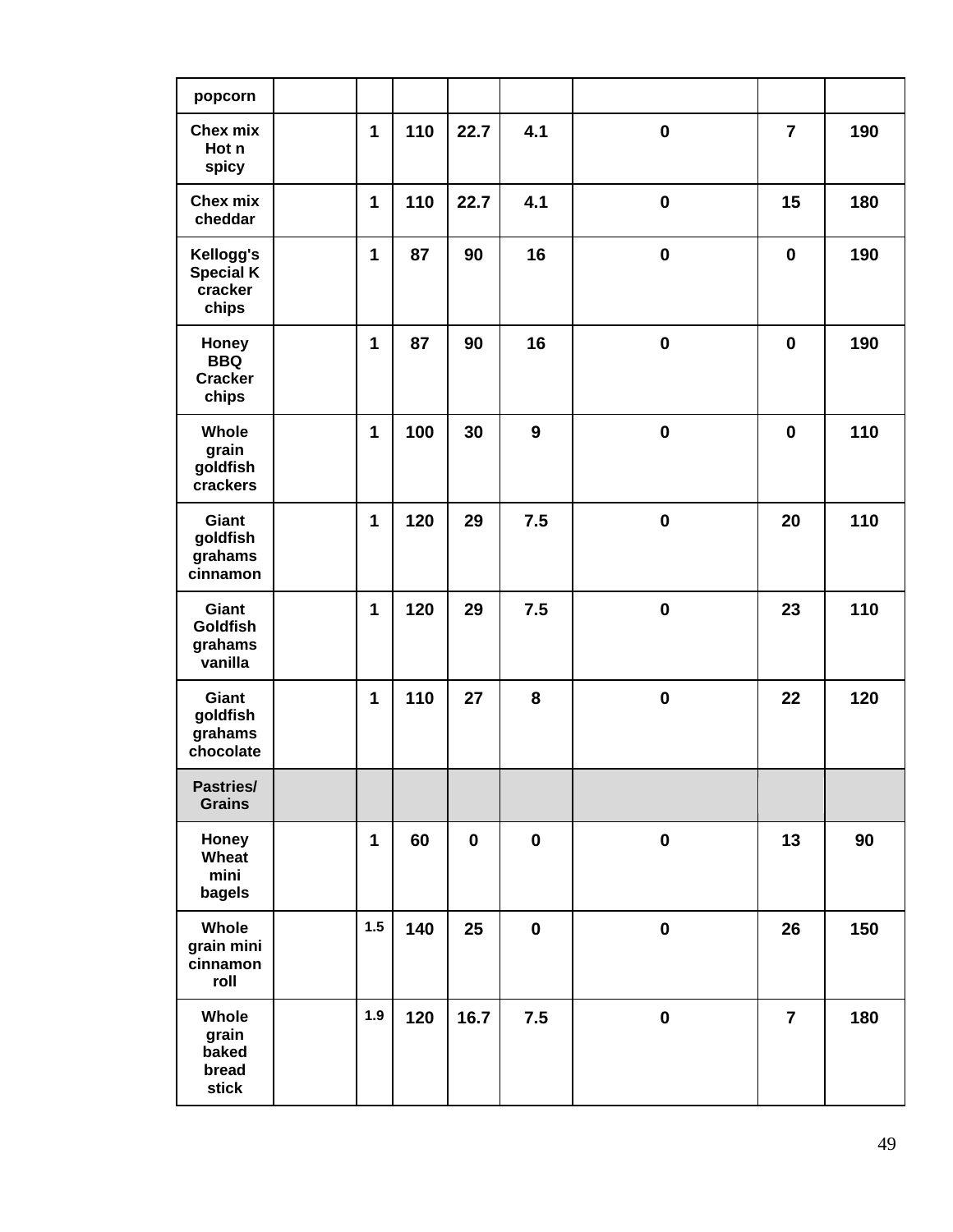| Whole<br>grainreduc<br>ed fat<br>banana<br>muffin       | 1.9 | 160 | 25   | 5.6             | $\bf{0}$ | 35 | 180 |
|---------------------------------------------------------|-----|-----|------|-----------------|----------|----|-----|
| Whole<br>grain<br>reduced at<br>blueberry<br>muffin     | 1.9 | 150 | 26.7 | $6\phantom{1}6$ | $\bf{0}$ | 35 | 170 |
| Whole<br>grain<br>reduced<br>fat<br>choc/chip<br>muffin | 1.9 | 160 | 28.1 | 8.4             | $\bf{0}$ | 35 | 115 |

Updated and approved by MTS Wellness Committee: February 1, 2021

Approved by MTS School Board: February 17, 2021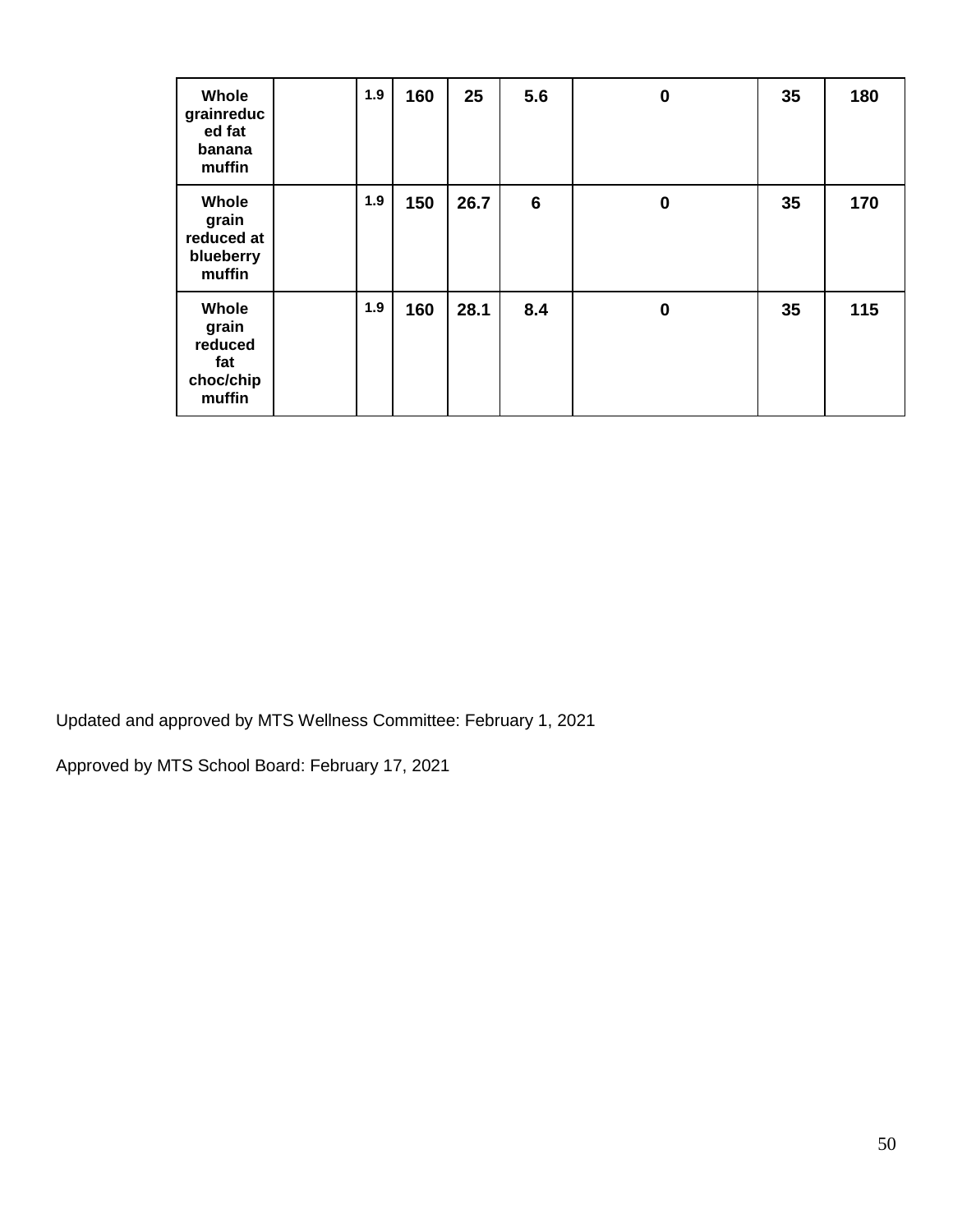ACKNOWLEDGEMENT FORM

**Menominee Tribal School Parent-Student Handbook**

**SY 2021-2022**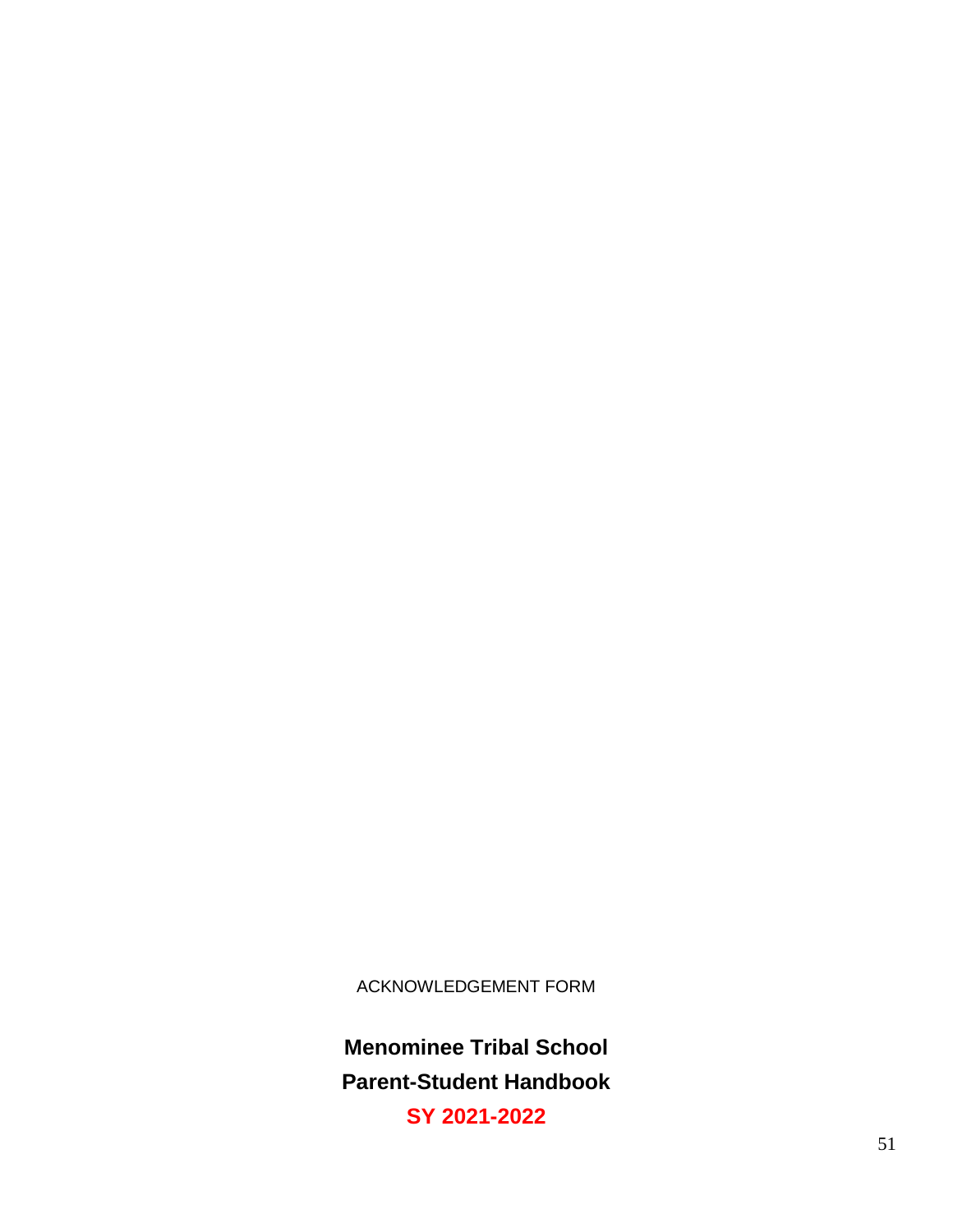# **We have received a copy of the MTS Parent-Student Handbook. We agree to read over the handbook and agree to abide by the policies and procedures.**

**Items to note:**

- **\_\_\_\_\_Be Positive (pg. 13)**
- **\_\_\_\_\_No bus passes after 2:00 pm (pg. 9)**
- **\_\_\_\_\_Cell phones will be confiscated if misused during school day (pg. 11)**
- **\_\_\_\_\_Students are expected to maintain a minimum of a 92% attendance rate (no more than 10 absences total) (pg. 19)**
- **\_\_\_\_\_ Attendance Policy: Once a student is up to 7 absences, the school will implement a family attendance intervention (pg. 20)**
- **\_\_\_\_\_ School wide Behavioral Expectations (pg. 23, 24)**
- **\_\_\_\_\_ Bus Expectations (pg. 34)**
- **\_\_\_\_\_ Remote Learning Expectations (pg. 9)**
- **\_\_\_\_\_ I understand the importance and agree to keep the school informed of my most recent contact information.**
- **\_\_\_\_\_ I agree to support and assist my child to participate in the remote learning days.**
- **\_\_\_\_\_ I will keep my child home when they are sick.**
- **\_\_\_\_\_ I will symptom screen my child before sending him/her to school everyday.**

| <b>Parent/Guardian Signature</b> | <b>Date</b> |
|----------------------------------|-------------|
| <b>Student Signature</b>         | Grade       |
| <b>Student Signature</b>         | Grade       |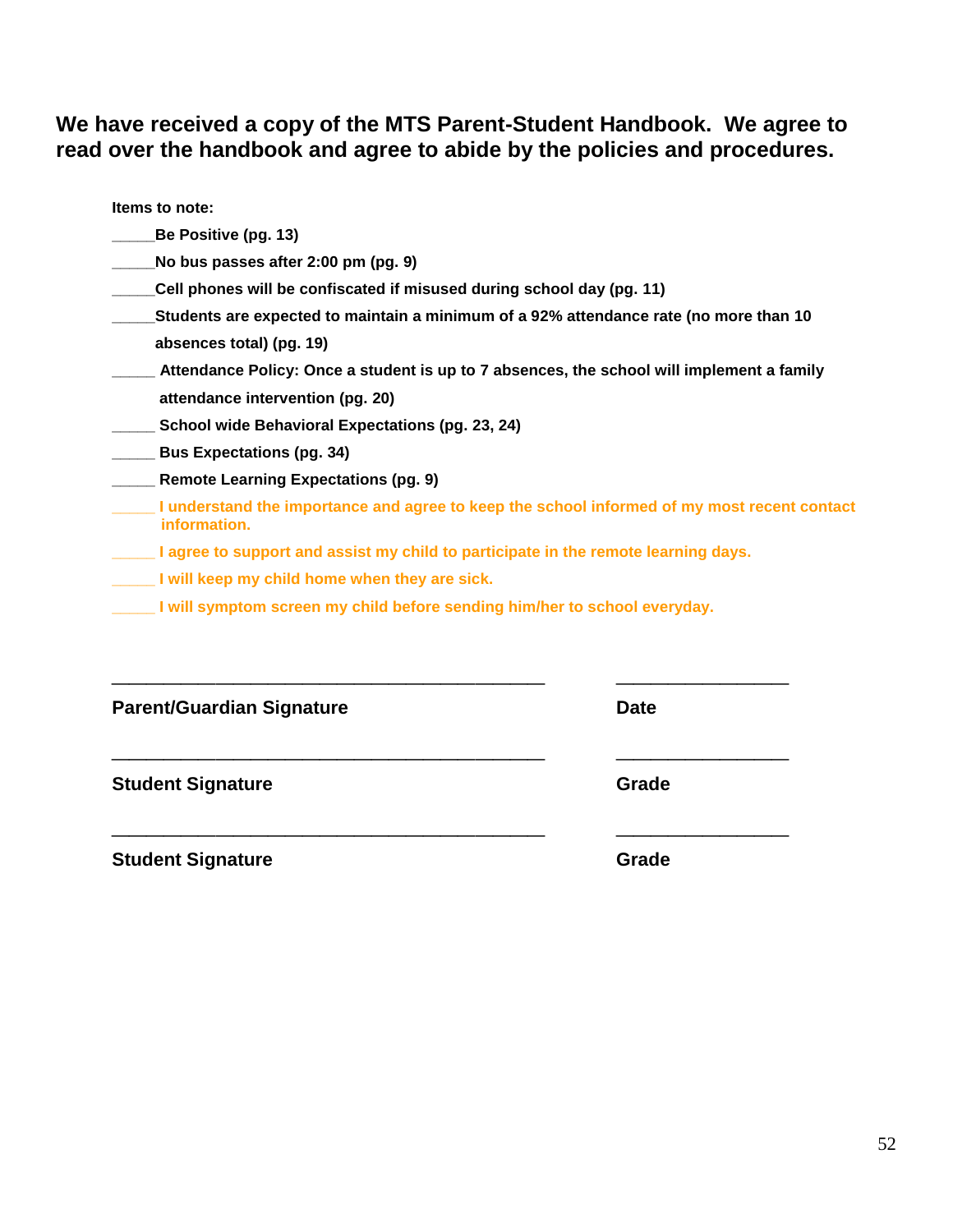ACKNOWLEDGEMENT FORM

# **Menominee Tribal School**

**Assumption of the risk and waiver of liability relating to Coronavirus/COVID-19/Pandemic**

**SY 2021-2022**

**The novel coronavirus, COVID-19, has been declared a worldwide pandemic by the World Health Organization. COVID-19 is very contagious and is believed to spread from person-to-person**